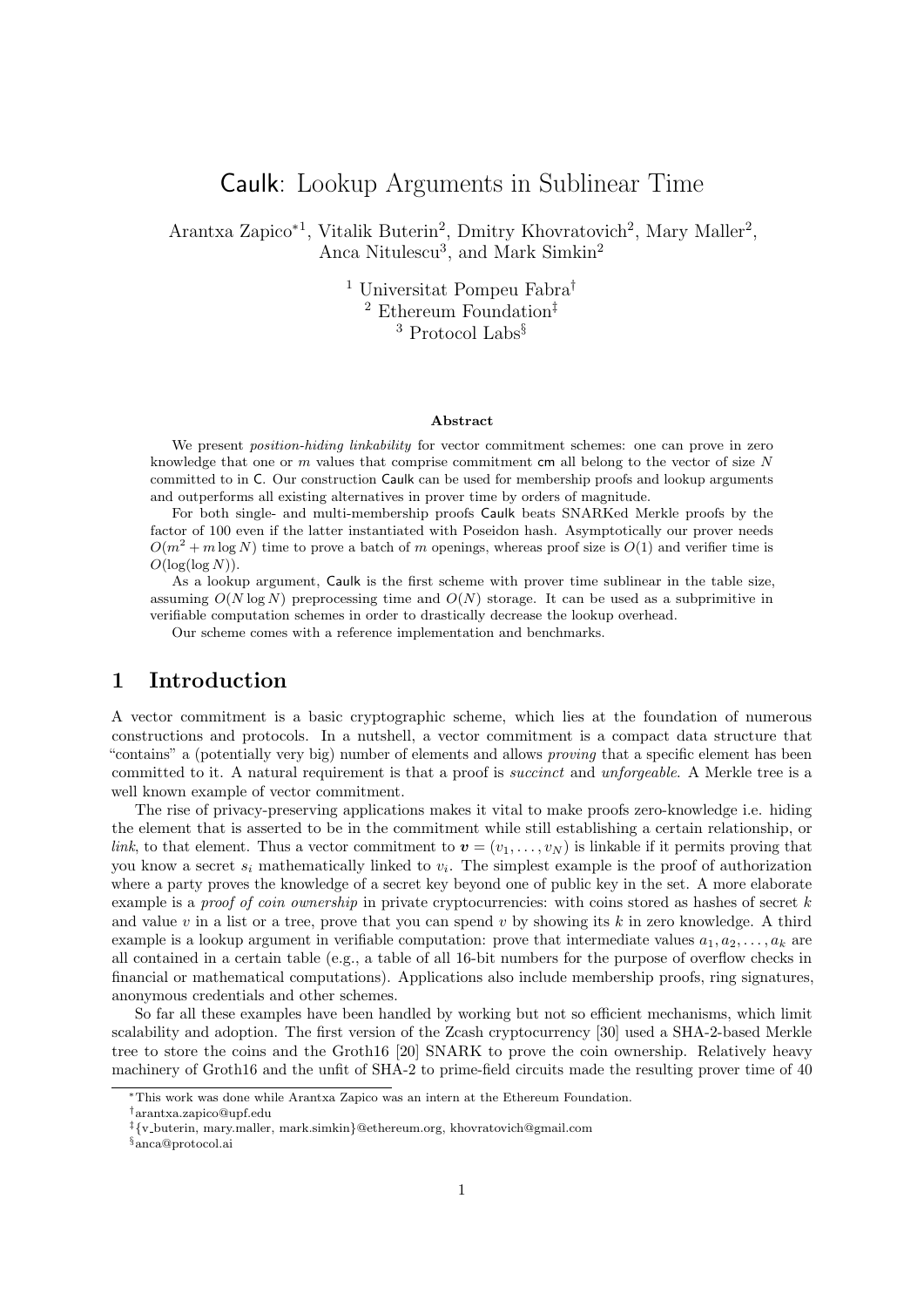seconds barely usable. Even the most recent developments of algebraic hashes [1, 19] reduce prover time by the order of magnitude only. Another application of concern, lookup tables, so far has required the generic construction of Plookup [17], and, the last but not least, makes the prover be at least as big as the table itself no matter how many values they look up.

### 1.1 Our Contributions

In this paper we present a novel construction to add position-hiding linkability for vector commitments, named Caulk, which solves both problems with unprecedented efficiency. We construct a proof of membership with concrete efficiency of the factor of 100x over Poseidon Merkle trees, with the same asymptotic of  $O(\log N)$  for N-sized commitments. Our construction naturally extends to proof of subset memberships, thus leading the way to more efficient lookup arguments. We have removed the bottleneck of big tables by achieving the yet impossible  $O(m \log N + m^2)$  cost for m-subvector lookups. The Verifier is succinct as it requires only  $O(\log(\log N))$  scalar operations as well as constant number of pairings to verify a constant-size proof. We envision the widespread deployment of our construction both in generic lookup-equipped proof systems [17, 27] and specific applications with membership proofs.

The prover benefits are even more extreme when compared with Merkle-SNARKs that use SHA-2. Caulk also has constant proof sizes and  $\mathcal{O}(\log(\log N))$  verifier time. It achieves statistical zero-knowledge and soundness in the algebraic group model, and requires a universal setup and  $O(N)$  storage.

### 1.2 Paper Structure

We start with a technical overview of Caulk in Section 2. We present two instances: one for single-element proof of commitment (the  $m = 1$  case), and the other for proving an m-subset: all values committed to cm are elements of the vector committed in C.

Related work is discussed in Section 3. Section 4 provides a self-complete description of the tools we use, particularly the KZG commitment and precomputation techniques, and can be skipped by a knowledgeable reader.

In Section 5 we identify our constructions as special cases of a more general family of protocols that add what we define as *position-hiding linkability* to vector commitment schemes. This primitive asserts that all (hidden) entries committed to cm are also (publicly) committed in C. Position-hiding refers to the fact that no information about which elements were taken to construct cm should be leaked. We formalize its definition as well as the security notions to be held.

In Section 6 we formally describe Caulk for the case  $m = 1$  and prove it is statistically zero-knowledge and sound in the algebraic group model. As an important building block we also introduce a construction that demonstrates that a pedersen commitment contains a root of unity.

In Section 7 we extend Caulk even further to m-subset proofs, with some values possibly repeating. In this scenario Caulk can be seen as a lookup table, and is thus a prover efficient alternative to schemes such as Plookup [17]. We discuss various optimizations in Section 8.

Caulk comes with an open source reference implementation in Rust using arkworks library <sup>1</sup>. In Section 9 we compare its efficiency with some rival schemes.

# 2 Caulk in a nutshell

We present two constructions, one for the case  $m = 1$ , and another for  $m > 1$ . The starting point for both of them is a public vector  $\vec{c}$  encoded as a polynomial  $C(X) = \sum_{i=1}^{N} c_i \lambda_i(X)$ , where  $\{\lambda_i(X)\}_{i=1}^{N}$  are the Lagrange interpolation polynomials corresponding to some set of roots of unity  $\mathbb{H} = \{1, \omega, \ldots, \omega^{\tilde{N}-1}\},$ with  $\omega^N = 1$ . Both prover and verifier have access to a KZG commitment to  $C(X)$ , i.e., to a G<sub>1</sub>-element  $C = \sum_{i=1}^{N} c_i [\lambda_i(x)]_1$  where x is secret.

<sup>1</sup>https://github.com/caulk-crypto/caulk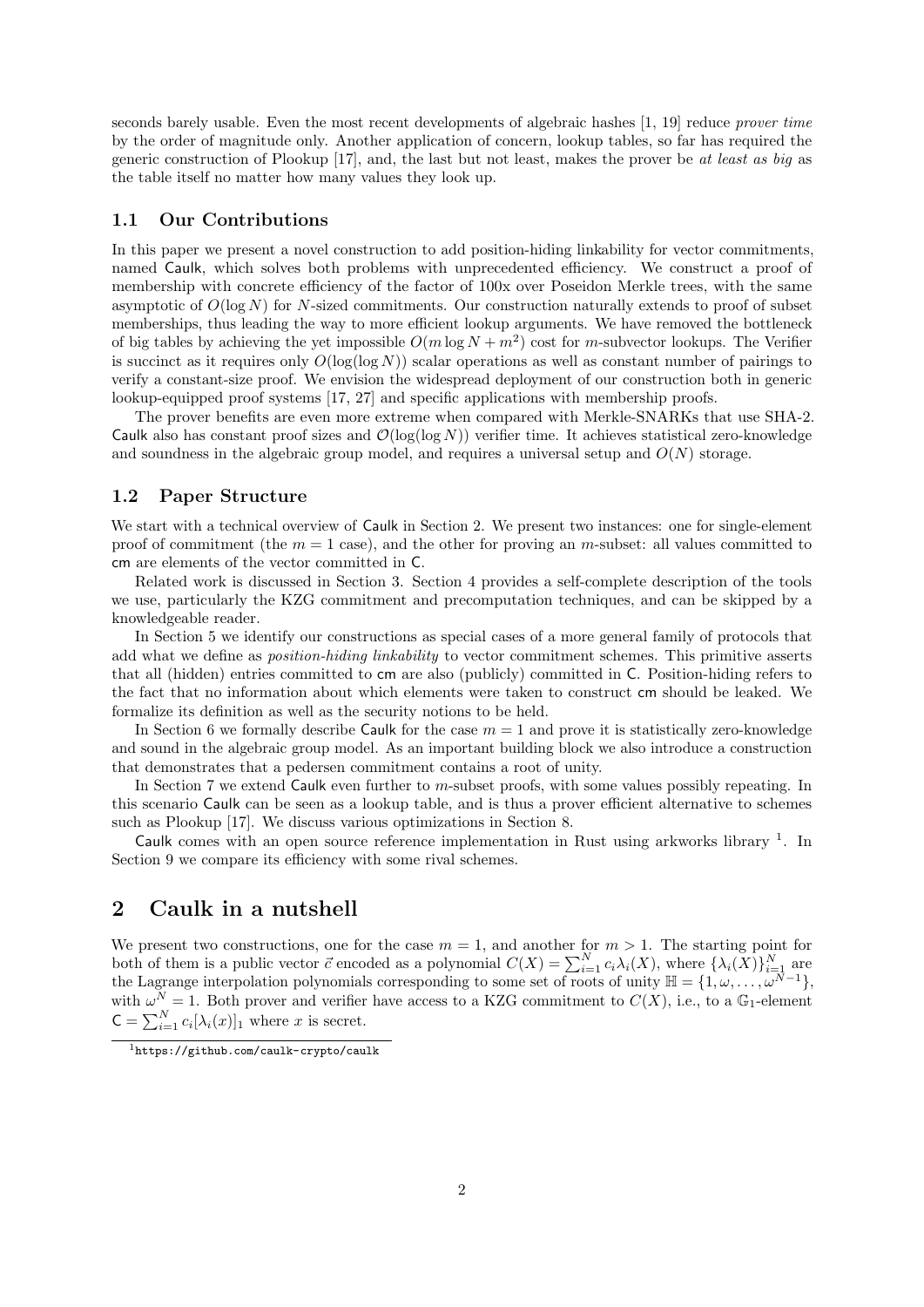#### 2.1 Construction for  $m = 1$

Our idea is for the prover to demonstrate, in zero-knowledge, that a pedersen commitment cm opens to  $c_i$  and that they know a verifying KZG proof  $[Q_i]_1$  such that

 $e(C - [c_i]_1, [1]_2) = e([Q_i]_1, [a(x - \omega_i)]_2)$ , for some blinding factor a.

Our prover time is unaffected by the computation of the non-hiding KZG proof  $[Q_i]_1$  because we can compute all  $[Q_i]$  is in advance using N log N group operations as in [28, 14]. As a result our prover does require linear storage.

First the prover demonstrates knowledge of  $c_i$  and r such that  $\mathsf{cm} = [c_i + \mathsf{hr}]_1$  for unknown h given to them as  $[h]_1$  in the setup. We use standard arguments of knowledge for pedersen commitments in order to prove well formation of cm. The challenge is then to prove well formation of a commitment to  $[a(x - \omega_i)]_2$  and prove that  $\omega_i$  is a root of unity i.e. that  $\omega_i^N = 1$ .

In order to avoid working with unnecessarily big polynomials, we introduce a new subgroup of roots of unity  $\mathbb{V}_n = \{1, \ldots, \sigma^{n-1}\}\$  with  $n = \log(N) + 6$  and  $\sigma^n = 1$ . We create a polynomial  $f(X)$  of degree n such that, using its first 4 coefficients, the prover can convince the verifier that for  $z(X)$  of degree 1,  $z(X) = aX + b = a(X + \frac{b}{a}), f(\sigma^4) = \frac{a}{b}$ . The other coefficients of  $f(X)$  are constructed so  $_{a}$ ,  $_{y}$  ( $_{y}$  )  $_{y}$  $f(\sigma^{4+i}) = \left(\frac{a}{b}\right)^{2^i}$ , and the last one used to show that  $\left(\frac{a}{b}\right)^N = \left(\frac{b}{a}\right)^N = 1$ . By iteratively demonstrating that  $f(\sigma^{4+i+1}) = f(\sigma^{4+i}) \times f(\sigma^{4+i})$  we can compute the powers of  $\frac{a}{b}$  up to  $2^{\log N} = N$  while performing only  $O(\log(N))$  computations.

#### 2.2 Construction for  $m > 1$

We extend our results to  $m > 1$  so that we prove that cm is a commitment to  $\vec{a} = (c_{i_1}, c_{i_2}, \ldots, c_{i_m})$ , where  $c_{i_j}$  is an element in  $\vec{c}$  for all  $j = 1, \ldots, m$ . We commit to  $\vec{a}$  as a polynomial  $\phi(X) = \sum_j c_{i_j} \mu_j(X)$ where  $\{\mu_j(X)\}_{j=1}^m$  are Lagrange interpolation polynomials over  $\mathbb{V}_m = \{\nu, \ldots, \nu^{m-1}, \nu^m = 1\}$ . Let  $I = \{i_1, \ldots, i_m\} \subset [N]$ , where each  $i \in I$  is included only once; that is, the set of all index i such that  $c_i$ is an element of  $\vec{a}$ , without repetitions.

Tomescu et al. observed that multiple KZG evaluation proofs can be naturally aggregated into a single proof [28]. Denoting  $\tau_i(X)$  as the lagrange polynomials that evaluates to 1 at  $\omega^i$  and 0 at all others  $\omega^k$  they show that

$$
C(X) - \sum_{i \in I} c_i \tau_i(X) = \prod_{i \in I} (X - \omega^i) H(X) \text{ if and only if } C(\omega^i) = c_i.
$$
 (1)

and that  $[H(x)]_1$  can be efficiently computed assuming that the non-hiding KZG proof  $[Q_i]_1$  have been precomputed (as in the case  $m = 1$ ). Given access to individual proofs  $Q_i(X)$ , the prover can perform linear combinations with them and compute  $H(X)$  in  $O(|I|) = O(m)$  time. We discuss this aggregation in more detail in Section 4.6.1.

Now the prover generates a hiding commitments to  $\vec{c}_I = (c_i)_{i \in I}$  and  $z_I(X) = \prod_{i \in I} (X - \omega^i)$ , and outputs them together with a commitment to the polynomial  $H(X)$  such that (1) holds. Concretely we have polynomial equation

$$
C(X) - C_I(X) = z_I(X)H(X)
$$
\n<sup>(2)</sup>

asserted against commitments  $C$ ,  $[C_I]$ ,  $[z_I]$ ,  $[H]$ . It remains to prove that (i)  $z_I(X)$  has the right form, (ii) [C<sub>I</sub>] is a commitment to the same values as  $\mathsf{cm} = \sum_{j}^{m} c_{i_j} \mu_j(X)$  but in a different basis:  $\tau_i$  vs  $\mu_j$ . For the first statement we introduce an auxiliary polynomial  $u(X) = \sum_{j=1}^{m} \omega^{i_j} \mu_j(X)$ . We prove that  $u(X)$ 's coefficients are Nth roots of unity by providing a proof that  $u^j(X) = u^{j-1}(X)u^{j-1}(X)$  for  $j = 1, ..., m$ , when evaluated at elements in  $V_m$ , and showing that  $u_0(X) = u(X)$  and  $u_n(X) = 1$ . Then it remains to show that  $z_1(X)$  vanishes at coefficients of  $u(X)$  i.e.  $z_1(u(X))$  vanishes at  $\mathbb{V}_m$ . This is done by providing  $H_2(X)$  such that  $z_I(u(X)) = z_{V_m}(X)H_2(X)$ . Note that the argument holds also when  $u(X)$  has repeated coefficients.

The second statement is proven by asserting the polynomial equation

$$
C_I(u(X)) - \phi(X) = \prod_{j=1}^m (X - \nu^j) H(X),
$$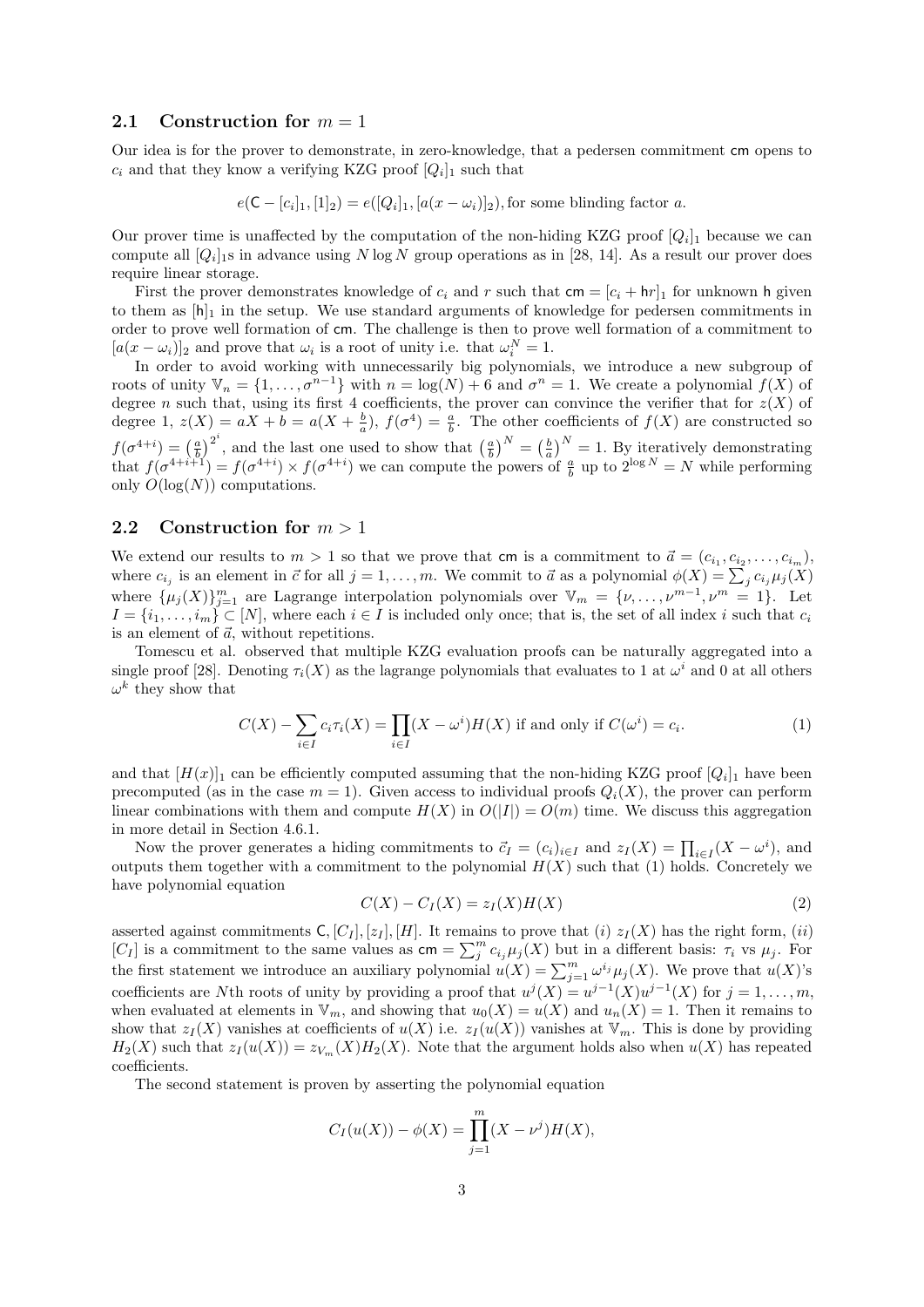| <b>Scheme</b>                   | Trusted Params | srs         | Proof size                                         | Prover work                  | Verifier work |
|---------------------------------|----------------|-------------|----------------------------------------------------|------------------------------|---------------|
| Merkle trees $+$ zkSNARKs       | Updatable      | $m \log(N)$ | $13\mathbb{G}_1, 8\mathbb{F}$                      | $O(m \log(N))$               | 2P            |
| RSA accumulators                | Yes            | O(1)        | 2G                                                 | $O(\log(m))$                 | $m$ exp       |
| Caulk single opening $(Sec. 6)$ | Updatable      | O(N)        | $6\mathbb{G}_1$ , $2\mathbb{G}_2$ , $4\mathbb{F}$  | $O(\log(N))$                 | 4P            |
| Caulk lookup (Sec. 7)           | Updatable      | O(N)        | $14\mathbb{G}_1$ , $1\mathbb{G}_2$ , $4\mathbb{F}$ | $\tilde{O}(m^2 + m \log(N))$ | 4P            |

Table 1: Cost comparison of our scheme with alternative proofs for membership and lookups. N is the size of the table and m the size of the set to be opened. We consider that Merkle trees  $+$  zk-SNARKs are implemented using Marlin [13] and note that these numbers are different with other SNARKs. Note that the asymptotic prover work for the Merkle trees + zkSNARKs hides the large constants involved in arithmetising hash functions. The RSA accumulator asymptotics hides large constants: for example  $\mathcal G$ denotes a hidden order group that has larger size than  $\mathbb{G}_1$ ,  $\mathbb{G}_2$ .

thus linking an input  $\phi(X)$  in the known basis  $\{\mu_j(X)\}_{j=1}^m$  to  $C_I(X)$  in the unknown basis  $\{\tau_i(X)\}_{i\in I}$ . In our protocol, the procedure above is performed by also including blinders to hide the positions and the values taken to construct  $z_I(X), \vec{c}_I$  and  $\vec{a}$ .

# 3 Related Work

Merkle-SNARK Zcash protocol [30] proposed a SNARK over a circuit described a Merkle tree opening for the anonymous proof of coin ownership. It remains a very popular approach for various set membership proof protocols [29, 31]. The prover costs are logarithmic in the number of tree leafs, but the concrete efficiency varies depending on the hash function that comprises the tree  $[1, 19]$ . Regular hash functions such as SHA-2 are known to be very slow, whereas algebraic alternatives are rather novel and some applications are reluctant to use them.

Pairing Based Camenisch et al.[10] describe a vector commitment that only requires constant prover and verifier costs. However the commitments themselves are computed by a trusted third party and have linear size because the prover requires access to  $g^{\frac{1}{x-c_i}}$  for all  $c_i$  in the vector and x secret.

Discrete-Log Based In the discrete-logarithm setting a series of works have looked into achieving logarithmic sized zero-knowledge membership proof [3, 21, 8, 9]. These have the advantage that there is no trusted setup or pairings. The prover and verifier costs are asymptotically dominated by a linear number of field operations. For modest sized vectors this can be practical because the number of more computationally intensive group operations is logarithmic.

RSA Accumulators Camenisch and Lysyanskaya [11] design a proof of knowledge protocol for linking a commitment over a prime ordered from to an RSA accumulator. There are no a-priori bounds on the size of the vector. This approach is used by Zerocoin [25] which is a privacy preserving payments system (the predecessor to Zerocash [5]). Benarroch et al. [6] improve on this result by allowing the use of prime ordered groups of of "standard" size, e.g., 256 bits, whereas [11] needs a much larger group. RSA based schemes have constant sized public parameters. Benarroch et al. [6] and later Campanelli et al. [12] enjoy a prover time that is over twice as fast as zk-SNARKs over Merkle trees with Pedersen hashes and their implementation has not yet been heavily optimised. The verifier time is also asymptotically and concretely efficient. However they require either a trusted RSA modulus or class groups and the proof size is relatively large (about 2 to 5 KBytes).

### 4 Preliminaries

A bilinear group gk is a tuple  $g_k = (q, \mathbb{G}_1, \mathbb{G}_2, \mathbb{G}_T, e, \mathcal{P}_1, \mathcal{P}_2)$  where  $\mathbb{G}_1, \mathbb{G}_2$  and  $\mathbb{G}_T$  are groups of prime order q, the elements  $\mathcal{P}_1, \mathcal{P}_2$  are generators of  $\mathbb{G}_1, \mathbb{G}_2$  respectively. We also consider  $\hat{\mathcal{P}}_1$  another generator of  $\mathbb{G}_1$  and will denote it as  $[h]_1$ , where h is unknown and  $h\mathcal{P}_1 = \hat{\mathcal{P}}_1$ .  $e : \mathbb{G}_1 \times \mathbb{G}_2 \to \mathbb{G}_T$  is an efficiently computable, non-degenerate bilinear map, and there is an efficiently computable isomorphism between  $\mathbb{G}_1$ and  $\mathbb{G}_2$ . Elements in  $\mathbb{G}_\gamma$ , are denoted implicitly as  $[a]_\gamma = a\mathcal{P}_\gamma$ , where  $\gamma \in \{1, 2, T\}$  and  $\mathcal{P}_T = e(\mathcal{P}_1, \mathcal{P}_2)$ . With this notation,  $e([a]_1, [b]_2) = [ab]_T$ . When informally introducing techniques, we may use [a] to refer to element a given in either  $\mathbb{G}_1$  or  $\mathbb{G}_2$ .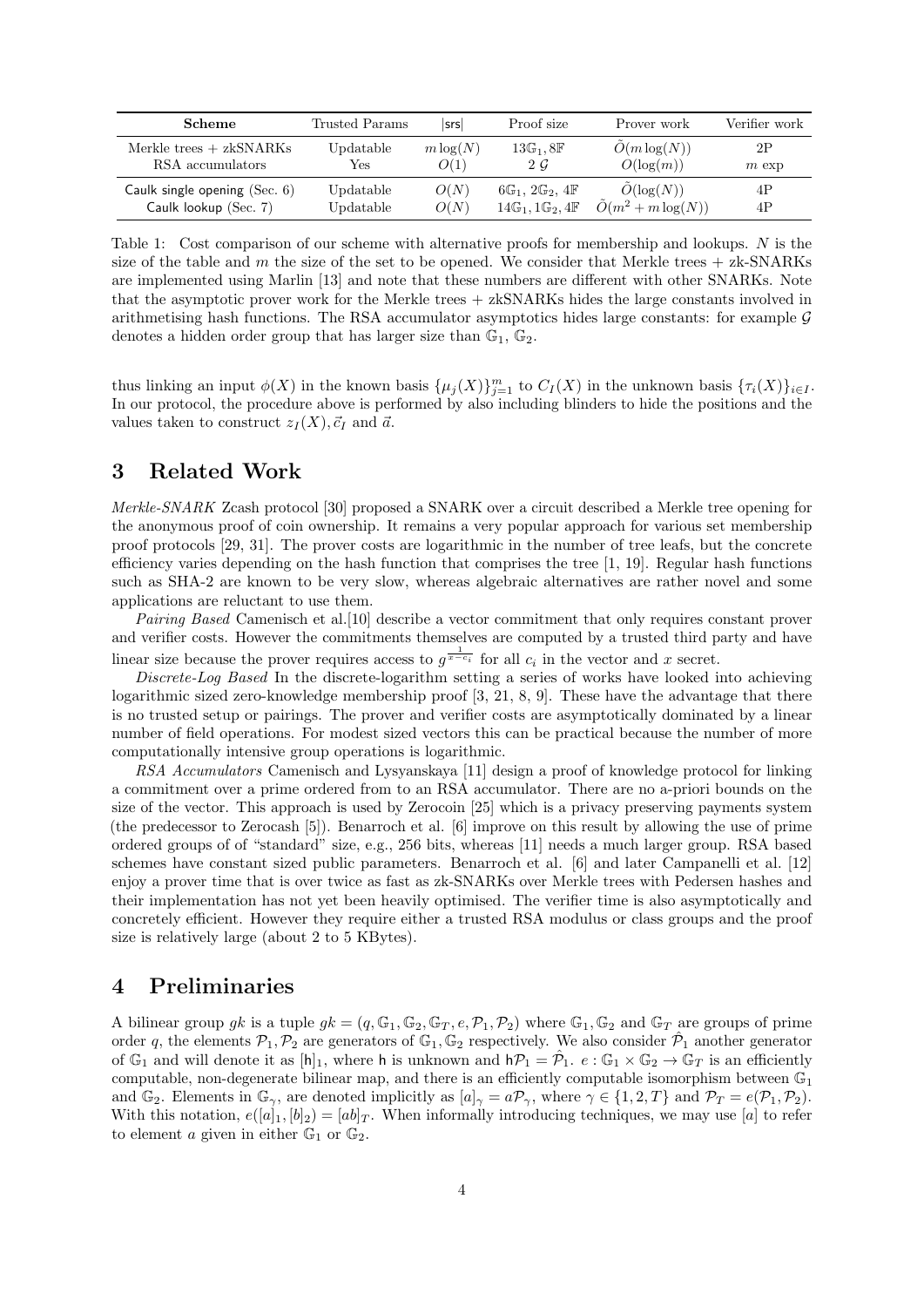#### 4.1 Lagrange Polynomials and Roots of Unity

We use  $\omega$  to denote a root of unity such that  $\omega^N = 1$ , and define  $\mathbb{H} = \{1, \omega, \ldots, \omega^{N-1}\}$ . Also, we let  $\lambda_i(X)$ denote the *i*<sup>th</sup> lagrange polynomial, i.e.,  $\lambda_i(X) = \prod_{s \neq i-1} \frac{X - \omega^s}{\omega^{i-1} - \omega^s}$  and  $z_H(X) = \prod_{i=0}^{N-1} (X - \omega^i) = X^N - 1$ the vanishing polynomial of H. We will additionally consider smaller groups of roots of unity in Sections 6, 7 and 7.1, that will be introduced accordingly.

### 4.2 Security parameters and algorithms

Let  $\lambda \in \mathbb{N}$  denote the security parameter and  $1^{\lambda}$  its unary representation. A function negl :  $\mathbb{N} \to \mathbb{R}$  is called negligible if for all  $c > 0$ , there exists  $k_0$  such that  $\text{negl}(k) < \frac{1}{k^c}$  for all  $k > k_0$ . For a non-empty set S, let  $x \stackrel{\$}{\leftarrow} S$  denote sampling an element of S uniformly at random and assigning it to x.

Let PPT denote probabilistic polynomial-time. Algorithms are randomized unless explicitly noted otherwise. Let  $y \leftarrow A(x; r)$  denote running algorithm A on input x and randomness r and assigning its output to y. Let  $y \stackrel{\$}{\leftarrow} A(x)$  denote  $y \leftarrow A(x; r)$  for a uniformly random r.

#### 4.3 Games

Code-based games are used in security definitions [4]. A game  $\mathsf{Game}_{\mathcal{A}}^{\mathsf{sec}}(\lambda)$ , played with respect to a security notion sec and adversary  $A$ , has a main procedure whose output is the output of the game.

### 4.4 Cryptographic Assumptions

The security of our protocols holds in the Algebraic Group Model (AGM) of Fuchsbauer et al.( [15]), using the dlog, qDHE and qSDH assumptions [18, 7]. In the AGM adversaries are restricted to be algebraic, namely, when an adversary  $A$  gets some group elements as input and outputs another group element, it can provide some algebraic representation of the latter in terms of the former.

**Definition 4.1** (Algebraic Adversary). Let  $\mathbb{G}$  be a cyclic group of order p. We say that a PPT adversary A is algebraic if there exists an efficient extractor  $\mathcal{E}_{\mathcal{A}}$  that, given the inputs  $([x_1], \ldots, [x_m])$  of A, outputs a representation  $\mathbf{z} = (z_1, \ldots, z_m)^\top \in \mathbb{F}^m$ , where  $\mathbb F$  is the finite field of p elements, for every group element [y] in the output of  $A$  such that:

$$
\mathsf{Adv}_{\mathbb{G},\mathcal{A}}^{alg}(\lambda) = \left[\begin{array}{c} [y] \leftarrow \mathcal{A}([x_1],\ldots,[x_m]), \mathbf{z} \leftarrow \mathcal{E}_{\mathcal{A}}([y],[x_1],\ldots,[x_m]), \\ \text{and } [y] \neq \sum_{j=1}^m z_j[x_j] \end{array}\right] = \mathsf{negl}(\lambda).
$$

#### 4.5 The KZG Polynomial Commitment Scheme

Our constructions heavily rely on the KZG polynomial commitment scheme (Def. A.3) that we describe below, as well as its adaptation for vector commitment that we explain in the next section. For efficiency, we slightly modify the polynomial commitment in order to add degree checks to the original protocol, without incurring in extra proof elements or pairings. The polynomial commitment introduced by Kate, Zaverucha and Goldberg in [22] is a tuple of algorithms (KZG.Setup, KZG.Commit, KZG.Open, KZG.Verify such that:

- srs<sub>KZG</sub>  $\leftarrow$  KZG.Setup(par<sub>KZG</sub>, d): On input the system parameters and a degree bound d, it outputs a structured reference string  $\mathsf{srs}_{\mathsf{KZG}} = (\{ [x^i]_{1,2} \}_{i=1}^d).$
- C  $\leftarrow$  KZG.Commit(srs<sub>KZG</sub>,  $p(X)$ ): It outputs  $C = [p(x)]_1$ .
- $(s, \pi_{\mathsf{KZG}}) \leftarrow \mathsf{KZG}.\mathsf{Open}(\mathsf{ss}_{\mathsf{KZG}}, p(X), \alpha)$ : Prover computes

$$
q(X) = \frac{p(X) - p(\alpha)}{X - \alpha}
$$

,

sets  $s = p(\alpha)$ ,  $[Q]_1 = [q(x)x^{d-\deg+2}]_1$ , and outputs  $(s, \pi_{\text{KZG}} = [Q]_1)$ .

•  $1/0 \leftarrow$  KZG.Verify (srs<sub>KZG</sub>, C, deg,  $\alpha$ , s,  $\pi$ <sub>KZG</sub>): Verifier accepts if and only if

$$
e(\mathsf{C} - s, [x^{d-\deg+2}]_2) = e([Q]_1, [x - \alpha]_2).
$$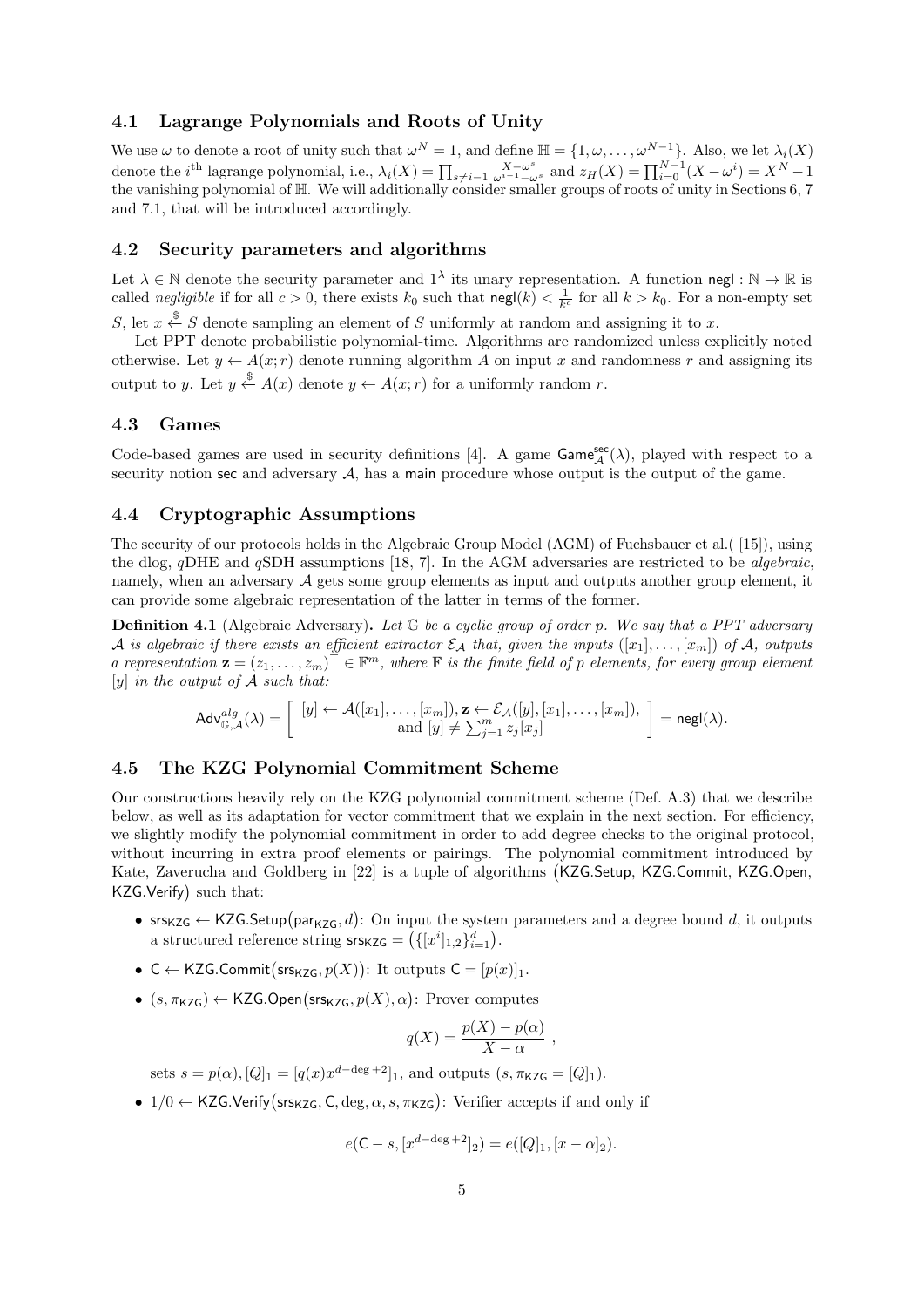**Security.** It has been proven in [22, 13, 16] that the original KZG protocol, i.e., where  $[Q]_1 = [q(x)]_1$ and the pairing equation is  $e(C - s, [1]_2) = e([Q]_1, [x - \alpha]_2)$ , is a polynomial commitment scheme that satisfies completeness, evaluation blinding and extractability as in Def. A.3 in the AGM, under the dlog assumption. What is more, Marlin presents an alternative version of KZG with degree checks that does not require additional powers in  $\mathbb{G}_2$ . For our construction, we claim that adding  $x^{d-\deg+2}$  to the pairing and element  $[Q]_1$  does not affect completeness or extractability. We also argue that under the AGM, no PPT adversary A can break soundness by providing a commitment to a polynomial  $p(X)$  such that  $deg(p) > deg$ . Indeed, if that is the case,  $deg(Q) = d + 1$  for  $Q(X)$  the algebraic representation of  $[Q]_1$ , which will imply an attack to the d-DHE assumption, as the srs only contains powers  $[x^i]_1$  up to d.

### 4.6 KZG as Vector Commitment Scheme

There is a natural isomorphism between vectors of size m and polynomials of degree  $m - 1$ ; where we can represent  $\vec{v} = (v_1, \ldots, v_m) \in \mathbb{F}^m$  as  $V(X) = \sum_{j=1}^m v_j B_j(X)$ , where  $\mathcal{B} = \{B_j(X)\}_{j=1}^m$  is a basis of the space of polynomials of degree up to  $m-1$ , and vice versa. This fact implies as well a natural relation between polynomial and vector commitments (Def. A.2), where in particular, the former implies the latter. What is more, when the basis  $\beta$  chosen to encode the vector consists of Lagrange polynomials we have vector commitments with easy individual position openings: evaluating  $V(X)$  in the i – 1th interpolation point returns  $v_i$ .

In this work we will use the protocol by Kate et al. for both cases, polynomial and vector commitments. For the latter, we will not only consider individual openings but also subset openings. In particular, let  $\mathbb{H} = \{1, \omega, \ldots, \omega^{N-1}\}\$ be a set of roots of unity and  $\{\lambda_i(X)\}_{i=1}^N$  its corresponding Lagrange interpolation set, with vanishing polynomial  $z_H(X)$ . That is,  $\lambda_i(\omega^{i-1}) = 1$  and  $\lambda_i(\omega^j) = 0$  for all  $j \neq i - 1$ . We have that for some polynomial  $H(X)$ ,

$$
V(X) - s = (X - \omega^i)H(X)
$$
 if and only if  $V(\omega^i) = v_{i+1} = s$ .

For a polynomial  $V_I(X) = \sum_{i \in I} s_i \tau_i(X)$  where  $s_{i+1}$  are claimed values for  $v_{i+1}$  and  $\{\tau_i(X)\}_{i \in I}$  the Lagrange interpolation polynomials of the set  $\{\omega^i\}_{i\in I}$ ,

$$
V(X) - V_I(X) = \prod_{i \in I} (X - \omega^i) H(X) \text{ iff } V(\omega^i) = v_{i+1} = s_{i+1} \text{ for all } i \in I.
$$

#### 4.6.1 Multiple Openings

A KZG proof of opening can naturally be extended to open one polynomial in many points. Indeed, let  $p(X)$  be a polynomial,  $\vec{\alpha} \in \mathbb{F}^m$  a vector of opening points and  $\vec{s}$  such that  $s_i = p(\alpha_i)$  for all  $i = 1, \ldots, m$ . Define  $C_{\vec{\alpha}}(X)$  as the unique polynomial of degree  $m-1$  such that  $C_{\vec{\alpha}}(\alpha_i) = s_i$  for all  $i \in [m]$ . We have that  $p(\alpha_i) = s_i$  for all  $i = 1, ..., m$  if and only if there exists  $q(X)$  such that

$$
p(X) - C_{\vec{\alpha}}(X) = \prod_{i=1}^{m} (X - \alpha_i) q(X)
$$

We can thus redefine the KZG prover and verifier the following way:

•  $(s, \pi_{KZG}) \leftarrow KZG$ . Open  $(srs_{KZG}, p(X), \text{deg}, \vec{\alpha})$ : Prover computes  $\{\tau_i(X)\}_{i=1}^m$  the interpolation Lagrange polynomials for the set  $\{\alpha_i\}_{i=1}^m$ ,  $z_\alpha(X) = \prod_{i=1}^m (X - \alpha_i)$  and define  $C_{\vec{\alpha}}(X) = \sum_{i=1}^m p(\alpha_i) \tau_i(X)$ . Then, it computes

$$
q(X) = \frac{p(X) - C_{\vec{\alpha}}(X)}{z_{\alpha}(X)},
$$

sets  $s_i = p(\alpha_i), [Q]_1 = [q(x)]_1$ , and outputs  $(\vec{s}, \pi_{KZG} = [Q]_1)$ .

•  $1/0 \leftarrow$  KZG.Verify (srs<sub>KZG</sub>, C, deg,  $\vec{\alpha}, \vec{s}, \pi_{KZG}$ ): The verifier computes  $\{\tau_i(X)\}_{i=1}^m$ ,  $C_{\vec{\alpha}} = [C_{\vec{\alpha}}(x)]_1$ ,  $[z_\alpha(x)]_2$  and verifies

$$
p(X) - C_{\vec{\alpha}}(X) = q(X)z_{\alpha}(X)
$$

by making the pairing check

$$
e(\mathsf{C} - \mathsf{C}_{\vec{\alpha}}, [1]_2) = e([Q]_1, [z_{\alpha}(x)]_2),
$$

and outputs 1 if and only if the equation is satisfied and  $\deg(p) \leq d$ .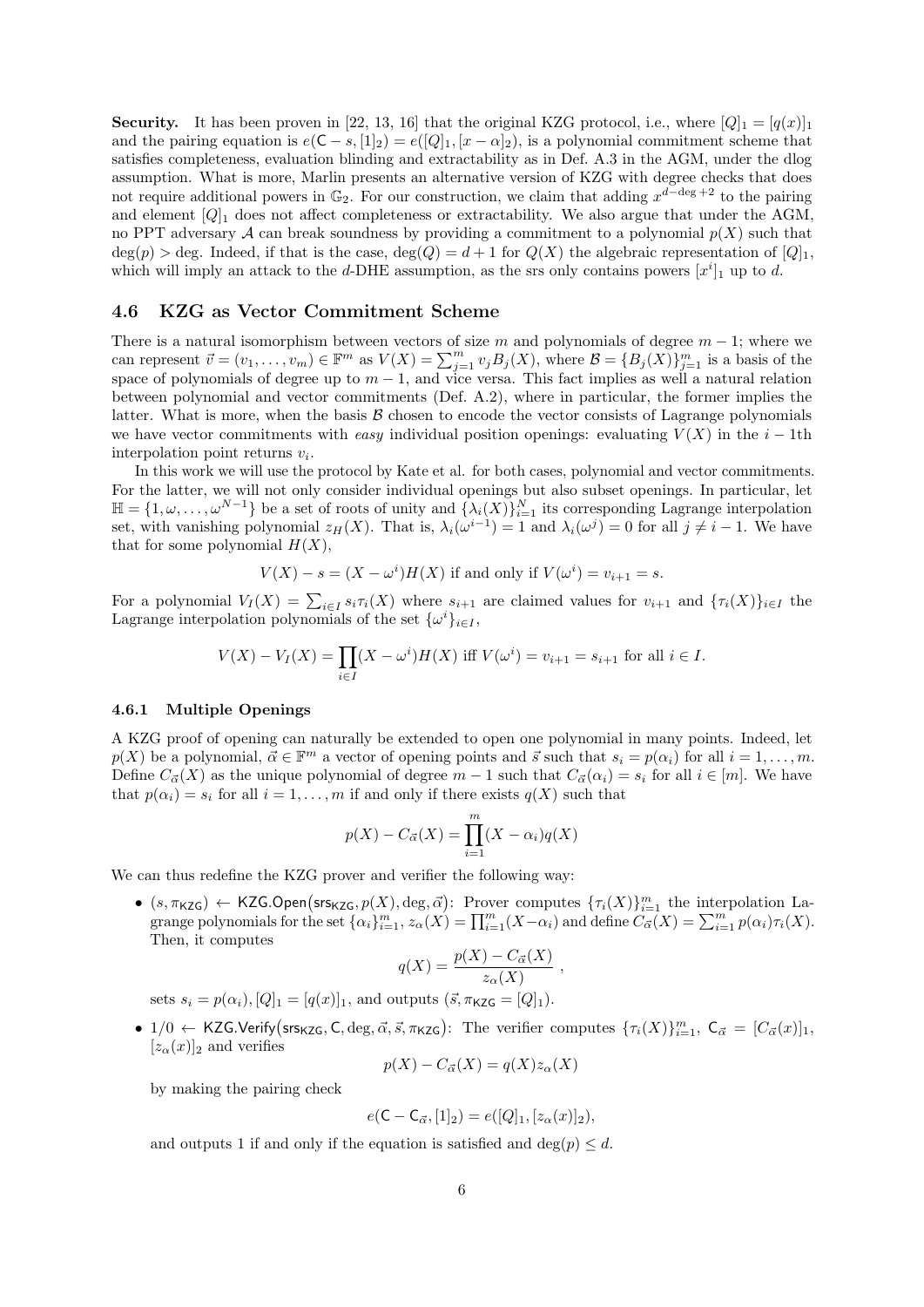#### 4.6.2 KZG for Bivariate Polynomials

For the protocol in Section 7.1 we will use bivariate polynomials, or polynomials of higher degree. What this mean is that, if we have a bivariate polynomial  $P(X, Y)$  with degree up to  $d_1 - 1$  in X and  $d_2 - 1$ in Y then we require a universal setup with  $d_1d_2$  powers. We work with a version of KZG that uses a univariate setup because these are already available for multiple different curves (i.e. we do not need a specialist setup just for our protocol and can work with prior KZG setups).

We observe that, by using the KZG open algorithm, we can commit to  $P(X,Y)$  as  $[P(x^{d_2},x)]_1$ . We must open  $P(X, Y)$  in two steps. First we *partially* open  $P(X, Y)$  at some point  $X = \alpha$  to a commitment  $[P(\alpha, x)]_1$ . The partial proof is given by a commitment  $[w_\alpha(x^{d_2}, x)]$  to a partial witness

$$
w_{\alpha}(X,Y) = \frac{P(X,Y) - P(\alpha, Y)}{X - \alpha}
$$

We then fully evaluate  $P(\alpha, X)$  at  $Y = \beta$  via a standard KZG proof with a degree bound of  $d_2 - 1$  on  $[P(\alpha, x)]_1$ .

#### 4.6.3 Subset openings

By applying the ideas above to vector commitments, we have that the KZG scheme can be applied to prove openings to subsets rather than positions. Consider the subset of  $\mathbb{H} \{\omega^i\}_{i\in I} = {\{\omega^{i_j}\}}_{j=1}^m$  with  $I \subset [N]$  such that  $|I| = m$  and its vanishing polynomial  $z_I(X) = \prod_{i \in I} (X - \omega^i)$ . We can prove that a commitment  $C = [C(x)]_1$  to vector  $\vec{v}$  is such that  $C(\omega^{i_j}) = s_j$ , i.e.,  $v_{i_j+1} = s_j$  for  $j = 1, ..., m$ . The proof is given by  $Q = [q(x)]_1$  for

$$
q(X) = \frac{C(X) - \sum_{j=1}^{m} s_j \tau_j(X)}{z_I(X)}
$$

.

where

$$
\tau_j(X) = \prod_{k=1, k \neq j}^m \frac{X - \omega^{i_k}}{\omega^{i_j} - \omega^{i_k}}
$$

is the langrange polynomial evaluating to 0 at  $\omega^{i_k}$  for  $k \neq j$  and 1 at  $\omega^{i_j}$ . The verifier checks the equation

$$
C(X) - \sum_{j=1}^{m} s_j \tau_j(X) = q(X)z_I(X)
$$

By making the pairing check

$$
e(\mathsf{C}-[\sum_{j=1}^{m} s_j \tau_j(x)]_1, [1]_2) = e(Q, [z_I(x)]_2)
$$

We will additionally use a result by Tomescu et al.  $[28]$  that allows the prover to compute  $Q$  in time  $\mathcal{O}(m \log^2(m))$  given it already has stored proofs  $Q_1, \ldots, Q_m$  that  $c(\omega^{i_j}) = s_j$ . Indeed the prover sets

$$
q(X) = \sum_{j=1}^{m} \frac{q_j(X)}{\prod_{k=1, k \neq j}^{m} (\omega^{i_j} - \omega^{i_k})}
$$
 and  $Q = \sum_{j=1}^{m} \frac{Q_j}{\prod_{k=1, k \neq j}^{m} (\omega^{i_j} - \omega^{i_k})}$ 

This is a correct computation of Q because

$$
C(X) - \sum_{j=1}^{m} s_j \tau_j(X) = C(X)(1 - \sum_{j=1}^{m} \tau_j(X)) + \sum_{j=1}^{m} (c(X) - s_j)\tau_j(X)
$$

$$
= \sum_{j=1}^{m} (c(X) - s_j)\tau_j(X)
$$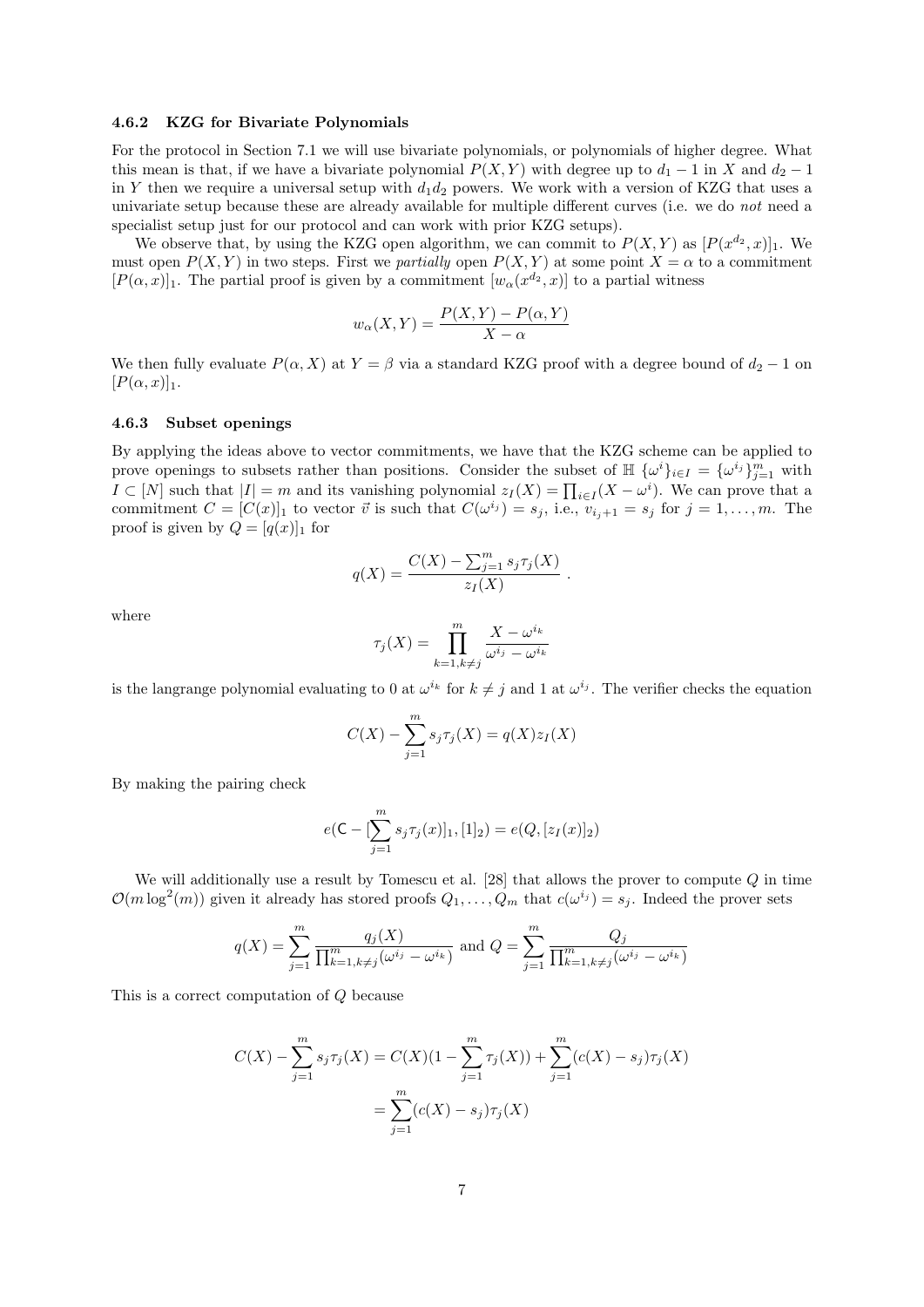where we are using that  $(1 - \sum_{j=1}^{m} \tau_j(X)) = 0$  for any set of lagrange polynomials. Further

$$
\sum_{j=1}^{m} (C(X) - s_j) \tau_j(X) = \sum_{j=1}^{m} (C(X) - s_j) \prod_{k=1, k \neq j}^{m} \frac{(X - \omega^{i_k})}{(\omega^{i_j} - \omega^{i_k})}
$$

$$
= \left( \sum_{j=1}^{m} \frac{(C(X) - s_j)}{(X - \omega^{i_j}) \prod_{k=1, k \neq j}^{m} (\omega^{i_j} - \omega^{i_k})} \right) \prod_{k=1}^{m} (X - \omega^{i_k})
$$

$$
= \left( \sum_{j=1}^{m} \frac{q_j(X)}{\prod_{k=1, k \neq j}^{m} (\omega^{i_j} - \omega^{i_k})} \right) \prod_{k=1}^{m} (X - \omega^{i_k})
$$

The provers asymptotic time is thus dominated by the computation of  $\prod_{k=1, k\neq j}^{m} \frac{1}{(\omega^i j - 1)^{i-1}}$  $\frac{1}{(\omega^{i_j}-\omega^{i_k})}$ .

**Remark 1.** We remark that precomputing all the proofs  $Q_1, \ldots, Q_n$  that  $c(\omega^{i_j}) = s_j$  can be achieved in time  $\mathcal{O}(n \log n)$  using techniques by Feist and Khovratovich [14]. The overview of this technique by Tomescu et al.  $(28)$ , Section 3.4.4, "Computing All  $u_i$ 's Fast") is explained well.

### 4.7 Proof of Opening of a Pedersen Commitment

Pedersen commitment schemes are a particular case of vector commitments. We will consider them for committing to single values in a zero knowledge way. Thus, the srs will additionally output  $[h]_1$  for some secret h and the commitment to some element s is computed as  $v[1]_1 + r[h]_1 = [v + hr]$ , for some randomly sampled  $h \in \mathbb{F}$ . We suggest a standard Fiat-Shamired Sigma protocol [24] to demonstrate knowledge of v, r such that  $\mathsf{cm} = [v + \mathsf{h}r]_1$  for some v, r:

$$
R_{\text{ped}} = \{(\text{cm}; (v, r)) : \text{cm} = [v + \text{hr}]_1\}
$$

The proof consists of  $R = [s_1 + \mathsf{h}s_2]_1$ ,  $t_1 = s_1 + vc$  and  $t_2 = s_2 + rc$ , where  $c = \mathsf{H}(\mathsf{cm}, R)$  and  $s_1, s_2$  are elements chosen by the verifier. At the end, the verifier checks that  $R + c \cdot cm = [t_1 + bt_2]_1$ .

### 5 Position-Hiding Linkable Vector Commitments

We introduce the concept of position-hiding linkable vector commitment schemes. Informally, two vector commitment schemes  $VC_1$  and  $VC_2$  are position-hiding linkable if a prover is able to convince a verifier that for a given commitments C corresponding to  $VC_1$  and cm corresponding to  $VC_2$ , it is true that all the elements in the vector committed in cm are also elements of the vector committed in C.

Basicallly, position-hiding linkability allows the prover to extract or isolate in zero-knowledge elements from some public set or table, and later prove further attributes on them. This new primitive should satisfy three security notions: completeness, as usual; *linkability*, that captures the fact that if the proof verifies then there is no element committed in cm that is not also committed in C; and position-hiding, which holds only if no information about the set of elements in  $\mathsf C$  that have been used to construct cm is leaked.

Definition 5.1 (Position-Hiding Linkability for Vector Commitments). Two vector commitment schemes  $\mathsf{VC}_1$  and  $\mathsf{VC}_2$  are position-hiding linkable if there exist algorithms  $(\mathsf{Setup}_{\mathsf{link}}, \mathsf{Prove}_{\mathsf{link}}, \mathsf{Verify}_{\mathsf{link}}, \mathsf{Simulate}_{\mathsf{link}})$ that behave as follows,

- Setup<sub>link</sub> $(1^{\lambda}, d_1, d_2)$ : takes as input the security parameter, bounds on the length of vectors in VC<sub>1</sub> and  $VC_2$ , and outputs common parameters srs that include srs<sub>1</sub> =  $VC_1$ .srs and srs<sub>2</sub> =  $VC_2$ .srs as well as trapdoor x, including the corresponding trapdoors  $x_1$  and  $x_2$ .
- Prove<sub>link</sub>(srs, r, r',  $\vec{v}, \vec{v}_I$ ): on input the srs, commitment randomness r to vector  $\vec{v} \in \mathbb{F}^N$  and commitment randomness r' to  $\vec{a} \in \mathbb{F}^m$ , outputs a proof  $\pi$  that there exists some  $I \subset [N]$  such that for all  $j = 1, \ldots, m, a_j = v_i$  for some  $i \in I$ .
- Verify<sub>link</sub>(srs, C, C',  $\pi$ ): On input the srs, commitments C and C', and proof  $\pi$ , accepts or rejects.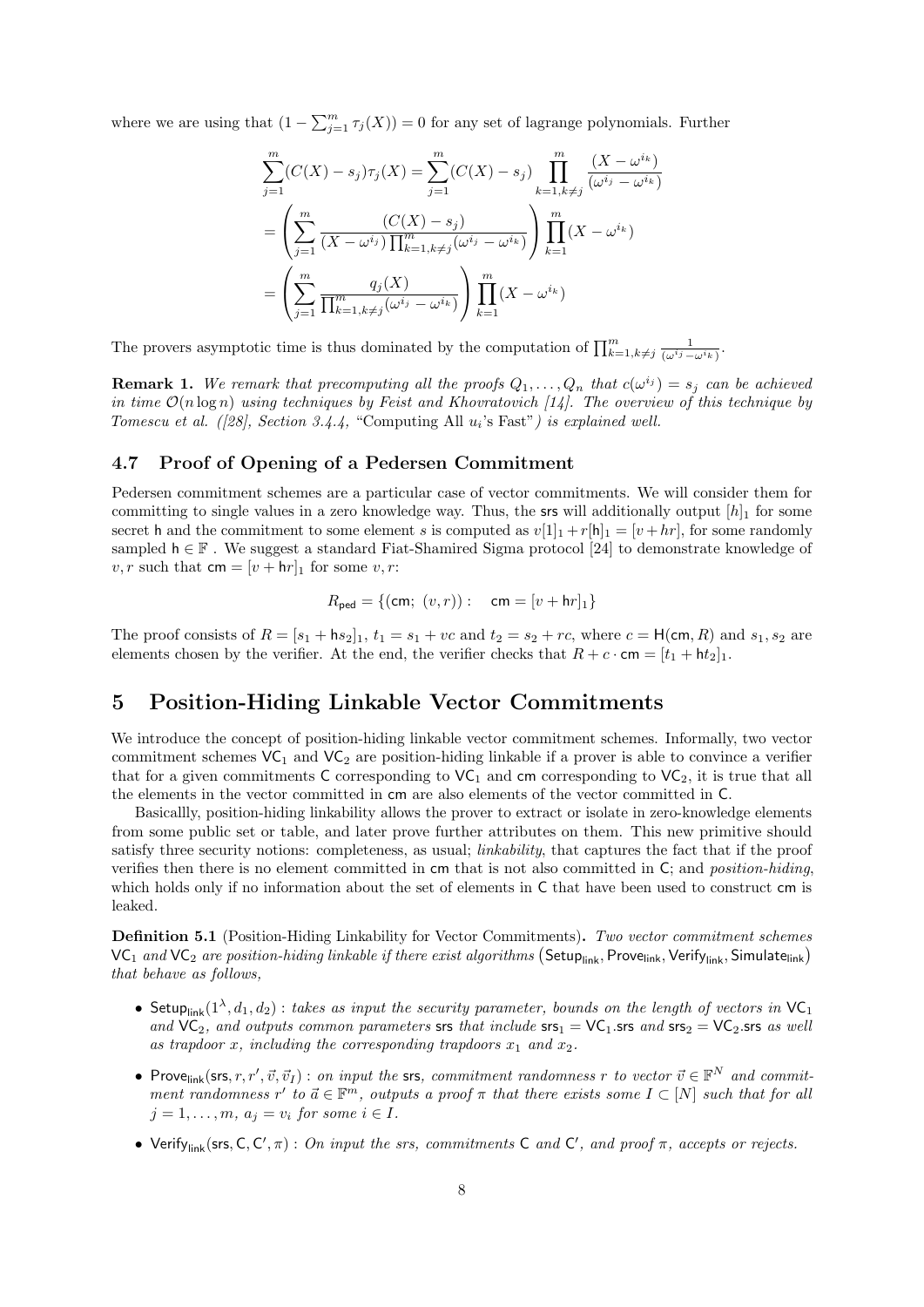• Simulate<sub>link</sub> $(x_1, x_2, C, C')$ : On input the trapdoors  $x_1, x_2$  and commitments C and C', outputs a simulated proof  $\pi_{\text{sim}}$ ,

and satisfy the following properties:

**Completeness:** For all N, t with  $t \leq N$ , all  $\vec{v} \in \mathbb{F}^N$ , and all  $\vec{a} \in \mathbb{F}^m$  it holds that:

$$
\Pr\left[\mathsf{Verify}_{\mathsf{link}}(\mathsf{srs},\mathsf{C},\mathsf{C}',\pi) = 1 \middle| \begin{array}{l} (\mathsf{srs},x) \leftarrow \mathsf{Setup}_{\mathsf{link}}(1^\lambda,N,t); \\ \mathsf{C} \leftarrow \mathsf{Commit}(\mathsf{srs}_1,\vec{v},r); \\ \mathsf{C}' \leftarrow \mathsf{Commit}(\mathsf{srs}_2,\vec{a},r'); \\ \pi \leftarrow \mathsf{Prove}_{\mathsf{link}}(\mathsf{srs},r,r',\vec{v},\vec{a}) \end{array} \right] = 1.
$$

**Linkability** For all N, m with  $m \leq N$ , and all PPT adversaries, there exists an extractor  $\mathcal{X}_\mathcal{A}$  such that:

$$
\Pr\left[\begin{matrix}\text{Verify}_{\text{link}}(\text{srs},C,C',\pi)=1 & \wedge & \begin{matrix}(\text{srs},x) \leftarrow \text{Setup}_{\text{link}}(1^\lambda,N,m);\\\ |\vec{v}|=N & \wedge\\ (\exists ~j \in [m] ~s.t. ~a_j \neq c_i \ \forall i \in [N] \ \vee\\ \text{VC}_2.\text{Commit}(\text{srs}_2,\vec{a},r') \neq C')\end{matrix} & \begin{matrix}(\text{srs},x) \leftarrow \text{Setup}_{\text{link}}(1^\lambda,N,m);\\\ C \leftarrow \text{VC}_1.\text{Commit}(\text{srs}_1,\vec{v});\\ (\pi,C') \leftarrow \mathcal{A}(\text{srs}_1,\text{srs}_2,C);\end{matrix}\right\} = {\sf negl}(\lambda). \right. \right.
$$

**Position-Hiding** For all N, m with  $m \leq N$ , for all  $\vec{v}$  and  $\vec{a}$ , all PPT adversaries A, there exists a  $PPT algorithm$  Simulate $_{link}$  such that:

$$
\begin{bmatrix} \begin{pmatrix} \begin{pmatrix} \begin{smallmatrix} \begin{smallmatrix} \end{smallmatrix} \end{pmatrix} & \begin{pmatrix} \begin{smallmatrix} \begin{smallmatrix} \begin{smallmatrix} \begin{smallmatrix} \end{smallmatrix} \end{pmatrix} & \leftarrow & \begin{smallmatrix} \end{smallmatrix} \end{pmatrix} & \begin{smallmatrix} \begin{smallmatrix} \end{smallmatrix} \end{pmatrix} \\ \begin{smallmatrix} \begin{smallmatrix} \begin{smallmatrix} \end{smallmatrix} \end{smallmatrix} & \begin{smallmatrix} \begin{smallmatrix} \end{smallmatrix} \end{smallmatrix} & \begin{smallmatrix} \end{smallmatrix} \end{pmatrix} & \begin{smallmatrix} \begin{smallmatrix} \end{smallmatrix} \end{smallmatrix} & \begin{smallmatrix} \begin{smallmatrix} \end{smallmatrix} \end{smallmatrix} & \begin{smallmatrix} \begin{smallmatrix} \end{smallmatrix} \end{smallmatrix} \end{bmatrix} \\ \begin{smallmatrix} \begin{smallmatrix} \begin{smallmatrix} \end{smallmatrix} \end{smallmatrix} & \begin{smallmatrix} \begin{smallmatrix} \end{smallmatrix} \end{smallmatrix} & \begin{smallmatrix} \begin{smallmatrix} \end{smallmatrix} \end{smallmatrix} & \begin{smallmatrix} \end{smallmatrix} \end{bmatrix} & \begin{smallmatrix} \begin{smallmatrix} \end{smallmatrix} \end{smallmatrix} & \begin{smallmatrix} \begin{smallmatrix} \end{smallmatrix} \end{smallmatrix} & \begin{smallmatrix} \end{smallmatrix} \end{bmatrix} \\ \begin{smallmatrix} \begin{smallmatrix} \begin{smallmatrix} \end{smallmatrix} \end{smallmatrix} & \begin{smallmatrix} \begin{smallmatrix} \end{smallmatrix} \end{smallmatrix} & \begin{smallmatrix} \begin{smallmatrix} \end{smallmatrix} \end{smallmatrix} & \begin{smallmatrix} \end{smallmatrix} \end{bmatrix} & \begin{smallmatrix} \begin{smallmatrix} \end{smallmatrix} \end{bmatrix} & \begin{smallmatrix} \begin{smallmatrix} \end{smallmatrix} \end{bmatrix} & \begin{smallmatrix} \begin{smallmatrix} \end{smallmatrix} \end{bmatrix} & \begin{smallmatrix} \begin{smallmatrix} \end{smallmatrix} \end{bmatrix} & \begin{smallmatrix} \begin{smallmatrix} \end{smallmatrix} \end{bmatrix} & \begin{smallmatrix} \begin{smallmatrix} \end{smallmatrix} \end{bmatrix} & \begin{smallmatrix} \begin{smallmatrix} \end{smallmatrix} \end{bmatrix} & \begin{smallmatrix} \begin{smallmatrix} \end{smallmatrix} \end{bmatrix} & \
$$

In the next sections, we introduce position-hiding linkability for KZG commitments of arbitrary size and pedersen commitments for single elements (Section 6), as well as for two KZG commitments (Section 7).

### 6 Linking Vectors with Elements

In this section we present a method to link a commitment C to a vector  $\vec{c} \in \mathbb{F}^N$  computed as  $\mathsf{C} = [C(x)]_1$ with  $C(X) = \sum_{i=1}^{N} c_i \lambda_i(X)$ , to a pedersen commitment cm. By this we mean a method for a prover to convince a verifier that there exists an i such that C opens to v at some Nth rooth of unity  $\omega^i$  and  $cm = [v + hr]_1$ .

We will consider two groups of roots of unity:

- $\mathbb{H} = \{1, \omega, \ldots, \omega^{N-1}\}\$  of size N with  $\omega^N = 1$ , Lagrange interpolation polynomials  $\{\lambda_i(X)\}_{i=1}^N$  where  $\lambda_i(\omega^{i-1}) = 1$  and  $\lambda_i(\omega^j) = 0$  if  $j \neq i-1$ , and vanishing polynomial  $z_H(X)$ .
- $\mathbb{V}_n = \{1, \nu, \dots, \nu^{n-1}\}\$  of size  $n = \log(N) + 6$  with  $\nu^n = 1$ , Lagrange interpolation polynomials  $\{\rho_s(X)\}_{s=1}^n$  and vanishing polynomial  $z_{V_n}(X)$ .

Our construction can be divided into three main components. The first one is a proof of knowledge for the element v committed in cm, that is a proof for relation  $R_{\text{ped}}$  as defined in Section 4.7. The second is a modified protocol for computing blinded versions of KZG openings for statements  $C(\omega^i) = v$  that does not reveal the coordinate  $i + 1$  or the evaluation v, which we describe below. The high-level idea here is to re-randomize a regular KZG opening with an additional blinding factor. Our third component then proves that the re-randomized vanishing polynomial used for the KZG opening is well-formed, i.e., a NIZK argument (as in Def. A.1) for the relation

$$
R_{\text{unity}} = \left\{ (\text{srs}, [z]_2; (a, i)) : \quad [z]_2 = [a(x - \omega^i)]_2 \ \wedge \ (\omega^i)^N = 1 \right\}.
$$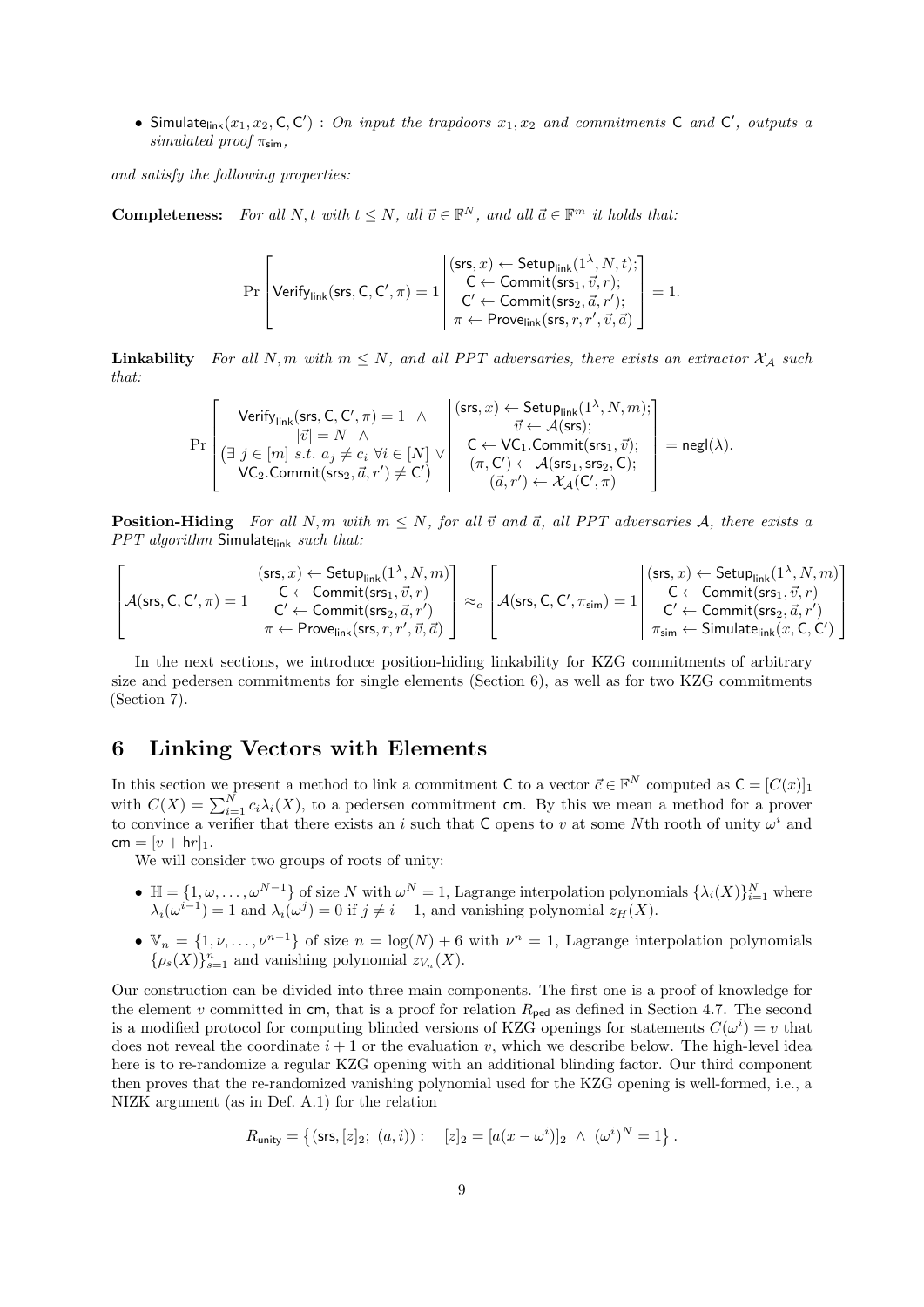#### 6.1 Our Blinded Evaluation Construction

Our prover takes  $(r' = \bot, \vec{c})$  and  $(r, v)$  as input, where the first tuple represents the vector inside the (deterministic) KZG commitment and the second tuple represents the randomness and value for the pedersen commitment. Let  $C(X) = \sum_{i=1}^{N} c_i \lambda_i(X)$  be the polynomial encoding vector  $\vec{c}$ . In a regular KZG opening for position  $i + 1$ , the prover would compute  $q(X) = \frac{C(X) - v}{x - \omega^i}$  and reveal  $Q = [q(x)]_1$ . Instead, our prover computes a special kind of obfuscated commitment to  $\omega^i$  by selecting a random a and committing to  $z(X) = aX - b = a(X - \omega^i)$  where  $\omega^i = \frac{b}{a}$ , i.e. the commitment contains  $[z]_2 = [z(x)]_2$ . Note that this is simply the KZG cofactor  $X - \omega^i$  multiplied by a blinding factor a. The blinding factor is necessary, because the set  $\{\omega^i\}_{i=0}^{m-1}$  is polynomial sized, so revealing  $[x - \omega^i]_1$  would allow the verifier to do a brute force search to find the index. The prover then computes  $[T]_1 = [T(x)]_1$  and  $[S]_2 = [S(x)]_2$ , where

$$
T(X) = \frac{q(X)}{a} + \text{hs} \quad \text{and} \quad S(X) = -r - sz(X)
$$

and s is a uniformly random value chosen by the prover.  $T(X)$  is the KZG quotient polynomial  $q(X)$ divided by a (the blinding factor above) to compensate for  $z(X)$  having that blinding factor. The additional term  $[\mathsf{h}s]_1$  mixed in to fully blind the evaluation  $\left[\frac{q(X)}{a}\right]_1$  and preserve zero-knowledge.  $[S]_2$  is a term that compensates for the h terms in both  $[T]_1$  and cm. In the pairing equation that checks these points,  $[S]_2$  will be paired with h to ensure that it can only cancel out terms containing h and cannot make incorrect quotient polynomials appear correct.

We also provide two proofs of knowledge  $\pi_{\text{ped}}$  and  $\pi_{\text{unity}}$  as described in Section 4.7 and Section 6.2 respectively. The proof  $\pi_{\text{ped}}$  is for v, r such that  $\mathsf{cm} = [v + \mathsf{h}r]_1$ . The proof  $\pi_{\text{unity}}$  is for a, b such that  $[z]_2 = [ax - b]_2$  and  $a^N = b^N$ . The verifier checks the pairing equation

$$
e(\mathsf{C} \cdot \mathsf{cm}^{-1}, [1]_2) = e([T]_1, [z]_2) + e([h]_1, [S]_2).
$$

This equation checks that, for the polynomials  $C(X)$ ,  $T(X)$ ,  $z(X)$ ,  $S(X)$  encoded in C,  $[T]_1$ ,  $[z]_2$ , and  $[S]_2$ respectively, it holds that

$$
C(X) - v - hr = T(X)z(X) + hS(X).
$$

Now with  $T(X) = \frac{q(X)}{a} + sh$ ,  $z(X) = a(X - \omega^i)$ , and  $S(X) = -r - sz(X)$ , this is

$$
C(X) - v - hr = \left(\frac{q(X)}{a} + sh\right)z(X) - hr - hs(X) \iff C(X) - v = \left(\frac{q(X)}{a}\right)z(X).
$$

The full description of our protocol is given in Figure 1.

**Theorem 1.** Let  $R_{\text{ped}}$  and  $R_{\text{unity}}$  be relations for which zero-knowledge argument of knowledge systems are given. The construction in Figure 1 implies position-hiding linkability for the commitment schemes corresponding to C and cm in the algebraic group model under the q-SDH and dlog assumptions.

The proof is in Appendix B.

#### 6.2 Correct computation of  $z(X)$

The purpose of this section is provide a zero-knowledge proof of knowledge for relation  $R_{\text{unity}}$ , i.e. that the prover knows a, b such that  $[z]_2 = [ax - b]_2$  and  $a^N = b^N$ . This proof is used as a subprotocol in Fig. 1's construction of a linkable vector commitment in Section 6.

In order to prove that  $\frac{a}{b}$  is inside the evaluation domain (i.e. is a root of unity) in zero-knowledge we add another polynomial  $f(X)$  of degree  $n = \log(N) + 6$ . The polynomial  $f(X)$  essentially recovers  $\frac{a}{b}$  from  $[z]_2$  and then includes its powers  $2^i$  until  $i = \log(N)$ . It will be enough then to prove that (i)  $\check{f}(X)$  is correctly formed with respect to  $[z]_2$ ,  $(ii)$  it does indeed contain all 2-powers of  $\frac{a}{b}$ , and  $(iii)$  the coefficient corresponding to  $(\frac{a}{b})^{2^{\log(N)}} = (\frac{a}{b})^N$  equals 1.

The core of our construction is the following lemma, that we prove in Appendix C:

**Lemma 1.** Let  $z(X)$  be a polynomial of degree 1,  $n = log(N) + 6$  and  $\sigma$  such that  $\sigma^n = 1$ . If there exists a polynomial  $f(X) \in \mathbb{F}[X]$  such that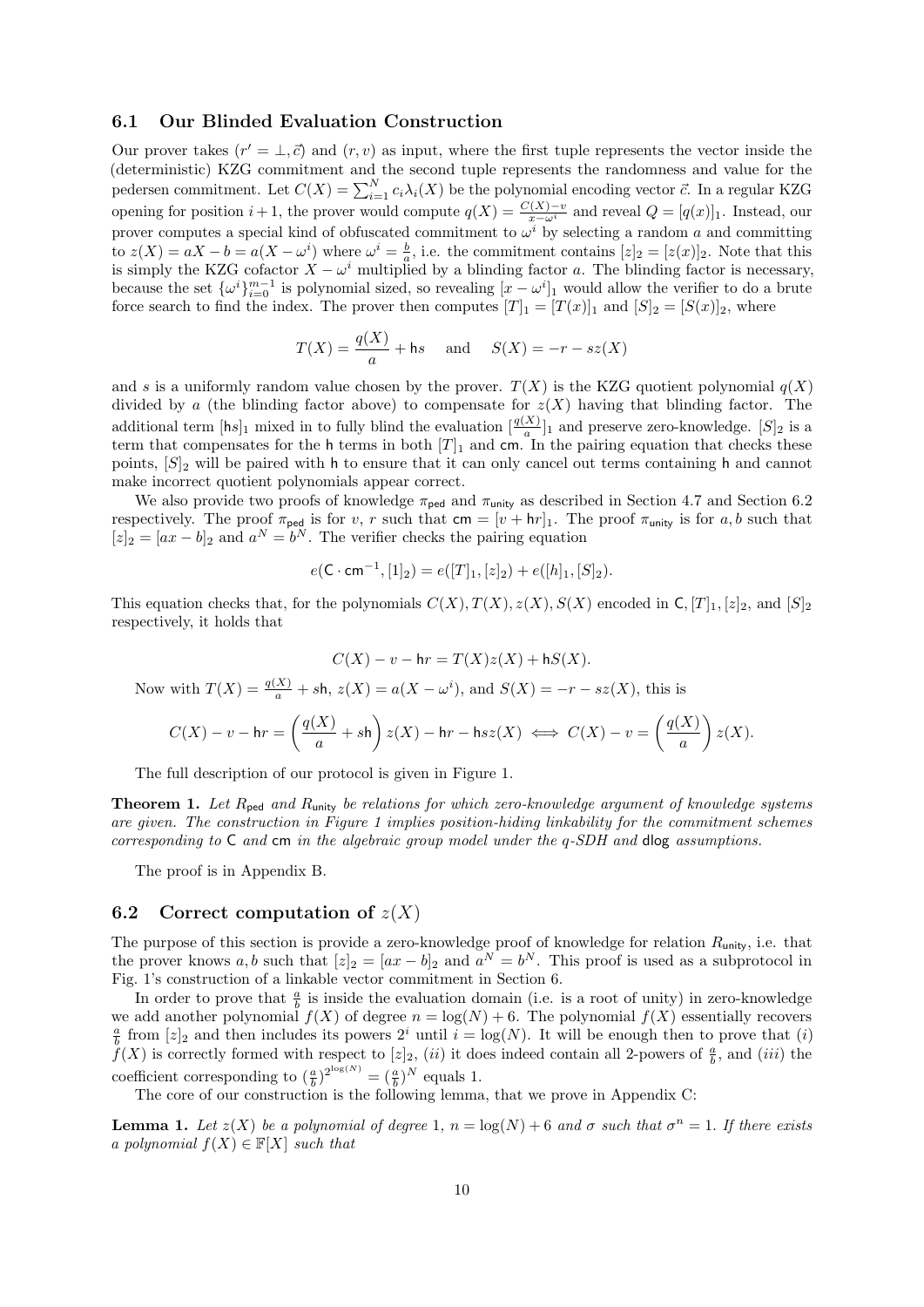Prover: Sample blinders  $a, s \stackrel{\$}{\leftarrow} \mathbb{F}$ Compute  $C(X) = \sum_{i=1}^{N} c_i \lambda_i(X)$ , encoding of  $\vec{c}$  and  $\mathsf{cm} = v[1]_1 + r[\mathsf{h}]_1$ Define  $z(X) = a(X - \omega^i), \quad T(X) = \frac{C(X) - v}{z(X)} + s$ h,  $S(X) = -r - sz(X)$  $\pi_{\texttt{ped}} \leftarrow \textsf{Prove}(R_{\texttt{ped}}, \texttt{cm}, (v, r))$  $\pi_{\mathsf{unity}} \leftarrow \mathsf{Prove}(R_{\mathsf{unity}}, (\mathsf{srs}, [z]_2), (a, a\omega^i))$ Set  $[z]_2 = [z(x)]_2$ ,  $[T]_1 = [T(x)]_1$ ,  $[S]_2 = [S(x)]_2$  and return  $([z]_2, [T]_1, [S]_2, \pi_{\text{ped}}, \pi_{\text{unity}})$ Verifier: Accept if and only if the following conditions hold  $e(C - cm, [1]_2) = e([T]_1, [z]_2) + e([h]_1, [S]_2)$ 1 ← Verify<sub>ped</sub>(srs, cm,  $\pi_{\text{ped}}$ )  $1 \leftarrow \text{Verify}_{\text{unity}}(\text{srs}, [z]_2, \pi_{\text{unity}})$ 

Figure 1: Zero-knowledge proof of membership. Shows that  $(v, r)$  is an opening of cm and that C opens to v at  $\omega^i$ .

- 1.  $f(X) = z(X)$  for  $1, \sigma$ .
- 2.  $f(\sigma^2)(1-\sigma) = f(1) f(\sigma)$
- 3.  $f(\sigma^3) = \sigma f(\sigma^2) f(\sigma)$
- 4.  $f(\sigma^4) f(\sigma^3) = f(\sigma^2)$

5. 
$$
f(\sigma^{4+\log(N)}) = f(\sigma^{5+\log(N)}\sigma^{-1}) = 1
$$

6. 
$$
f(\sigma^{4+i+1}) = f(\sigma^{4+i})^2
$$
, for all  $i = 0, ..., \log(N) - 1$ 

Then,  $z(X) = aX - b$ , where  $\frac{b}{a}$  is an N-th root of unity.

In our protocol the prover will construct the polynomial  $f(X)$  as

$$
f(X) = (a - b)\rho_1(X) + (a\sigma - b)\rho_2(X) + a\rho_3(X) + b\rho_4(X) + \sum_{i=0}^{\log(N)} \left(\frac{a}{b}\right)^{2^i} \rho_{5+i}(X).
$$
 (3)

and commit to it in zero-knowledge. Then, it will show it is correct by comparing  $f(\sigma^i)$  with the corresponding values from the constraints in Lemma 1. Namely, for some  $\alpha$  chosen by the verifier, it sets  $\alpha_1 = \sigma^{-1}\alpha$ ,  $\alpha_2 = \sigma^{-2}\alpha$  and sends  $v_1 = f(\alpha_1)$  and  $v_2 = f(\alpha_2)$  along with the corresponding proofs of opening. Given  $v_1, v_2$  it then shows that the following polynomial, which proves the constraints in Lemma 1, evaluates to 0 in  $\alpha$ :

$$
p_{\alpha}(X) = -h(X)z_{V_n}(\alpha) + (f(X) - z(X))(\rho_1(\alpha) + \rho_2(\alpha)) + ((1 - \sigma)f(X) - f(\alpha_2) + f(\alpha_1))\rho_3(\alpha) + (f(X) + f(\alpha_2) - \sigma f(\alpha_1))\rho_4(\alpha) + (f(X)f(\alpha_1) - f(\alpha_2))\rho_5(\alpha) + (f(X) - f(\alpha_1)f(\alpha_1)) \prod_{i \notin [5,...,4+\log(N)]} (\alpha - \sigma^i) + (f(\alpha_1) - 1)\rho_n(\alpha).
$$

Note that the polynomials that are already evaluated in  $\alpha$  in  $p_{\alpha}(X)$  are thus that either the verifier can compute its own, or are opened by the prover.

 $\prod_{i\notin [5,\ldots,4+\log(N)]} (\alpha - \sigma^i)$ , the verifier computes a commitment  $[P]_1$  to  $p_\alpha(X)$  and checks that (i)  $v_1, v_2$ Using  $v_1, v_2$ , the commitments to  $h(X)$ ,  $f(X)$  and after computing  $\rho_i(\alpha)$  for  $i = 1, 2, 3, 4, n - 1, n$  and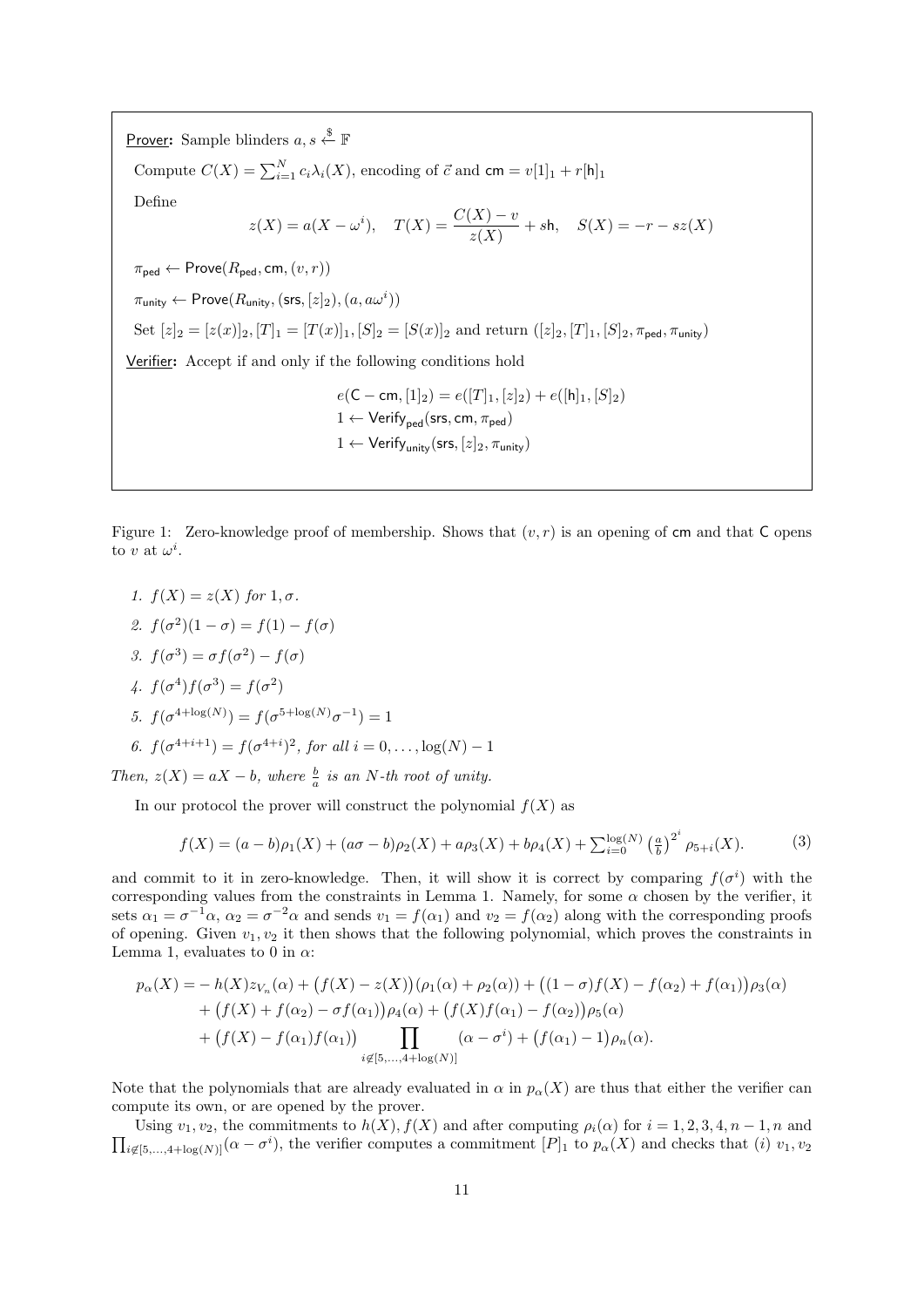are correct openings of  $f(X)$  at  $\alpha_1 = \sigma^{-1}\alpha$  and  $\alpha_2 = \sigma^{-2}\alpha$ , (ii) 0 is a correct opening of  $p_\alpha(X)$  at  $\alpha$ , and  $(iii)$  [z]<sub>2</sub> has degree 1.

For this last check, we ask the prover to include a term  $X^{d-1}z(X)$  in  $h(X)$  and then the verifier computes  $[P]_1$  without the terms including  $z(X)$ , i.e, without  $-X^d z(X) z_{V_n}(\alpha) - z(X)(\rho_1(\alpha) + \rho_2(\alpha))$ . It will instead add them in the group via the pairing later, to assure that it cannot be the case that  $deg(z) > 1$ , unless  $deg(p_{\alpha}) > d$ , which is not possible under the AGM.

We describe the protocol in Fig. 2.

Theorem 2. The protocol in Fig. 2 is a zero-knowledge and knowledge-sound argument (as defined in  $Def.A.1)$  for relation  $R_{\text{unity}}$  if KZG is a sound polynomial commitment scheme, under the the Algebraic Group and Random Oracle models.

The proof is in Appendix D.

# 7 Lookup tables for hiding values

In this section we present position-hiding linkability for KZG vector commitment schemes. The aim is to prove that a commitment cm contains a subset of some larger vector committed in C. We refer to a subset as opposite to subvector since our scheme proves that all the elements committed in cm are also committed in C, but with no specific order and possible repetitions. This is essentially a lookup table if we consider that C contains the honestly generated table.

**Concrete efficiency.** Our lookup proof has preprocessing time for  $C$  of  $N \log N \mathbb{G}_2$ , for  $N$  the size of the table. Prover time is  $m \log(N)$  for m the size of the subset, proof size is constant and verifier time  $\log \log N$  scalar multiplications and constant number of pairing checks; additionally, update of proofs can be done in  $O(N)$   $\mathbb{G}_2$  operations;

Preliminaries We will consider three evaluation domains

- 1.  $\mathbb{H} = \{1, \omega, \ldots, \omega N 1\}$  is a group of roots of unity with Lagrange and vanishing polynomials  $\{\lambda_i(X)\}_{i=1}^N, z_H(X).$
- 2. For subset  $\mathbb{H}_I = {\omega^i}_{i \in I}$  of  $\mathbb H$  defined by  $I \subset [N]$ , we define  ${\{\tau_i(X)\}}_{i \in I}$  as its interpolation Lagrange polynomials with degree  $|I| - 1$ . Note that typically  $\mathbb{H}_I$  is not a subgroup.
- 3. For some constant  $m$  that bounds the size of the vector committed in  $cm$ , we consider another group of roots of unity  $\mathbb{V}_m = \{1, \nu, \ldots, \nu^{m-1}\},\$  where  $\nu^m = 1$ , as well as its Lagrange and vanishing polynomials,  $\{\mu_j(X)\}_{j=1}^m$  and  $z_{V_m}(X)$ .

Our scheme uses a subprotocol a NIZK argument of knowledge for relation Runity,

$$
R_{\text{unity}} = \left\{ (\text{srs}, [z_I]_2, N; (I, r)) : I \subset [N] \ \wedge \ [z_I]_2 = r \prod_{i \in I} (X - \omega^i), \text{ with } (\omega^i)^N = 1, \ \forall \ i \in I \right\}
$$

In our protocol, the prover takes as input a commitment  $C(X) = \sum_{i=1}^{N} c_i \lambda_i(X)$  to the lookup table  $\vec{c}$ , a structured reference string srs, and a commitment

$$
cm = [\phi(x)]_1 = \left[\sum_{j=1}^m a_j \mu_j(x) + a_{m+1} z_{V_m}(x)\right]_1
$$

to some vector  $\vec{a}$  and the opening witness  $\vec{a} = (a_1, \ldots, a_{m+1})$ . Here  $a_m$  is a random field element that blinds cm. The prover must show that it knows an opening  $\phi(X) = \sum_{j=1}^m a_j \mu_j(X) + a_{m+1} z_{V_m}(X)$  to cm such that  $a_j \in \{c_i\}_{i=1}^N$  for all  $1 \leq j \leq m$ . The full argument is given in Fig. 3 and can be divided into three steps.

First, the prover considers the subset  $I \subset [N]$  such that for all  $j = 1, \ldots, m$ ,  $a_j = c_{i+1}$  for some  $i \in I$ , and constructs the subvector  $\vec{c}_I = (c_{i+1})_{i \in I}$  of  $\vec{c}$ . It commits to it in the Lagrange basis corresponding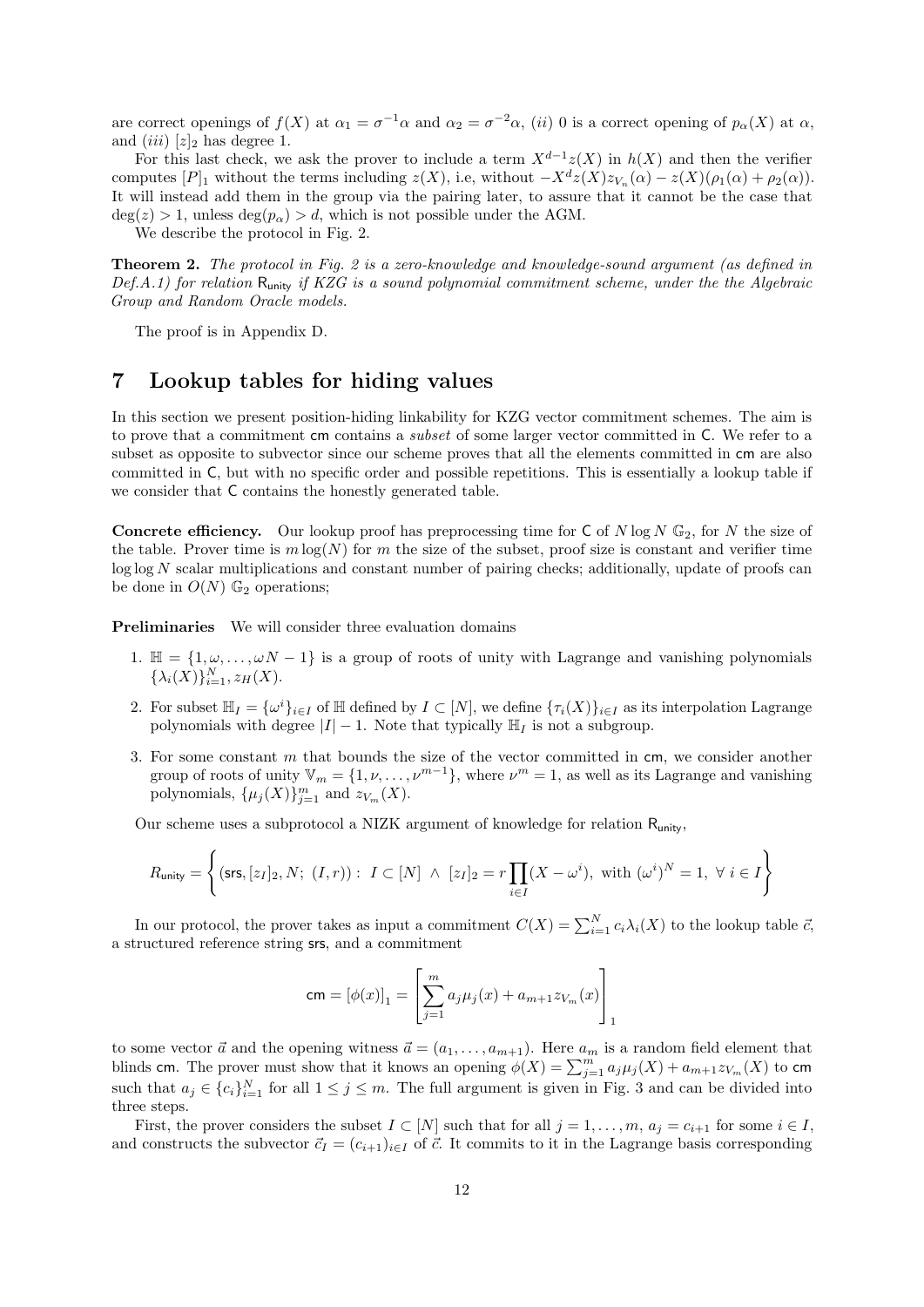### Common input:  $[z]_2$

Prover: Sample  $r_0, r_1, r_2, r_3 \stackrel{\$}{\leftarrow} \mathbb{F}$  and let  $r(X) \leftarrow r_1 + r_2X + r_3X^2$ 

$$
f(X) = (a - b)\rho_1(X) + (a\sigma - b)\rho_2(X) + a\rho_3(X) + b\rho_4(X) + \sum_{i=0}^{\log(N)} \left(\frac{a}{b}\right)^{2^i} \rho_{5+i}(X) + r_0\rho_{5+\log(N)}(X) + r(X)z_{V_n}(X),
$$

$$
p(X) = (f(X) - (aX - b))(\rho_1(X) + \rho_2(X)) + ((1 - \sigma)f(X) - f(\sigma^{-2}X) + f(\sigma^{-1}X))\rho_3(X)
$$
  
+ 
$$
(f(X) + f(\sigma^{-2}X) - \sigma f(\sigma^{-1}X))\rho_4(X) + (f(X)f(\sigma^{-1}X) - f(\sigma^{-2}X))\rho_5(X)
$$
  
+ 
$$
(f(X) - f(\sigma^{-1}X)f(\sigma^{-1}X)) \prod_{i \notin [5; 4 + \log(N)]} (X - \sigma^i) + (f(\sigma^{-1}X) - 1)\rho_n(X),
$$

Set 
$$
\hat{h}(X) = \frac{p(X)}{z_{V_n}(X)}
$$
,  $h(X) = \hat{h}(X) + X^{d-1}z(X)$  and output  $([F]_1 = [f(x)]_1, [H]_1 = [h(x)]_1$ ).

Verifier : Send challenge  $\alpha \in \mathbb{F}$ 

Prover :  $\alpha_1 = \sigma^{-1}\alpha$ ,  $\alpha_2 = \sigma^{-2}\alpha$ ;

$$
p_{\alpha}(X) = -z_{V_n}(\alpha)h(X) + (f(X) - z(X))(\rho_1(\alpha) + \rho_2(\alpha)) + ((1 - \sigma)f(X) - f(\alpha_2) + f(\alpha_1))\rho_3(\alpha) + (f(X) + f(\alpha_2) - \sigma f(\alpha_1))\rho_4(\alpha) + (f(X)f(\alpha_1) - f(\alpha_2))\rho_5(\alpha) + (f(X) - f(\alpha_1)f(\alpha_1)) \prod_{i \notin [5; 4 + \log(N)]} (\alpha - \sigma^i) + (f(\alpha_1) - 1)\rho_n(\alpha),
$$

Compute

$$
((v_1, v_2), \pi_1) \leftarrow \text{KZG}.\text{Open}(\text{ss}_{\text{KZG}}, f(X), \text{deg} = \bot, (\alpha_1, \alpha_2))
$$

$$
(0, \pi_2) \leftarrow \text{KZG}.\text{Open}(\text{ss}_{\text{KZG}}, p_\alpha(X), \text{deg} = \bot, \alpha),
$$

and output  $(v_1, v_2, \pi_1, \pi_2)$ .

Verifier: Set 
$$
\alpha_1 = \sigma^{-1}\alpha
$$
;  $\alpha_2 = \sigma^{-2}\alpha$ ,

$$
[P]_1 = -z_{V_n}(\alpha)[H]_1 + (\rho_1(\alpha) + \rho_2(\alpha))[F]_1 + \rho_3(\alpha)((1 - \sigma)[F]_1 + v_1 - v_2) + \rho_4(\alpha)([F]_1 + v_2 - \sigma v_1) + \rho_5(\alpha)(v_1[F]_1 - v_2) + \rho_n(\alpha)(v_1 - 1) + \prod_{i \notin [5, \dots, 4 + \log(N)]} (\alpha - \sigma^i)[F]_1 - v_1^2,
$$

Parse  $\pi_2 = [q]_1$  and accept if and only if

$$
1 \leftarrow \text{KZG.Verify}(\text{srs}_{\text{KZG}}, [F]_1, \text{deg} = \bot, (\alpha_1, \alpha_2), (v_1, v_2), \pi_1),
$$
  

$$
e([P]_1, [1]_2) + e(-(\rho_1(\alpha) + \rho_2(\alpha)) - z_{V_n}(\alpha)[x^{d-1}]_1, [z]_2) = e([q]_1, [x - \alpha]_2)
$$

Figure 2: NIZK argument of knowledge for  $\mathsf{R}_{\mathsf{unity}}$  and  $\deg(z) \leq 1.$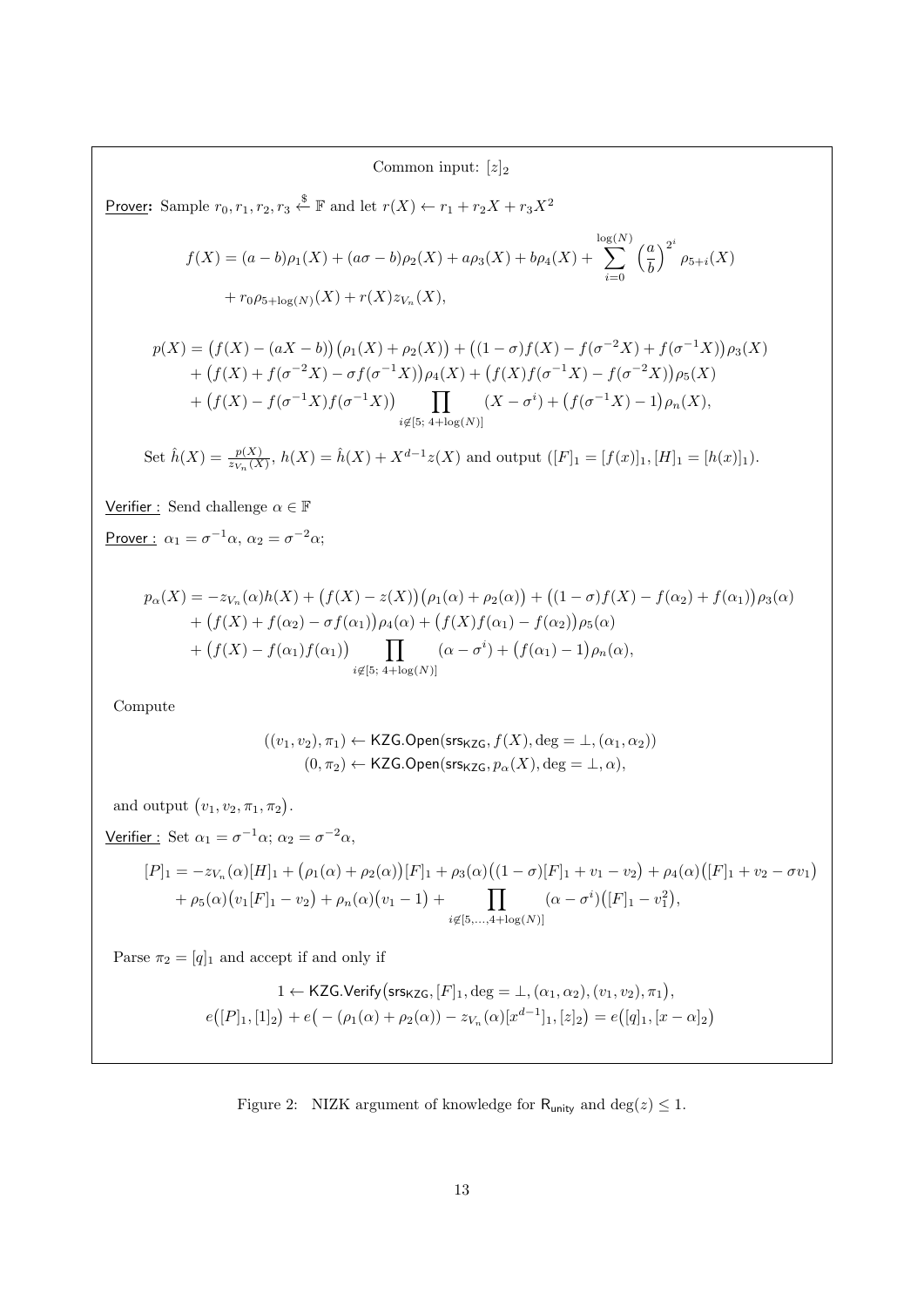to  $\{\omega^i\}_{i\in I}$ ; namely,  $C_I(X) = \sum_{i\in I} c_{i+1}\tau_i(X)$ . Basically, the prover isolates the elements of  $\vec{c}$  that will compare with  $\vec{a}$  so they can work with polynomials of smaller degree.

To convince the verifier that all the elements in  $C_I(X)$  are elements of  $C(X)$ , it provides commitments to  $z_I(X), H_1(X)$  such that

$$
C(X) - C_I(X) = z_I(X)H_1(X).
$$
\n(4)

Here is the place where the precomputation is used:  $C(X)$  has degree N and so does  $H_1(X)$ . In order to compute a commitment to  $H_1(X)$ , we use the  $O(N \log N)$  method described in Section 4.6.3. This is at the same time the most expensive step in updating a proof whenever  $C(X)$  is changed. However, if  $c_i$  values are updated in known order, and we precompute an opening for  $\tau_i$ , then whenever new  $c_i$  is available all openings can be updated in  $O(N)$  time, hence the claimed update cost.

Our challenge now is hiding  $C_I(X)$  and  $z_I(X)$  from the verifier without breaking soundness. In our solution the prover first demonstrates that  $z_I(X)$  is of the right form, meaning it is the vanishing polynomial of some subset  $I$  of  $\mathbb{H}$ ; specifically, we need not only a hiding commitment but also a zero-knowledge proof of well formation of  $z_I(X)$ .

We divide the proof of well formation of  $z_I(X)$  in two steps. First, the prover creates the polynomial  $u(X) = \sum_{j=1}^m \omega^{i_j} \mu_j(X)$  of degree  $m-1$  whose coefficients are the roots of unity  $\{\omega^i\}_{i\in I}$  and prove, in zero knowledge, its well formation. For that, it demonstrates that for all  $\nu^j \in V$  it is the case that  $(u(\nu^{j}))^{N} = 1$ , via a call to a subprotocol  $\Pi_{\text{unity}}$  that we describe in Section 7.1. This guarantees that  $u(X)$ is a commitment to elements in H.

On input a commitment to  $u(X)$  as above and given that  $u(X)$  passes the verification of  $\Pi_{\text{unity}}$ , we prove well formation of  $z_I(X)$ . To achieve this we use the fact that all the coefficients of  $u(X)$  in the basis  $\{\mu_j(X)\}_{j=1}^m$  are roots of  $z_I(X)$ . For that, prover convinces verifier that

$$
z_I(u(X)) = z_{V_m}(X)H_2(X), \text{ for some polynomial } H_2(X). \tag{5}
$$

Finally, note that  $C_I(X)$  has been committed to in an unknown-to-the-verifier Lagrange basis, which is  $\{\tau_i(X)\}\$ . So the last step of our argument consists on linking the commitment to  $C_I(X)$  with  $[\phi(x)]_1$ , which is an input to the argument and a commitment to the same element in a known basis. The prover does so by providing  $H_3(X)$  such that

$$
C_I(u(X)) - \phi(X) = z_{V_m}(X)H_3(X).
$$
\n(6)

In order to achieve zero-knowledge, upon receiving an aggregation challenge  $\chi$  from the verifier, prover actually provides one commitment  $[H_2]_1 + \chi[H_3]_1$  to prove equations 5 and 6 together.

Note that for equation 4 to be satisfied,  $C_I(X)$  cannot take more than once each of the coefficients of  $C(X)$ . On the other hand, when linking  $C_I(X)$  and  $\phi(X)$  through equation 6, we can only prove that all the coefficients of  $\phi(X)$  in the basis  $\{\mu_j(X)\}_{j=1}^m$  are also coefficients of  $C_I(X)$  in the basis  $\{\tau_i(X)\}_{i\in I}$ , but we cannot say in which order or how many times each of them appears. At the end, what we get, is a lookup table argument that assures that some element  $[\phi(x)]_1$  is a commitment in the Lagrange basis  $\{\mu_j(X)\}_{j=1}^m$  to some vector  $\vec{a} = (a_1, \ldots, a_m)$  such that for all  $j = 1, \ldots, m$  there exists some  $i_j \in I$  such that  $a_j = c_{i_j+1}$ , i.e., a lookup table for potentially repeated indexes.

Theorem 3. Suppose that the argument of Fig. 3 is instantiated with a knowledge-sound scheme for relation  $\mathcal{R}_{\text{unity}}$ . Then in the AGM with non-programmable ROs, either the argument of Fig. 3 implies linkability for the vector commitment schemes of  $C$  and  $cm$ , or there exists an adversary that breaks the q-SDH assumption.

The proof is in Appendix. E

Subtables There is another nice feature that can be derived by the protocol in Fig. 3 and is the creation of sub-lookup tables. Namely, for some  $I \subset [N]$ , prover generates  $t(X) = \prod_{i \in I} (X - c_i)$ . To prove well formation of it, after having some  $C_I(X)$  that has been proven correct, it shows that there exists some  $H_3(X)$  such that

$$
t(\tilde{C}_I(X)) = z_{V_m}(X)H_3(X).
$$

Then, for any polynomial  $a(X)$  of degree up to  $m-1$ , if there exists  $H_4(X)$  such that

$$
t(a(X)) = z_{V_m}(X)H_4(X),
$$

then the coefficients of  $a(X)$  in the basis  $\{\mu_j(X)\}_{j=1}^m$  are coefficients of  $C_I(X)$  in basis  $\{\tau_i(X)\}_{i\in I}$ , with no specific order and potential repetitions.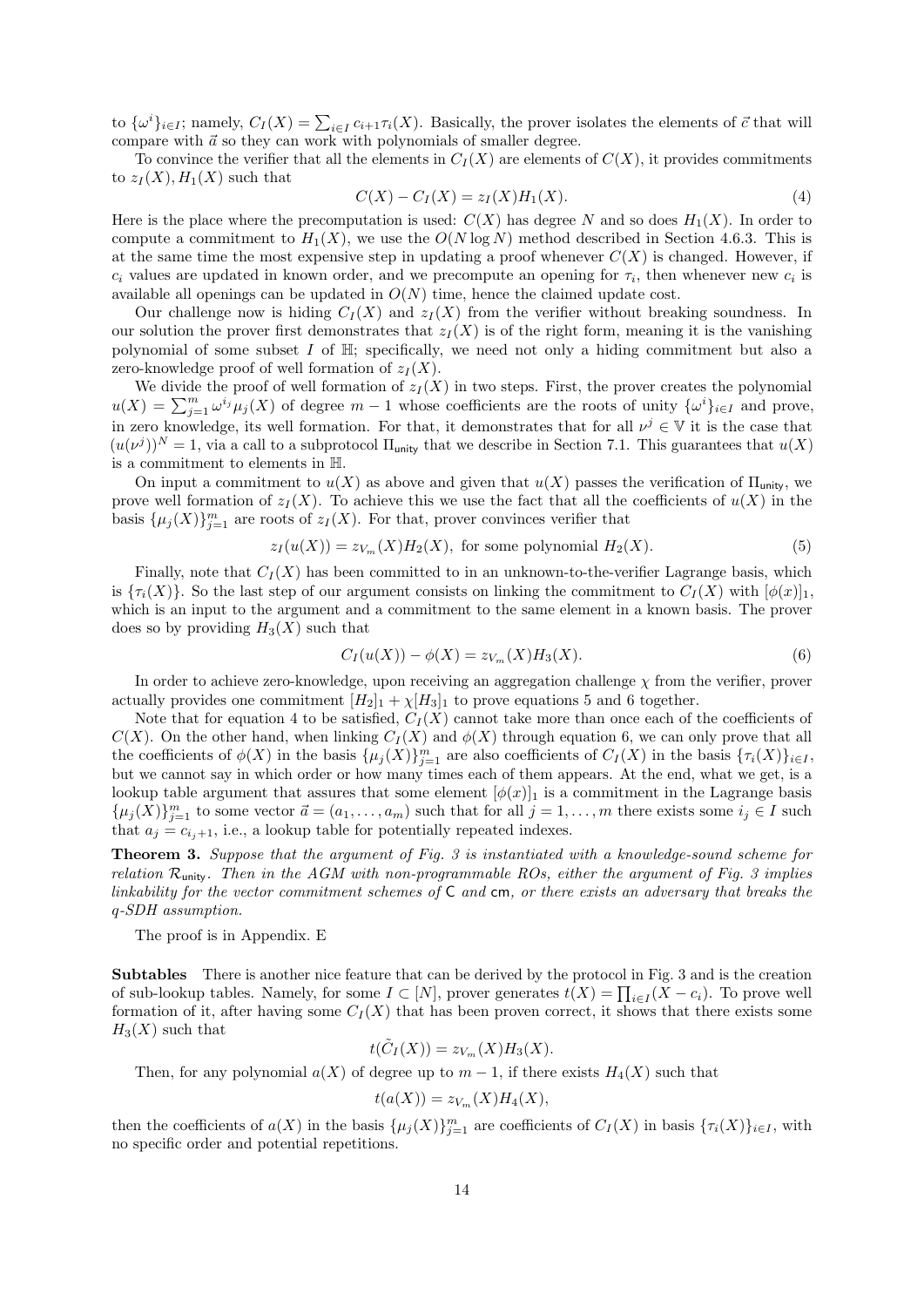Common input:  $C = [C(x)]_1$ , for  $C(X) = \sum_{n=1}^{N}$  $\sum_{i=1} c_i \lambda_i(X)$  and  $\mathsf{cm} = [\phi(x)]_1$ .

**Prover:** Take as input srs and  $\phi(X)$  and proof  $[Q(x)]_2$  attesting that  $\{c_{i+1}\}_{i\in I}$  are openings of C. I.e., a commitment to  $Q(X) = \frac{C(X) - \sum_{i \in I} c_{i+1} \tau_i(X)}{\prod_{i \in I} (X - \tau_i(X))}$  $\frac{\prod_{i\in I}c_{i+1}\pi(X)}{\prod_{i\in I}(X-\omega^{i})}$ .

- Choose blinders  $r_1, r_2, r_3, r_4, r_5, r_6, r_7 \stackrel{\$}{\leftarrow} \mathbb{F}$  uniformly at random.
- For  $\mathbb{H}_I = \{w^i\}_{i \in I}$ , compute the interpolation polynomials  $\{\tau_i(X)\}_{i \in I}$ .
- Define  $z_I(X) = r_1 \prod_{i \in I} (X \omega^i)$  and  $C_I(X) = \sum_{i \in I} c_{i+1} \tau_i(X) + (r_2 + r_3 X + r_4 X^2) z_I(X)$ .
- Find  $[H_1(x)]_2 = [r_1^{-1}Q(x) (r_2 + r_3x + r_4x^2)]_2$  such that  $C(X) C_I(X) = z_I(X)H_1(X)$ .
- Define  $\omega_{i_j}$  as the *j*th element in  $\{\omega^i\}_{i\in I}$  and compute

$$
u(X) = \sum_{j=1}^{m} \omega^{i_j} \mu_j(X) + (r_5 + r_6 X + r_7 X^2) z_{V_m}(X).
$$

• Compute a proof  $\pi_{\text{unity}}$  that  $[u]_1$  has been correctly computed as in Fig. 4

• Output  $[C_I]_1 = [C_I(x)]_1$ ,  $[z_I]_1 = [z_I(x)]_1$ ,  $[u]_1 = [u(x)]_1$ ,  $[H_1]_2 = [H_1(x)]_2$ ,  $\pi_{\text{unity}}$ .

Verifier: Send challenge  $\chi \in \mathbb{F}$ 

Prover:   
\n• Find 
$$
H_2(X)
$$
 such that  $z_I(u(X)) + \chi(C_I(u(X)) - \phi(X)) = z_{V_m}(X)H_2(X)$   
\n• Output  $[H_2]_1 = [H_2(x)]_1$ .

Verifier : Send challenge  $\alpha \in \mathbb{F}$ 

Prover : Compute

$$
p_1(X) \leftarrow z_I(X) + \chi C_I(X)
$$
  
\n
$$
p_2(X) \leftarrow z_I(u(\alpha)) + \chi (C_I(u(\alpha)) - \phi(X)) - z_{V_m}(\alpha)H_2(X)
$$
  
\n
$$
(v_1, \pi_1) \leftarrow \text{KZG}.\text{Open}(\text{srs}_{\text{KZG}}, u(X), \text{deg} = \bot, \alpha)
$$
  
\n
$$
(v_2, \pi_2) \leftarrow \text{KZG}.\text{Open}(\text{srs}_{\text{KZG}}, p_1(X), \text{deg} = \bot, v_1)
$$
  
\n
$$
(0, \pi_3) \leftarrow \text{KZG}.\text{Open}(\text{srs}_{\text{KZG}}, p_2(X), \text{deg} = \bot, \alpha)
$$

Output  $(v_1, v_2, \pi_1, \pi_2, \pi_3)$ .

Verifier: Compute  $[P_1]_1 \leftarrow [z_I]_1 + \chi[C_I]_1$  and  $[P_2]_1 \leftarrow v_2 - \chi$ cm  $-z_{V_m}(\alpha)[H_2]_1$ . Accept if and only if (i)  $V_{\pi_{\text{unity}}}$  accepts, (ii)

$$
1 \leftarrow \text{KZG}.\text{Verify}(\text{srs}_{\text{KZG}}, [u]_1, \text{deg} = \bot, \alpha, v_1, \pi_1)
$$
\n
$$
1 \leftarrow \text{KZG}.\text{Verify}(\text{srs}_{\text{KZG}}, [P_1]_1, \text{deg} = \bot, v_1, v_2, \pi_2)
$$
\n
$$
1 \leftarrow \text{KZG}.\text{Verify}(\text{srs}_{\text{KZG}}, [P_2]_1, \text{deg} = \bot, \alpha, 0, \pi_3), \text{ and } (iii)
$$
\n
$$
e\bigl([C]_1 - [C_I]_1, [1]_2\bigr) = e\bigl([z_I]_1, [H_1]_2\bigr) \tag{7}
$$

Figure 3: Lookup table for non-repeated indexes that uses a proof for Runity as blackbox.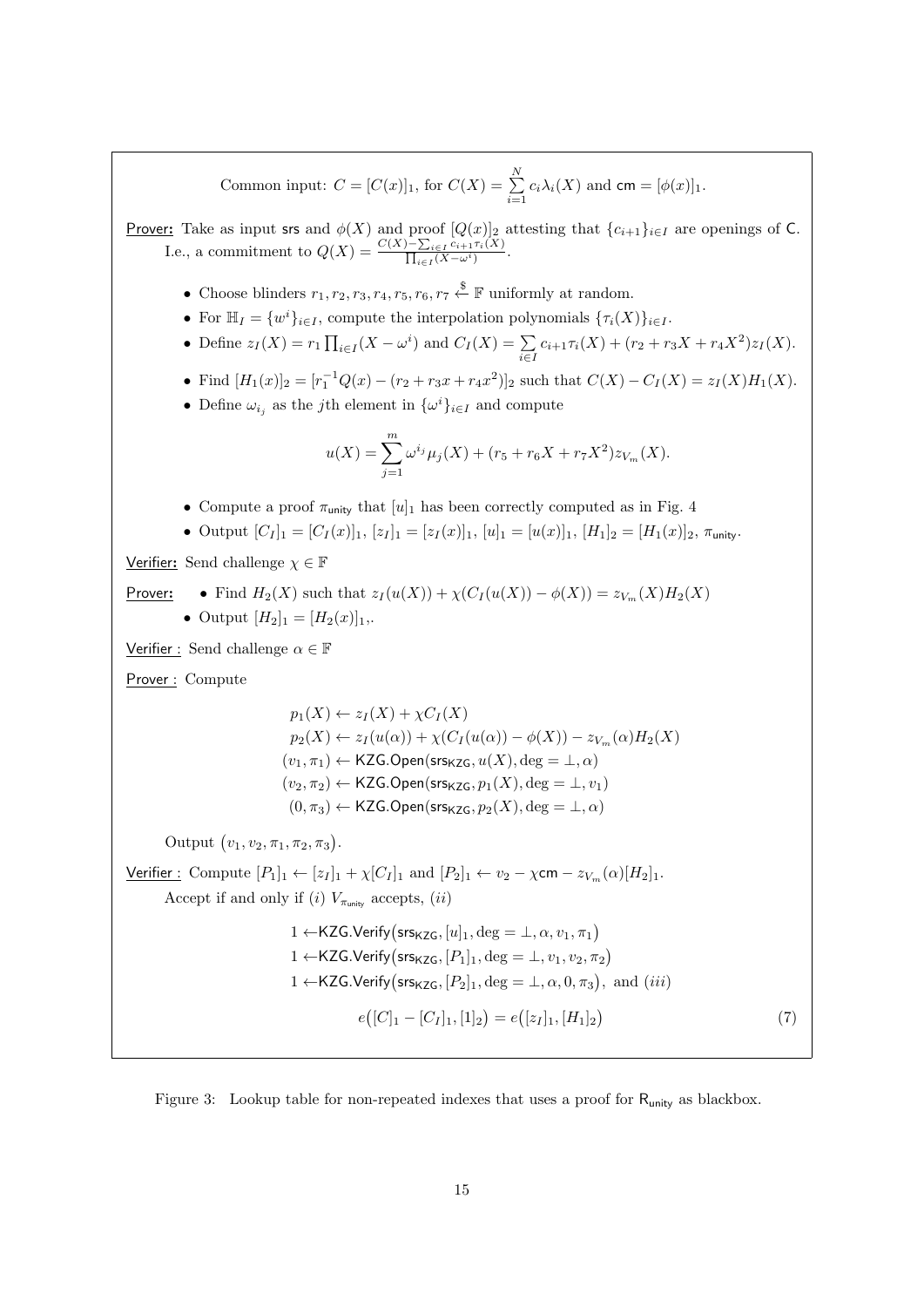#### 7.1 Multi-Unity Proof or Proving well formation of  $u(X)$

Let  $u(X) = \sum_{j=1}^m \omega^{i_j} \mu_j(X) + r(X)z_{V_m}(X)$ , where  $\omega^{i_j}$  is the j-th element in I. The aim of this section is to prove in zero-knowledge that  $u(X)$  is well formed. Namely, that  $u(X) = \sum_{j=1}^{m} u_j \mu_j(X) + r(X)z_{V_m}(X)$ is such that all its coefficients are elements in H and thus, they are all Nth roots of unity, or what is the same, that  $u_j^N = 1$  for all  $j = 1, \ldots, m$ .

For this argument, we will consider another group of roots of unity  $\mathbb{V}_n = \{\sigma, \ldots, \sigma^{n-1}, \sigma^n = 1\}$  of size  $n = \log(N)$ , Lagrange interpolation polynomials  $\{\rho_s(X)\}_{s=1}^n$  and vanishing polynomial  $z_{V_n}(X)$ .

*Techniques.* The prover first defines  $\vec{u}_0 = (u_1, \ldots, u_m) \in \mathbb{F}^m$  to be the vector whose elements are the coefficients of  $u(X)$ . They then iteratively define  $\vec{u}_i = \vec{u}_{i-1} \circ \vec{u}_{i-1}$ . In other words they set

- $\vec{u}_1 = \vec{u}_0 \circ \vec{u}_0 = (u_1^2, \dots, u_m^2);$
- $\vec{u}_2 = \vec{u}_1 \circ \vec{u}_1 = (u_1^{2^2}, \dots, u_m^{2^2});$
- $\vec{u}_j = \vec{u}_{j-1} \circ \vec{u}_{j-1} = (u_1^{2^j}, \dots, u_m^{2^j})$

They then must prove three conditions to the verifier: (i)  $\vec{u}_0$  consists on the coefficients of  $u(X)$ , (ii) equation  $\vec{u}_j = \vec{u}_{j-1} \circ \vec{u}_{j-1}$  holds for all  $j = 1, \ldots, n-1$  and  $(iii) \vec{u}_{n-1} \circ \vec{u}_{n-1} = \vec{1}$ . Together this gives that all the coefficients  $u_i$  are Nth roots of unity.

As we are working with encodings as polynomials rather than vectors, the prover sets  $u_0(X) = u(X)$ ,  $u_n(X) = id(X)$  (for  $id(X)$  the polynomial that evaluates to 1 over  $\mathbb{V}_m$ ), and shows to the verifier that each of the following equations hold:

$$
u(X)u(X) - u_1(X) \equiv z_{V_m}(X)H_1(X),
$$
  
 
$$
\vdots
$$
  
 
$$
u_{n-1}(X)u_{n-1}(X) - id(X) \equiv z_{V_m}(X)H_n(X),
$$

To aggregate all of these checks into one verification equation we consider  $\{\rho_s(Y)\}\$ the linear independent Lagrange interpolation polynomials over  $\mathbb{V}_n$  and demonstrate that

$$
\left(u^{2}(X)\rho_{1}(Y) + \sum_{s=2}^{n} u_{s-1}^{2}(X)\rho_{s}(Y)\right) - \left(\sum_{s=1}^{n-1} u_{s}(X)\rho_{s}(Y) + \mathrm{id}(X)\rho_{n}(Y)\right) = z_{V_{m}}(X)h_{2}(X,Y),\tag{8}
$$

for some polynomial  $h_2(X, Y)$ .

In the remainder of this section the prover aims to demonstrate that (8) holds at a challenge point  $(\alpha, \beta).$ 

**Proving** (8): **Strategy** We prove (8) by showing that for some polynomial  $h_1(Y)$ , the polynomial

$$
p(Y) = (u^2(\alpha)\rho_1(\beta) + \sum_{s=2}^n u_{s-1}^2(\alpha)\rho_s(\beta) + z_{V_n}(\beta)(-h_1(\beta) + h_1(Y)))
$$
  
Denote  $\xi_1$   

$$
- (\sum_{s=1}^{n-1} u_s(\alpha)\rho_s(\beta) + id(\alpha)\rho_n(\beta)) - \underbrace{z_{V_m}(\alpha)h_2(\alpha, Y)}_{\text{Denote } \xi_4}
$$

evaluates to 0 at  $Y = \beta$ . For this the prover sends several values needed to reconstruct the commitment  $[P]_1$  to  $p(Y)$ , and then provides a proof that  $[P]_1$  opens to 0 at  $\beta$ .

**Proving (8): Extra Notation** First note that since the polynomials  $\rho_s(Y)$  take 1 and 0 values only, we obtain that for all  $Y \in \mathbb{V}_n$ 

$$
u^{2}(X)\rho_{1}(Y) + \sum_{s=2}^{n} u_{s-1}^{2}(X)\rho_{s}(Y) = (u(X)\rho_{1}(Y) + \sum_{s=2}^{n} u_{s-1}(X)\rho_{s}(Y))^{2}
$$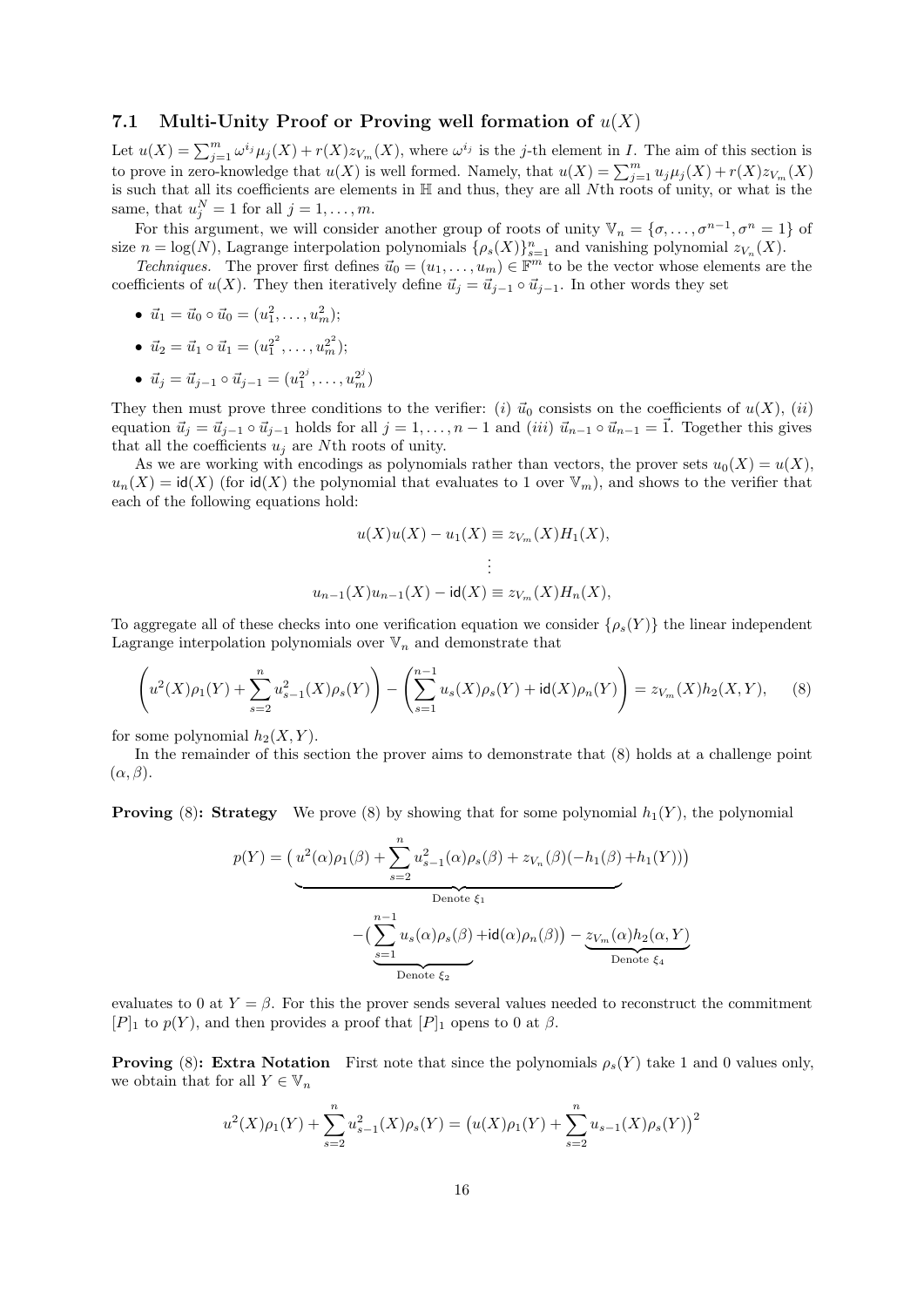We denote  $\bar{U}(X,Y) = \sum_{s=2}^{n} u_{s-1}(X)\rho_s(Y)$  and  $U(X,Y) = u(X)\rho_1(Y) + \bar{U}(X,Y)$  The prover begins by sending one commitment  $[\bar{U}]_1$  to  $\bar{U}(X, Y)$  and a second commitment  $[h_2]$  to  $h_2(X, Y)$ . These are bivariate commitments. While there exist bivariate polynomial commitment schemes [26], these are incompatible with universal power-of-tau setups that are publicly available [23]. We thus instead view  $\bar{U}(X, Y)$  and  $h_2(X, Y)$  as the univariate polynomials  $U(X^n, X)$  and  $h_2(X^n, X)$ . See Section 4.6.2 for more details.

The verifier responds with a random challenge  $X = \alpha$ .

**Proving** (8): Definition of and commitment to  $h_1$ . The prover now wishes to find  $h_1$  such that  $p(Y)$  can be fully defined and its commitment can be computed by the verifier. They first provide a partial opening  $[\bar{U}_{\alpha}]_1$  to  $\bar{U}(\alpha, Y)$  and proves this is consistent with  $[\bar{U}]_1$ . They also open  $[u(x)]_1$  at  $\alpha$ to get  $v_1 = u(\alpha)$ . This allows the verifier to compute a commitment to the polynomial  $U(\alpha, Y)$  as  $U = [u(\alpha)]_1 \rho_1(x) + [\bar{U}_{\alpha}]_1.$ 

The prover sends a commitment  $[h_1]_1 = [h_1(x)]_1$  to  $h_1(Y)$  such that

$$
\sum_{s=1}^{n} u_{s-1}^{2}(\alpha)\rho_{s}(Y) = (U(\alpha, Y))^{2} + h_{1}(Y)z_{V_{n}}(Y).
$$
\n(9)

The verifier responds with a second random challenge  $Y = \beta$  and then (9) appears as

$$
\sum_{s=1}^{n} u_{s-1}^{2}(\alpha)\rho_{s}(\beta) = (U(\alpha,\beta))^{2} + h_{1}(\beta)z_{V_{n}}(\beta)
$$
\n(10)

**Proving** (8): Degree bound The prover must show that  $\overline{U}_1(X,1) = 0$  i.e. that there is no  $\rho_1(Y)$ term. This convinces the verifier that the first term of  $U(\alpha, Y)$  is indeed  $u(\alpha)\rho_1(Y)$ . When opening  $[\bar{U}_{\alpha}]_1$ we enforce a degree bound of  $n - 1$ . This is necessary because we are capturing bivariate polynomials with a univariate polynomial commitment scheme and we need to enforce that there are no  $X<sup>n</sup>$  terms lingering in  $\bar{U}(\alpha, X)$ .

**Proving** (8): Sending  $\xi_1$  The prover communicates  $\xi_1$  by opening  $[\bar{U}_{\alpha}]_1$  to  $v_2$  at  $Y = \beta$  and verifier gets 2

$$
\xi_1 = \{(10)\} = U(\alpha, \beta)^2 = (u(\alpha)\rho_1(\beta) + \bar{U}(\alpha, \beta))^2 = (v_1\rho_1(\beta) + v_2)^2
$$

**Proving** (8): **Sending**  $\xi_2$  The prover communicates

 $\xi_2 = \sum_{s=1}^{n-1} u_s(\alpha) \rho_s(\beta)$ . To do this we open  $[\bar{U}(\alpha, Y)] = [\bar{U}_{\alpha}]_1$  to  $v_3$  at  $Y = \sigma \beta$  for  $\sigma$  the generator of  $\mathbb{V}_n$ . Indeed

$$
\bar{U}(\alpha, \sigma \beta) = \sum_{s=2}^{n} u_{s-1}(\alpha) \rho_s(\sigma \beta) = \sum_{s=1}^{n-1} u_s(\alpha) \rho_s(\beta)
$$
\n(11)

**Proving** (8): Finale Finally the verifier can compute a commitment to  $p(Y)$  as  $[p(Y)]_1 = [(v_2 +$  $[v_1\rho_1(\beta))^2]_1 + z_{V_n}(\beta)[h_1]_1 - [v_3 + id(\alpha)\rho_n(\beta)]_1 - z_{V_m}(\alpha)[h_2]_1$ . Thus the prover finishes by demonstrating that  $p(\beta) = 0$ .

The protocol is shown in Figure 4.

**Efficiency.** In the protocol of Fig. 3, the work of the prover is dominated by the computation of  $H(X)$ and  $p_2(X)$  which have degree  $m^2$ , because  $[H_1]$  is formed in time m by using the pre-computed individual proofs, and all the other proof elements are commitments to polynomials of degree m. In the protocol of Fig. 4, prover work is dominated by the computation of  $[\bar{U}]_1$  and  $[h_2]_1$  that are commitments to polynomials of degree  $m \log(N)$ .

**Theorem 4.** The protocol in Figure 4 is a knowledge-sound argument for relation  $R_{\text{unity}}$  under the algebraic group model and random oracle model if the qSDH, qDHE, and qSFrac assumptions hold.

Proof. We proceed through a series of games to show that the protocol defined in Fig. 3 satisfies knowledge soundness. We set Game<sub>0</sub> to be the knowledge soundness game as defined in Definition A.1 and consider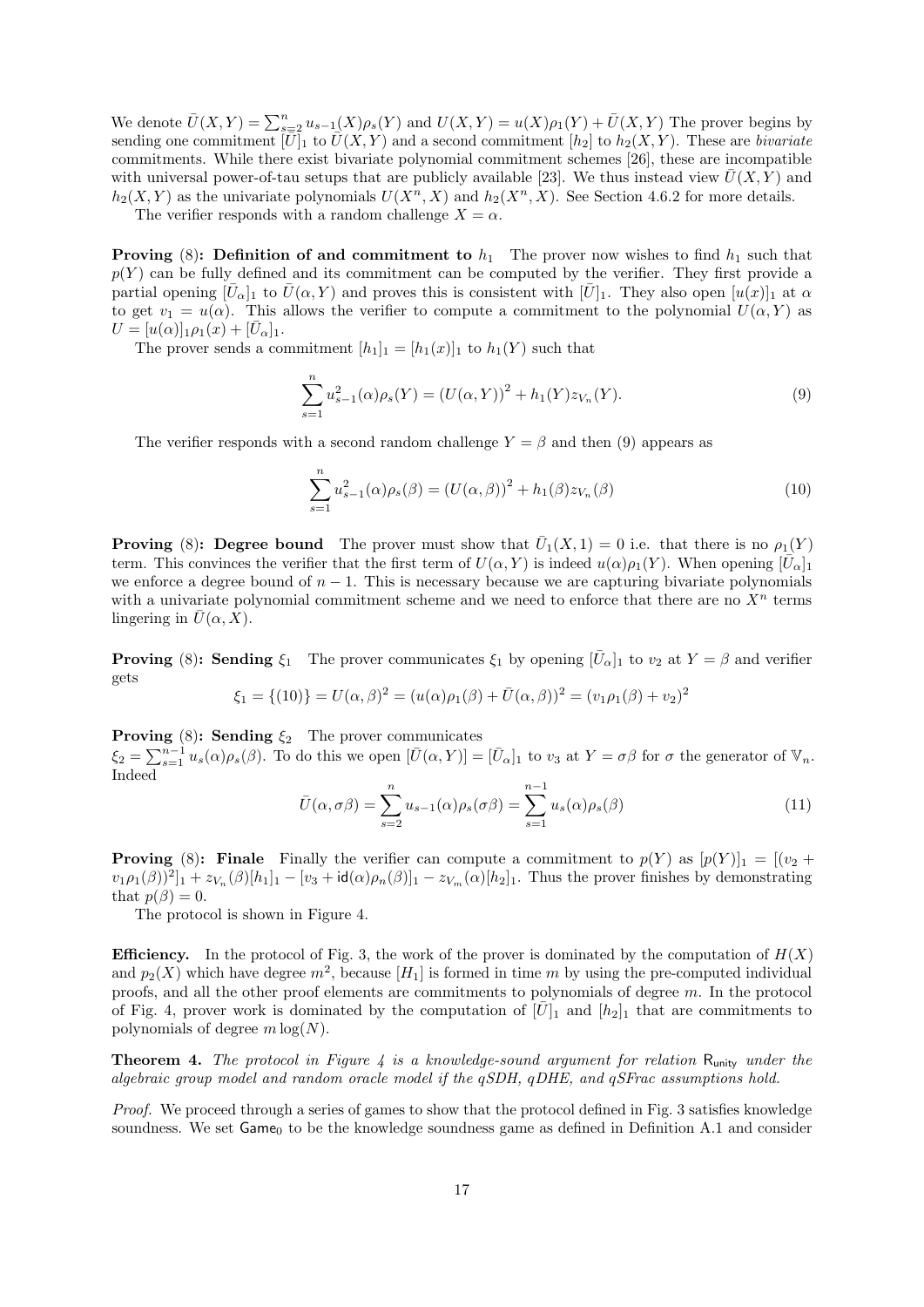Common input:  $[u]_1$  where  $[u]_1 = [u_0(X)]_1$ **Prover:** Take as input srs and  $u(X)$ Samples blinders  $t_1, \ldots t_n \leftarrow \mathbb{F}$ . For  $s = 1, \ldots, n$ , define  $u_s(X) = \sum_{j=1}^m$  $(\omega^{i_j})^{2^s} \mu_j(X) + t_s z_{V_m}(X),$ Define  $U(X,Y) = \sum_{s=1}^{n} u_{s-1}(X)\rho_s(Y)$ . Define  $\overline{U}(X, Y) = U(X, Y) - u(X)\rho_1(Y)$ Define  $h_2(X) = \sum_{s=1}^n \rho_s(Y) H_s(X)$  for  $H_s(X) = (u_{s-1}^2(X) - u_s(X))/z_{V_m}(X)$ Output  $([\bar{U}]_1 = [\bar{U}(x^n, x)]_1, [h_2]_1 = [h_2(x^n, x)]_1)$ **Verifier:** Send challenge  $\alpha \in \mathbb{F}$ **Prover:** Define  $h_1(Y) \leftarrow (U^2(\alpha, Y) - \sum_{s=1}^n u_{s-1}^2(\alpha) \rho_s(Y)) / z_{V_n}(Y)$ Output  $[h_1]_1 = [h_1(x)]_1$ **Verifier:** Send challenge  $\beta \in \mathbb{F}$ 

Prover:

$$
p(Y) \leftarrow (U^2(\alpha, \beta) - h_1(Y)z_{V_n}(\beta)) - \bar{U}(\alpha, \beta\sigma) + id(\alpha)\rho_n(\beta)) - z_{V_m}(\alpha)h_2(\alpha, Y)
$$
  
\n
$$
(v_1, \pi_1) \leftarrow \mathsf{KZG}.\mathsf{Open}(\mathsf{srs}, u(X), \deg = \bot, X = \alpha)
$$
  
\n
$$
([\bar{U}(\alpha, x)]_1, \pi_2) \leftarrow \mathsf{KZG}.\mathsf{Open}(\mathsf{srs}, \bar{U}(X, Y), \deg = \bot, X = \alpha)
$$
  
\n
$$
([h_2(\alpha, x)]_1, \pi_3) \leftarrow \mathsf{KZG}.\mathsf{Open}(\mathsf{srs}, h_2(X, Y), \deg = \bot, X = \alpha)
$$
  
\n
$$
((0, v_2, v_3), \pi_4) \leftarrow \mathsf{KZG}.\mathsf{Open}(\mathsf{srs}, \bar{U}(\alpha, Y), \deg = n - 1, Y = (1, \beta, \beta\sigma))
$$
  
\n
$$
(0, \pi_5) \leftarrow \mathsf{KZG}.\mathsf{Open}(\mathsf{srs}, p(Y), \deg = n - 1, Y = \beta)
$$

Set  $([\bar{U}_{\alpha}]_1 = [\bar{U}(\alpha, x)]_1, [h_{2,\alpha}]_1 = [h_2(\alpha, x)]_1$  and output  $([\bar{U}_{\alpha}]_1, [h_{2,\alpha}]_1, v_1, v_2, v_3, \pi_1, \pi_2, \pi_3, \pi_4, \pi_5]$ 

Verifier: Compute  $U \leftarrow v_1 \rho_1(\beta) + v_2$ ,  $[P]_1 \leftarrow U^2 - [h_1]_1 z_{V_n}(\beta) - (v_3 + id(\alpha) \rho_n(\beta)) - z_{V_m}(\alpha)[h_{2,\alpha}]_1$ Accept if and only if

> 1 = KZG.Verify (srs<sub>KZG</sub>,  $[u]_1$ ,  $\deg = \bot$ ,  $X = \alpha$ ,  $v_1$ ,  $\pi_1$ )  $1 = \mathsf{KZG}.\mathsf{Verify}(\mathsf{ss}_{\mathsf{KZG}}, [\bar{U}]_1, \deg = \bot, X = \alpha, [\bar{U}_\alpha]_1, \pi_2)$ 1 = KZG.Verify ( $\mathsf{srs}_{\mathsf{KZG}}, [h_2]_1, \deg = \bot, X = \alpha, [h_{2,\alpha}]_2, \pi_3$ ) 1 = KZG.Verify (srs<sub>KZG</sub>,  $[\bar{U}_{\alpha}]_1$ , deg =  $n - 1$ ,  $Y = (1, \beta, \beta\sigma)$ ,  $(0, v_2, v_3)$ ,  $\pi_4$ ) 1 = KZG.Verify ( $\textsf{srs}_{\textsf{KZG}}, [P]_1, \text{deg} = n - 1, Y = \beta, 0, \pi_5$ )

Figure 4: Argument for proving that some polynomial  $u(X)$  has Nth roots of unity as coefficients in the basis  $\{\mu_j(X)\}_{j=1}^m$ .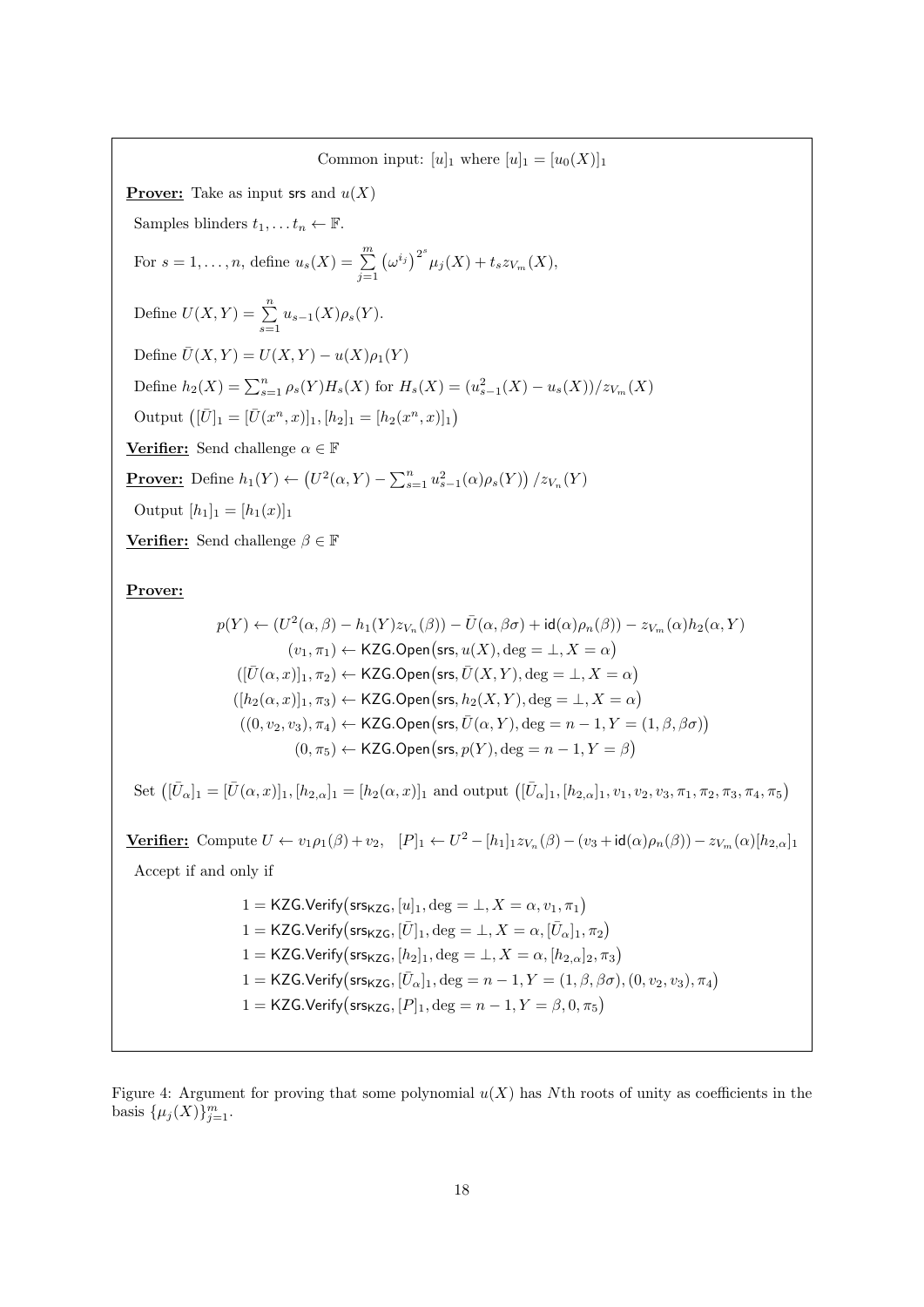an algebraic adversary A against it which has advantage  $\text{Adv}^{\text{knowledge-sound}}_{\mathcal{A}}(\lambda)$ . We define  $\text{Game}_1$  and Game<sub>2</sub> and specify reductions  $B_1$  and  $B_2$  such that

$$
\begin{aligned} \mathsf{Adv}_{\mathcal{A}}^{\mathsf{k\text{-}sound}}(\lambda) &= \mathsf{Adv}_{\mathcal{A}}^{\mathsf{Game}_0}(\lambda) \leq \mathsf{Adv}_{\mathcal{A}}^{\mathsf{Game}_1}(\lambda) + \mathsf{Adv}_{\mathcal{B}_1}^{\mathsf{g} \mathsf{DH}}(\lambda) \\ & \leq \mathsf{Adv}_{\mathcal{A}}^{\mathsf{Game}_2}(\lambda) + \mathsf{Adv}_{\mathcal{B}_1}^{\mathsf{g} \mathsf{DH}}(\lambda) + \mathsf{Adv}_{\mathcal{B}_1}^{\mathsf{g} \mathsf{DH}}(\lambda) \\ & \leq \mathsf{Adv}_{\mathcal{A}}^{\mathsf{Game}_3}(\lambda) + \mathsf{Adv}_{\mathcal{B}_1}^{\mathsf{g} \mathsf{DH}}(\lambda) + \mathsf{Adv}_{\mathcal{B}_1}^{\mathsf{g} \mathsf{DH}}(\lambda) + \mathsf{Adv}_{\mathcal{B}_3}^{\mathsf{g} \mathsf{DH}}(\lambda) \\ & \leq \mathsf{Adv}_{\mathcal{B}_1}^{\mathsf{g} \mathsf{SDH}}(\lambda) + \mathsf{Adv}_{\mathcal{B}_1}^{\mathsf{g} \mathsf{DF}}(\lambda) + \mathsf{Adv}_{\mathcal{B}_3}^{\mathsf{g} \mathsf{Frac}}(\lambda) + \mathsf{negl}(\lambda) \end{aligned}
$$

In Game<sub>0</sub> the adversary will return  $[u]_1 = [u(x)]$  along with a proof. We define Game<sub>1</sub> identically to Game<sub>0</sub>, but after the adversary returns  $[u]_1$  and a proof, Game<sub>1</sub> additionally checks whether for  $u(X), \bar{U}_{\alpha}(X), p(X)$  the algebraic representations of  $[u]_1, [\bar{U}_{\alpha}]_1, [P]_1$ , it is true that  $u(\alpha) = v_1, \bar{U}_{\alpha}(1) = 0$ ,  $\bar{U}_{\alpha}(\beta) = v_2, \bar{U}_{\alpha}(\beta \sigma) = v_3$ , and  $p(\beta) = 0$ ; and it aborts if one of the conditions does not hold.

The redution  $\mathcal{B}_1$  takes as input the challenge  $[y_1]_1, \ldots, [y_q]_1$ . It runs the following reduction  $\mathcal{B}_{KZG}$ as a subroutine. The  $\mathcal{B}_{KZG}$  runs the adversary A against Game<sub>0</sub> over an srs in which  $[x]_1 = [y_1]_1$ . Whenever A returns an output which wins the Game<sub>0</sub> game, if  $(f(X),\mathbf{v},\mathbf{z})$  for some  $(f(X),\mathbf{v},\mathbf{z}) \in$  $\{(u(X), v_1, \alpha),(\bar{U}_{\alpha}(X), (1, \beta, \sigma\beta), (0, v_2, v_3)),(p(X), \beta, 0)\}\)$  is such that  $f(v_i) \neq z_i$ , then  $\mathcal{B}_{KZG}$  computes  $f(z) = v'$  and a valid proof  $\pi'$ . It outputs  $([f(x)]_1, \mathbf{z}, \mathbf{v}, \pi)$  and  $([f(x)]_1, \mathbf{z}, \mathbf{v}', \pi')$  and wins evaluation binding as they are both proofs that verify and open to different elements. Then  $\mathcal{B}_{\text{aSDH}}$  can extract a qSDH solution from these openings following the proof in Theorem 3 of [22]. Thus

$$
\mathsf{Adv}_{\mathcal{A}}^{\mathsf{k\text{-}sound}}(\lambda) {=} \mathsf{Adv}_{\mathcal{A}}^{\mathsf{Game}_0}(\lambda) \leq \mathsf{Adv}_{\mathcal{A}}^{\mathsf{Game}_1}(\lambda) + \mathsf{Adv}_{\mathcal{B}_1}^{\mathsf{qSDH}}(\lambda)
$$

Now Game<sub>2</sub> behaves identically as Game<sub>1</sub> but it additionally checks that  $\deg(\bar{U}_{\alpha}) \le n-1$  and  $deg(h_2) \leq n-1$ . If it is not the case, it aborts. Suppose A returns either  $deg(\bar{U}_{\alpha}) = n-1+d$  or  $\deg(h_2) = n - 1 + d$  for some  $d > 0$ . We argue the advantage of A in Game<sub>1</sub> and Game<sub>2</sub> is the same unless we can build an adversary  $B_2$  that succeeds against qDHE. The  $B_2$  takes as input the challenge  $[y_1]_1, \ldots, [y_{q+d-1}]_1$  and runs the adversary A against Game<sub>1</sub> over an srs in which  $[x]_1 = [y_1]_1$ . Whenever A returns an output which wins the Game<sub>1</sub> game, if  $(f(X), \mathbf{v}, \mathbf{z})$  for

$$
(f(X), \mathbf{v}, \mathbf{z}) \in \{ (\bar{U}_{\alpha}(X), (1, \beta, \sigma\beta), (0, v_2, v_3)), (p(X), \beta, 0) \}
$$

is such that  $f(X)$  has degree greater than  $n-1$ , then the corresponding proof  $\pi = [q(x)]_1$  has a representation  $q(X)$  has degree  $q + 1$ . Thus  $\mathcal{B}_2$  succeeds in returning  $[\pi - \sum_{i=0}^{q-1} x^i]_1$  and

$$
\mathsf{Adv}_{\mathcal{A}}^{\mathsf{Game}_1}(\lambda) \leq \mathsf{Adv}_{\mathcal{A}}^{\mathsf{Game}_2}(\lambda) + \mathsf{Adv}_{\mathcal{B}_1}^{\mathsf{qDHE}}(\lambda)
$$

We define Game<sub>3</sub> identically to Game<sub>2</sub>, but after the adversary returns  $[u]_1$  and a proof, Game<sub>3</sub> additionally checks whether for  $\bar{U}(X), h_2(X), \bar{U}_{\alpha}(X), h_{2,\alpha}(X)$  the algebraic representations of  $[\bar{U}]_1, [\bar{U}_{\alpha}]_1, [h_2]_1, [h_{2,\alpha}]_1$ it is true that

$$
\bar{U}_{\alpha}(X) = \sum_{i,j} \alpha^{i} \bar{U}_{ni} X^{j} \text{ and } h_{2,\alpha}(X) = \sum_{i,j} \alpha^{i} h_{2,ni} X^{j}
$$

and it aborts if one of the conditions does not hold.

The redution  $\mathcal{B}_3$  against qSFrac [18] takes as input the challenge  $[y_1]_1, \ldots, [y_q]_1$  and runs the adversary A against Game<sub>2</sub> over an srs in which  $[x]_1 = [y_1]_1$ . Whenever A returns an output which wins the Game<sub>2</sub> game, if  $(f(X), V, z)$  for

$$
(f(X),\phi(X),z)\in \{(\bar U(X),\bar U_{\alpha}(X),\alpha),(h_2(X),h_{2,\alpha}(X),\alpha)\}
$$

is such that  $\phi(X) \neq \phi'(X) = \sum_{i,j} \alpha^i f_{ni} X^j$ , then set  $\pi$  be the proof for  $(f(X), \phi(X), z)$ . Then  $\mathcal{B}_3$  returns

$$
\phi(X) - \phi'(X), (X^n - z), \pi - \left[\frac{f(x) - \phi'(x)}{x^n - z}\right]_1
$$

We have that  $deg(\phi(X) - \phi'(X)) < deg(X^n - z)$  because  $\phi(X)$  has degree bounded by  $n - 1$ . Hence this is as a valid solution and

$$
\mathsf{Adv}_{\mathcal{A}}^{\mathsf{Game}_2}(\lambda) \leq \mathsf{Adv}_{\mathcal{A}}^{\mathsf{Game}_3}(\lambda) + \mathsf{Adv}_{\mathcal{B}_3}^{\mathsf{aFrac}}(\lambda)
$$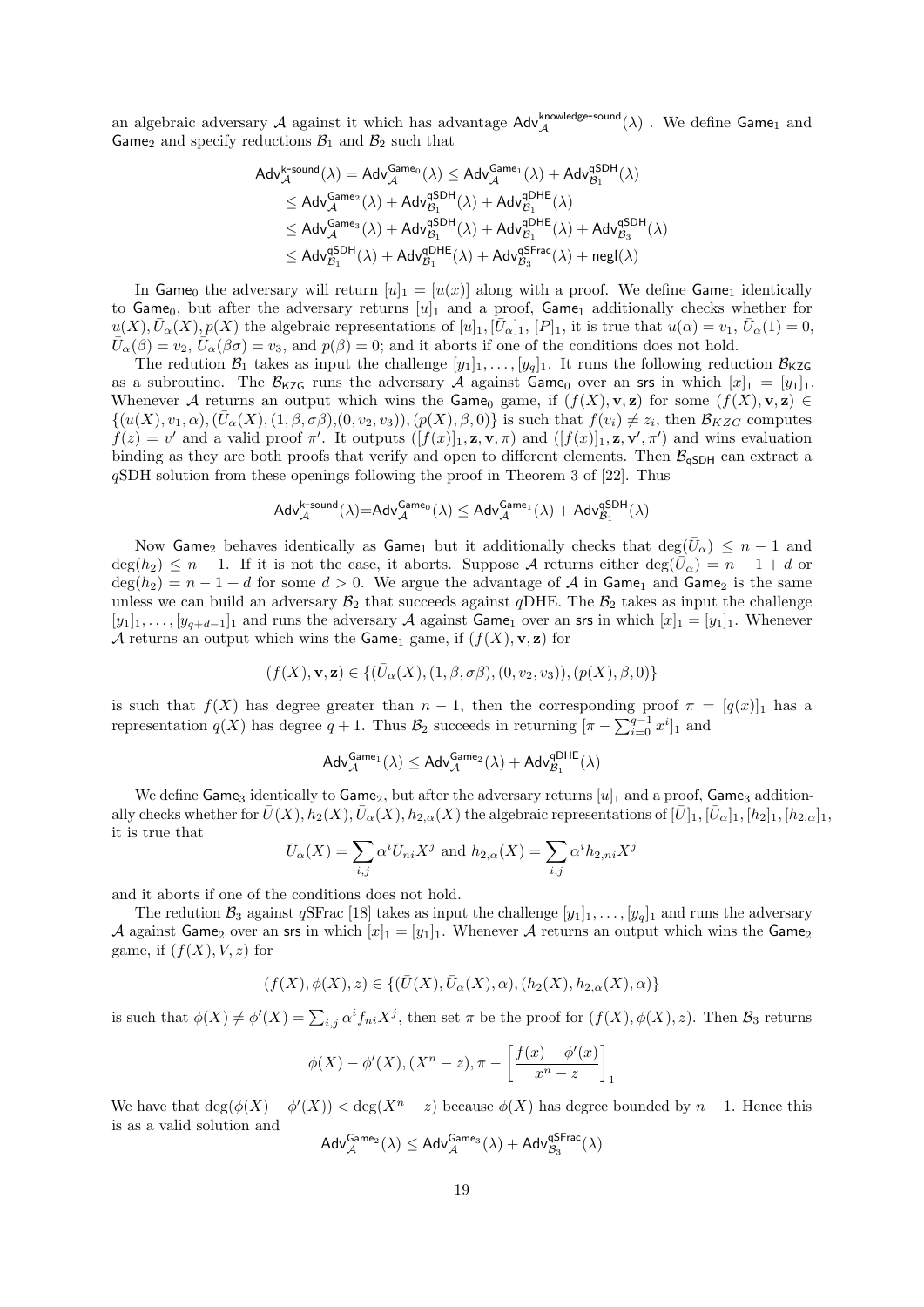Lets see that the advantage of  $A$  in Game<sub>3</sub> is negligible.

Consider  $h_1(X), h_2(X, Y)$  the algebraic representations of  $[h_1]_1, [h_2]_1$ . We can use the equations verified by  $\mathsf{Game}_1$  and replace the corresponding values in  $p(X)$ , obtaining

$$
p(X) = (v_1 \rho_1(\beta) + v_2)^2 - h_1(X)z_{V_n}(\beta) - (v_3 + id(\alpha)\rho_n(\beta)) - z_{V_m}(\alpha)h_{2,\alpha}(X)
$$
  
=  $(u(\alpha)\rho_1(\beta) + \bar{U}_{\alpha}(\beta))^2 - h_1(X)z_{V_n}(\beta) - (\bar{U}_{\alpha}(\beta\sigma) + id(\alpha)\rho_n(\beta)) - z_{V_m}(\alpha)h_{2,\alpha}(X)$   
=  $(u(\alpha)\rho_1(\beta) + \bar{U}(\alpha,\beta))^2 - h_1(X)z_{V_n}(\beta) - (\bar{U}(\alpha,\beta\sigma) + id(\alpha)\rho_n(\beta)) - z_{V_m}(\alpha)h_2(\alpha,X)$ 

From the fact that  $p(\beta) = 0$  we get that

$$
0 = (u(\alpha)\rho_1(\beta) + \bar{U}(\alpha,\beta))^2 - (\bar{U}(\alpha,\beta\sigma) + \mathrm{id}(\alpha)\rho_n(\beta)) - z_{V_m}(\alpha)h_2(\alpha,\beta) - h_1(\beta)z_{V_n}(\beta)
$$

Since  $[u_1, [\bar{U}]_1, [h_1]_1, [h_2]_1$  have been sent by the prover before it sees challenges  $\beta$ , we have that except in the case where  $(Y = \beta)$  is a root of the polynomial below, which happens with negligible probability, for all  $Y$ ,

$$
0 = (u(\alpha)\rho_1(Y) + \bar{U}(\alpha, Y))^2 - (\bar{U}(\alpha, Y\sigma) + \mathrm{id}(\alpha)\rho_n(Y)) - z_{V_m}(\alpha)h_2(\alpha, Y) - h_1(Y)z_{V_n}(Y) \tag{12}
$$

Thus we have that

$$
i = 0 \Rightarrow 0 = u^2(\alpha) - \bar{U}(\alpha, \sigma^1) - z_{V_m}(\alpha)h_2(\alpha, \sigma^1)
$$
  

$$
1 \le i \le n - 1 \Rightarrow 0 = \bar{U}^2(\alpha, \sigma^i) - \bar{U}(\alpha, \sigma^{i+1}) - z_{V_m}(\alpha)h_2(\alpha, \sigma^i)
$$
  

$$
i = n \Rightarrow 0 = \bar{U}^2(\alpha, \sigma^{n-1}) - id(\alpha) - z_{V_m}(\alpha)h_2(\alpha, \sigma^1)
$$

Since  $[u]_1, [\bar{U}]_1, [h_2]_1$  have been sent by the prover before it sees challenges  $\alpha$ , we have that except in the case where  $(X = \alpha)$  is a root of the polynomial below, which happens with negligible probability, for all  $X,$ 

$$
i = 0 \Rightarrow 0 = u^2(X) - \bar{U}(X, \sigma^1) - z_{V_m}(X)h_2(X, \sigma^1)
$$
  

$$
1 \le i \le n - 1 \Rightarrow 0 = \bar{U}^2(X, \sigma^i) - \bar{U}(X, \sigma^{i+1}) - z_{V_m}(X)h_2(X, \sigma^i)
$$
  

$$
i = n \Rightarrow 0 = \bar{U}^2(X, \sigma^{n-1}) - id(X) - z_{V_m}(X)h_2(X, \sigma^1)
$$

Over  $\nu \in V_m$  we thus have that

$$
i = 0 \Rightarrow 0 = u^2(\nu) - \bar{U}(\nu, \sigma^1)
$$

$$
1 \le i \le n - 1 \Rightarrow 0 = \bar{U}^2(\nu, \sigma^i) - \bar{U}(\nu, \sigma^{i+1})
$$

$$
i = n \Rightarrow 0 = \bar{U}^2(\nu, \sigma^{n-1}) - 1
$$

Together these gives us the desired requirement that  $u^N(\nu) = 1$  for all  $\nu \in V_m$  except with negligible probability.  $\Box$ 

**Theorem 5.** The protocol in Fig. 3 and 4 implies position-hiding linkability between the vector commitment schemes of C and cm, provided that the zk proof for  $R_{\text{unity}}$  is instantiated with a the protocol in Fig. 4 and provided that  $log(N) > 6$ .

The proof is in Appendix F

## 8 Optimizations

In this section we describe some optimizations we apply to the protocols in Fig. 3 and 4 in order to achieve the efficiency claimed in Table 1.

**Opening t polynomials in one point.** As noted in [16], [13], whenever we have t openings of different polynomials at the same point i.e. for  $t = 2$  this would be of the form

$$
\pi_1 \leftarrow \mathsf{KZG}.\mathsf{Open}(\mathsf{srs}_{\mathsf{KZG}}, f_1(X), \deg = d, \alpha)
$$

$$
\pi_2 \leftarrow \mathsf{KZG}.\mathsf{Open}(\mathsf{srs}_{\mathsf{KZG}}, f_2(X), \deg = d, \alpha)
$$

then we can send a single opening proof  $\pi$  as opposed to t opening proofs  $\pi_1, \ldots, \pi_t$ .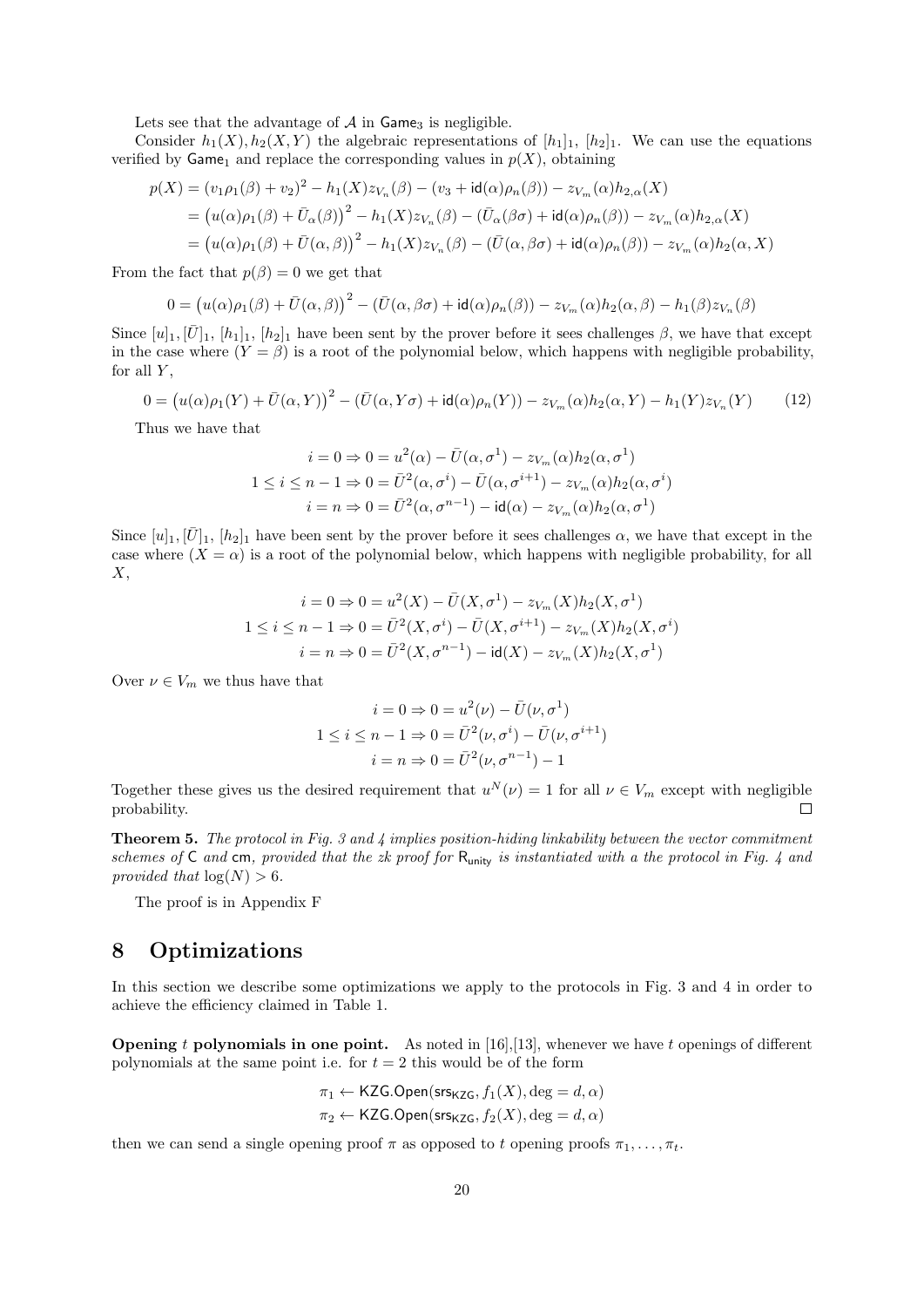Batching Pairings. We also apply standard techniques to batch pairings that share the same elements in one of the two groups. Namely, we can aggregate the equations

$$
e([a]_1, [b_1]_2) = e([c_1]_1, [d]_2) \text{ and } e([a]_1, [b_2]_2) = e([c_2]_1, [d]_2),
$$
  
as 
$$
e([a]_1, [b_1 + \gamma b_2]_2) = e([c_1 + \gamma c_2]_1, [d]_2)
$$

for  $\gamma$  some random field element sampled by the verifier.

Note that we can adapt KZG openings equations so they can be batched further, namely if we parse the verification pairing as  $e([F_1]_1 - s_1 + [Q_1]_1 \alpha, [1]_2) = e([Q_1]_1, [x]_2)$ , then two openings of different polynomials at different points can be verified by two pairings.

Fig. 1 and 2: In Fig. 1 proofs have the form  $([z]_2, [T]_1, [S]_2, \pi_{\text{ped}}, \pi_{\text{unity}})$ . See that  $\pi_{\text{ped}}$  consists of 1  $\mathbb{G}_1$ and 2F. In Fig. 2 proofs have the form  $([F]_1, [H]_1, v_1, v_2, \pi_1, \pi_2)$  which amounts to  $4\mathbb{G}_1$  and  $2\mathbb{F}$ . Thus we have a total of  $6\mathbb{G}_1$ ,  $2\mathbb{G}_2$  and  $4\mathbb{F}$ .

For the verifier, their first pairing check in Fig. 1 uses pairings of the form  $e(*, [1]_2)$ ,  $e(*, [z]_2)$ , and  $e([h]_1, *)$  amounting to 3 pairings. The Pedersen verifier uses no pairings. In Fig. 2 we have a KZG verifier which uses pairings of the form  $e(*, [1]_2)$ ,  $e(*, [x]_2)$ , and a pairing check that uses pairings of the form  $e(*,[1]_2), e(*,[z]_2)$ , and  $e(*,[x]_2)$ . Thus we can batch the pairing checks to get a total of 4 unique pairings over the two constructions.

Fig. 3 and 4: In Fig. 3 proofs have the form  $([C_I]_1, [z_I]_1, [u]_1, [H_1]_2, [H_2]_1, v_1, v_2, \pi_1, \pi_2, \pi_3, \pi_{\text{unity}})$ . Here the  $\pi_1, \pi_3$  are both openings at the same  $\alpha$  and can be batched into one proof. Thus there are 7G<sub>1</sub>, 1G<sub>2</sub> and 2F in addition to the  $\pi_{\text{unity}}$ . In 2 proofs have that form  $([\bar{U}]_1,[h_2]_1,[h_1]_1,[\bar{U}_\alpha]_1,[h_{2,\alpha}]_1$  $v'_1, v'_2, v'_3, \pi'_1, \pi'_2, \pi'_3, \pi'_4, \pi'_5$ . Here we can send the same verifier challenge  $\alpha$  in both Fig. 3 and Fig. 4 (assuming we run the protocols in parallel) which allows us to avoid sending  $v'_1, \pi'_1$  in Fig. 4. Further, this allows us to batch the proofs  $(\pi_2', \pi_3')$  with the proof for  $(\pi_1, \pi_3)$  because these all use the same  $\alpha$ . Thus  $\pi_{\text{unity}}$  contributes  $7\mathbb{G}_1$ , and  $2\mathbb{F}$  Thus we have a total of  $14\mathbb{G}_1$ ,  $1\mathbb{G}_2$  and  $4\mathbb{F}$ .

For the verifier, their pairing check in Fig. 3 uses pairings of the form  $e(*, [1]_2)$  and  $e([z_I]_1)$ . We also have 3 KZG verifiers which use pairings of the form  $e(*,[1]_2), e(*,[x]_2)$ . This amounts to 2 batched pairings. In Fig. 2 we have a 5 KZG verifiers. Two use a degree check and thus use pairings of the form  $e(*,[1]_2)$ ,  $e(*,[x]_2)$ , and  $e(*,[x]_q^{d-n+1}]_2$ . The others have the usual pairings as these do not have degree checks. Thus we can batch the pairing checks to get a total of 4 unique pairings over the two constructions.

## 9 Implementation

We have implemented our scheme in Rust using the arkworks library [2], and have released the implementation in open source<sup>2</sup>. The code contains a subroutine that computes all KZG openings, which we need for fast proof preprocessing and which can be used in other projects.

In Fig. 5 and Fig. 6 we compare Caulk with its alternatives in the same scenarios. The single opening  $(m = 1)$  scenario works with a vector of size N and considers the following schemes:

- MT-Pos: SNARKed Merkle Poseidon tree with N elements. We used a legosnark implementation<sup>3</sup>.
- Caulk: the  $m = 1$  version;
- MT-SHA: SNARKed Merkle SHA-2 tree with  $N$  elements.
- RSA acc: RSA-2048 accumulator of N elements. We used a legosnark implementation.

The prover time is given in Fig. 5. We see that Caulk is almost 100 times as fast as the Poseidon tree, and 10 times as fast as the RSA accumulator.

The m-opening scenario works with a lookup of size  $m$  in a vector of size  $N$  and considers the following schemes:

 $2$ https://github.com/caulk-crypto/caulk

<sup>3</sup>https://github.com/matteocam/libsnark-lego/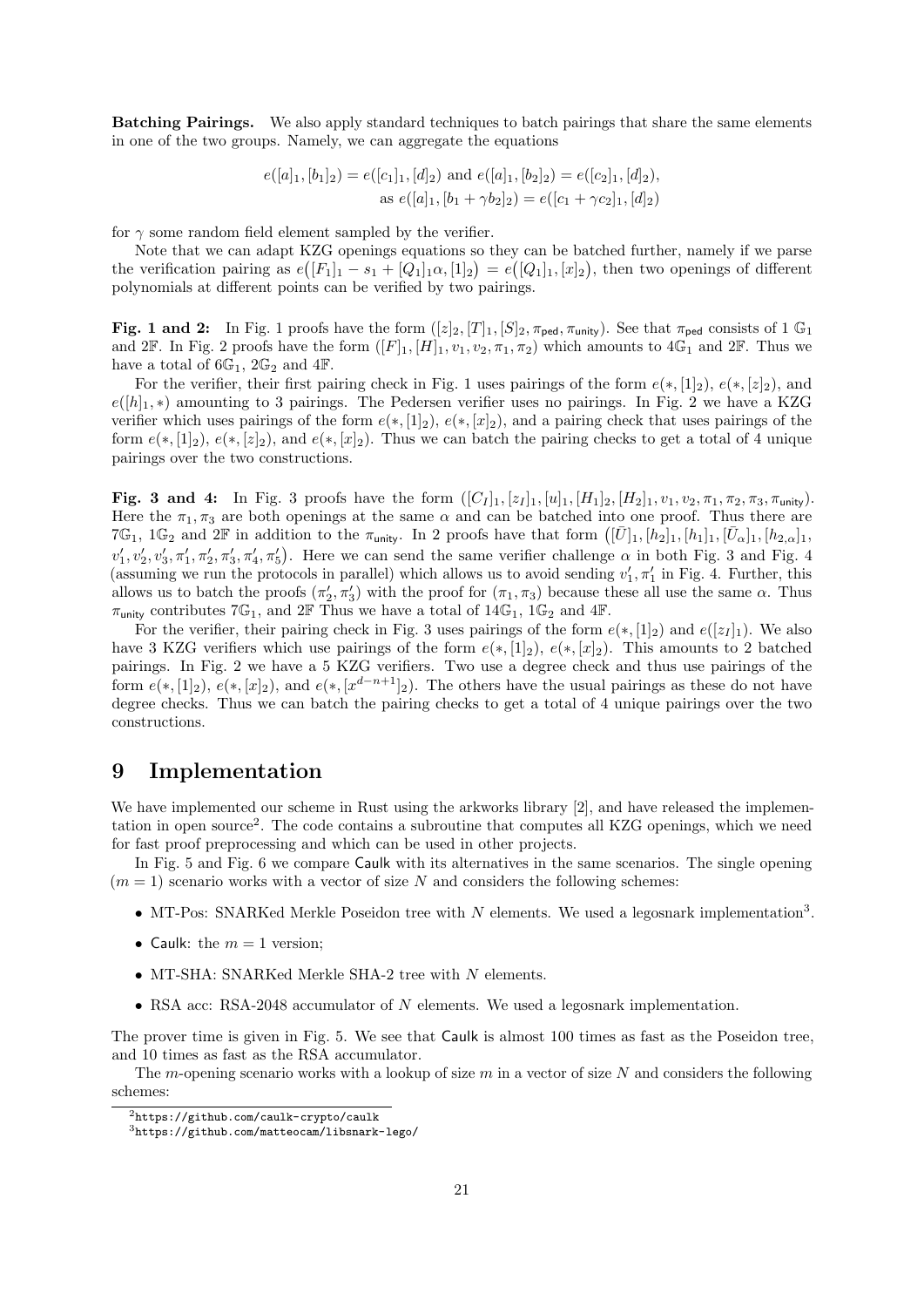- MT-Pos-20: SNARKed Merkle Poseidon tree with  $N = 2^{20}$  elements.
- MT-Pos-8: SNARKed Merkle Poseidon tree with  $N = 2^8$  elements.
- Caulk-8: Caulk with  $N = 2^8$ .
- Caulk-20: Caulk with  $N = 2^{20}$ .
- RSA acc: RSA-2048 accumulator of  $N = 2^{16}$  elements (the timings are the same for other N).

We see that Caulk is faster than the RSA accumulator for smaller  $N$  but approaches it for big  $N$ . Both are significantly faster than Merkle-SNARK.



Figure 5: Comparison for single openings



Figure 6: Comparison for lookup tables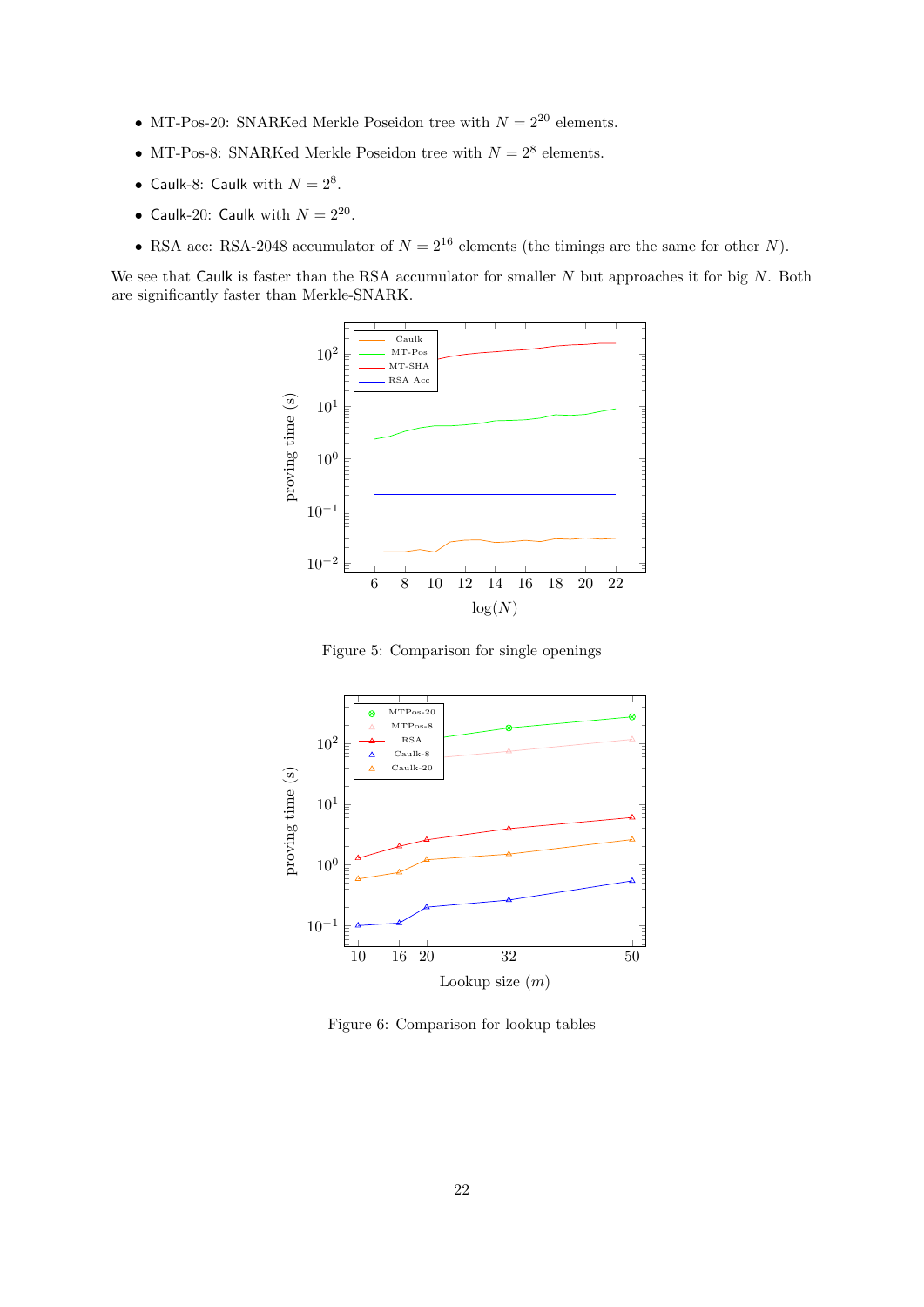### References

- [1] M. R. Albrecht, L. Grassi, C. Rechberger, A. Roy, and T. Tiessen. MiMC: Efficient Encryption and Cryptographic Hashing with Minimal Multiplicative Complexity. In ASIACRYPT 2016, volume 10031 of LNCS, pages 191–219, 2016.
- [2] arkworks contributors. arkworks zksnark ecosystem, 2022.
- [3] S. Bayer and J. Groth. Zero-knowledge argument for polynomial evaluation with application to blacklists. In T. Johansson and P. Q. Nguyen, editors, Advances in Cryptology - EUROCRYPT 2013, 32nd Annual International Conference on the Theory and Applications of Cryptographic Techniques, Athens, Greece, May 26-30, 2013. Proceedings, volume 7881 of Lecture Notes in Computer Science, pages 646–663. Springer, 2013.
- [4] M. Bellare and P. Rogaway. The security of triple encryption and a framework for code-based game-playing proofs. In EUROCRYPT, volume 4004 of Lecture Notes in Computer Science, pages 409–426. Springer, 2006.
- [5] E. Ben-Sasson, A. Chiesa, C. Garman, M. Green, I. Miers, E. Tromer, and M. Virza. Zerocash: Decentralized anonymous payments from bitcoin. In 2014 IEEE Symposium on Security and Privacy, SP 2014, Berkeley, CA, USA, May 18-21, 2014, pages 459–474. IEEE Computer Society, 2014.
- [6] D. Benarroch, M. Campanelli, D. Fiore, K. Gurkan, and D. Kolonelos. Zero-knowledge proofs for set membership: Efficient, succinct, modular. In N. Borisov and C. Díaz, editors, Financial Cryptography and Data Security - 25th International Conference, FC 2021, Virtual Event, March 1-5, 2021, Revised Selected Papers, Part I, volume 12674 of Lecture Notes in Computer Science, pages 393–414. Springer, 2021.
- [7] D. Boneh and X. Boyen. Short signatures without random oracles. In EUROCRYPT, volume 3027 of Lecture Notes in Computer Science, pages 56–73. Springer, 2004.
- [8] J. Bootle, A. Cerulli, P. Chaidos, E. Ghadafi, J. Groth, and C. Petit. Short accountable ring signatures based on DDH. In G. Pernul, P. Y. A. Ryan, and E. R. Weippl, editors, Computer Security - ESORICS 2015 - 20th European Symposium on Research in Computer Security, Vienna, Austria, September 21-25, 2015, Proceedings, Part I, volume 9326 of Lecture Notes in Computer Science, pages 243–265. Springer, 2015.
- [9] J. Bootle and J. Groth. Efficient batch zero-knowledge arguments for low degree polynomials. In M. Abdalla and R. Dahab, editors, Public-Key Cryptography - PKC 2018 - 21st IACR International Conference on Practice and Theory of Public-Key Cryptography, Rio de Janeiro, Brazil, March 25-29, 2018, Proceedings, Part II, volume 10770 of Lecture Notes in Computer Science, pages 561–588. Springer, 2018.
- [10] J. Camenisch, R. Chaabouni, and A. Shelat. Efficient protocols for set membership and range proofs. In J. Pieprzyk, editor, Advances in Cryptology - ASIACRYPT 2008, 14th International Conference on the Theory and Application of Cryptology and Information Security, Melbourne, Australia, December 7-11, 2008. Proceedings, volume 5350 of Lecture Notes in Computer Science, pages 234–252. Springer, 2008.
- [11] J. Camenisch and A. Lysyanskaya. Dynamic accumulators and application to efficient revocation of anonymous credentials. In M. Yung, editor, Advances in Cryptology - CRYPTO 2002, 22nd Annual International Cryptology Conference, Santa Barbara, California, USA, August 18-22, 2002, Proceedings, volume 2442 of Lecture Notes in Computer Science, pages 61–76. Springer, 2002.
- [12] M. Campanelli, D. Fiore, S. Han, J. Kim, D. Kolonelos, and H. Oh. Succinct zero-knowledge batch proofs for set accumulators. IACR Cryptol. ePrint Arch., page 1672, 2021.
- [13] A. Chiesa, Y. Hu, M. Maller, P. Mishra, P. Vesely, and N. Ward. Marlin: Preprocessing zksnarks with universal and updatable srs. In A. Canteaut and Y. Ishai, editors, Advances in Cryptology - EUROCRYPT 2020 - 39th Annual International Conference on the Theory and Applications of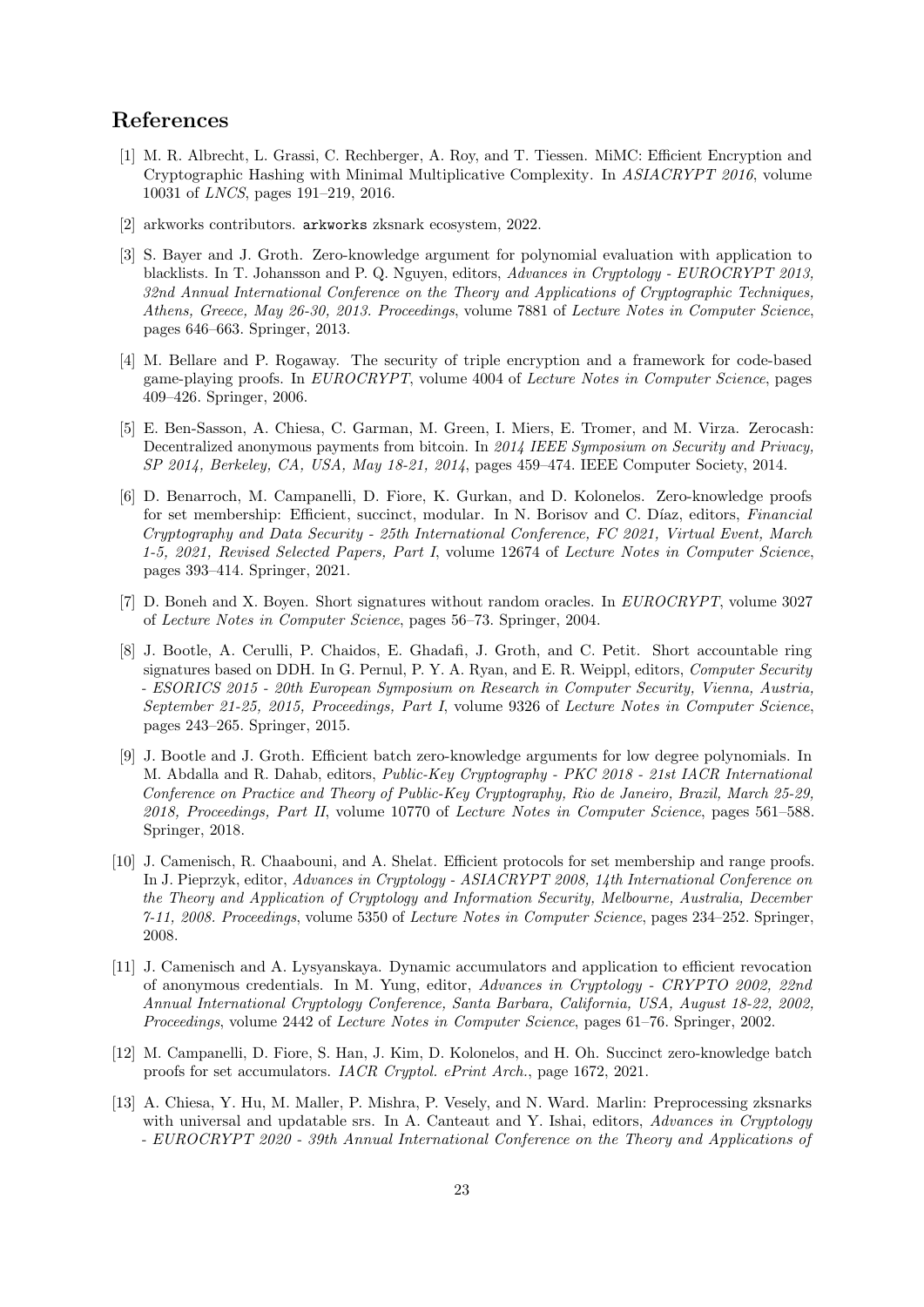Cryptographic Techniques, Virtual Conference, May 1-15, 2020, Proceedings, Part I, volume 12105 of Lecture Notes in Computer Science, pages 738–768. Springer, 2020.

- [14] D. Feist and D. Khovratovich. Fast amortized kate proofs.
- [15] G. Fuchsbauer, E. Kiltz, and J. Loss. The algebraic group model and its applications. In H. Shacham and A. Boldyreva, editors, CRYPTO 2018, Santa Barbara, CA, USA, August 19-23, 2018, Proceedings, Part II, volume 10992 of LNCS, pages 33–62. Springer, 2018.
- [16] A. Gabizon and Z. J. Williamson. Plonk: Permutations over lagrange-bases for oecumenical noninteractive arguments of knowledge. IACR Cryptol. ePrint Arch., page 953, 2019.
- [17] A. Gabizon and Z. J. Williamson. plookup: A simplified polynomial protocol for lookup tables. IACR Cryptol. ePrint Arch., page 315, 2020.
- [18] E. Ghadafi and J. Groth. Towards a classification of non-interactive computational assumptions in cyclic groups. IACR Cryptol. ePrint Arch., page 343, 2017.
- [19] L. Grassi, D. Khovratovich, A. Roy, C. Rechberger, and M. Schofnegger. Poseidon: A new hash function for zero-knowledge proof systems. Usenix Security 2021, 2021.
- [20] J. Groth. On the size of pairing-based non-interactive arguments. In  $EUROCRYPT$  (2), volume 9666 of Lecture Notes in Computer Science, pages 305–326. Springer, 2016.
- [21] J. Groth and M. Kohlweiss. One-out-of-many proofs: Or how to leak a secret and spend a coin. In E. Oswald and M. Fischlin, editors, Advances in Cryptology - EUROCRYPT 2015 - 34th Annual International Conference on the Theory and Applications of Cryptographic Techniques, Sofia, Bulgaria, April 26-30, 2015, Proceedings, Part II, volume 9057 of Lecture Notes in Computer Science, pages 253–280. Springer, 2015.
- [22] A. Kate, G. M. Zaverucha, and I. Goldberg. Constant-size commitments to polynomials and their applications. In ASIACRYPT, volume 6477 of Lecture Notes in Computer Science, pages 177–194. Springer, 2010.
- [23] M. Kohlweiss, M. Maller, J. Siim, and M. Volkhov. Snarky ceremonies. In ASIACRYPT (3), volume 13092 of Lecture Notes in Computer Science, pages 98–127. Springer, 2021.
- [24] U. M. Maurer. Unifying zero-knowledge proofs of knowledge. In AFRICACRYPT, volume 5580 of Lecture Notes in Computer Science, pages 272–286. Springer, 2009.
- [25] I. Miers, C. Garman, M. Green, and A. D. Rubin. Zerocoin: Anonymous distributed e-cash from bitcoin. In 2013 IEEE Symposium on Security and Privacy, SP 2013, Berkeley, CA, USA, May 19-22, 2013, pages 397–411. IEEE Computer Society, 2013.
- [26] C. Papamanthou, E. Shi, and R. Tamassia. Signatures of correct computation. In TCC, volume 7785 of Lecture Notes in Computer Science, pages 222–242. Springer, 2013.
- [27] L. Pearson, J. Fitzgerald, H. Masip, M. Bellés-Muñoz, and J. L. Muñoz-Tapia. Plonkup: Reconciling plonk with plookup. IACR Cryptol. ePrint Arch., page 86, 2022.
- [28] A. Tomescu, I. Abraham, V. Buterin, J. Drake, D. Feist, and D. Khovratovich. Aggregatable subvector commitments for stateless cryptocurrencies. In C. Galdi and V. Kolesnikov, editors, Security and Cryptography for Networks - 12th International Conference, SCN 2020, Amalfi, Italy, September 14-16, 2020, Proceedings, volume 12238 of Lecture Notes in Computer Science, pages 45–64. Springer, 2020.
- [29] Tornado cash privacy solution version 1.4, 2021. https://tornado.cash/Tornado.cash\_ whitepaper\_v1.4.pdf.
- [30] ZCash protocol specification, 2022, 1st February. https://github.com/zcash/zips/blob/master/ protocol/protocol.pdf.
- [31] Zksync rollup protocol, 2021. https://github.com/matter-labs/zksync/blob/master/docs/ protocol.md.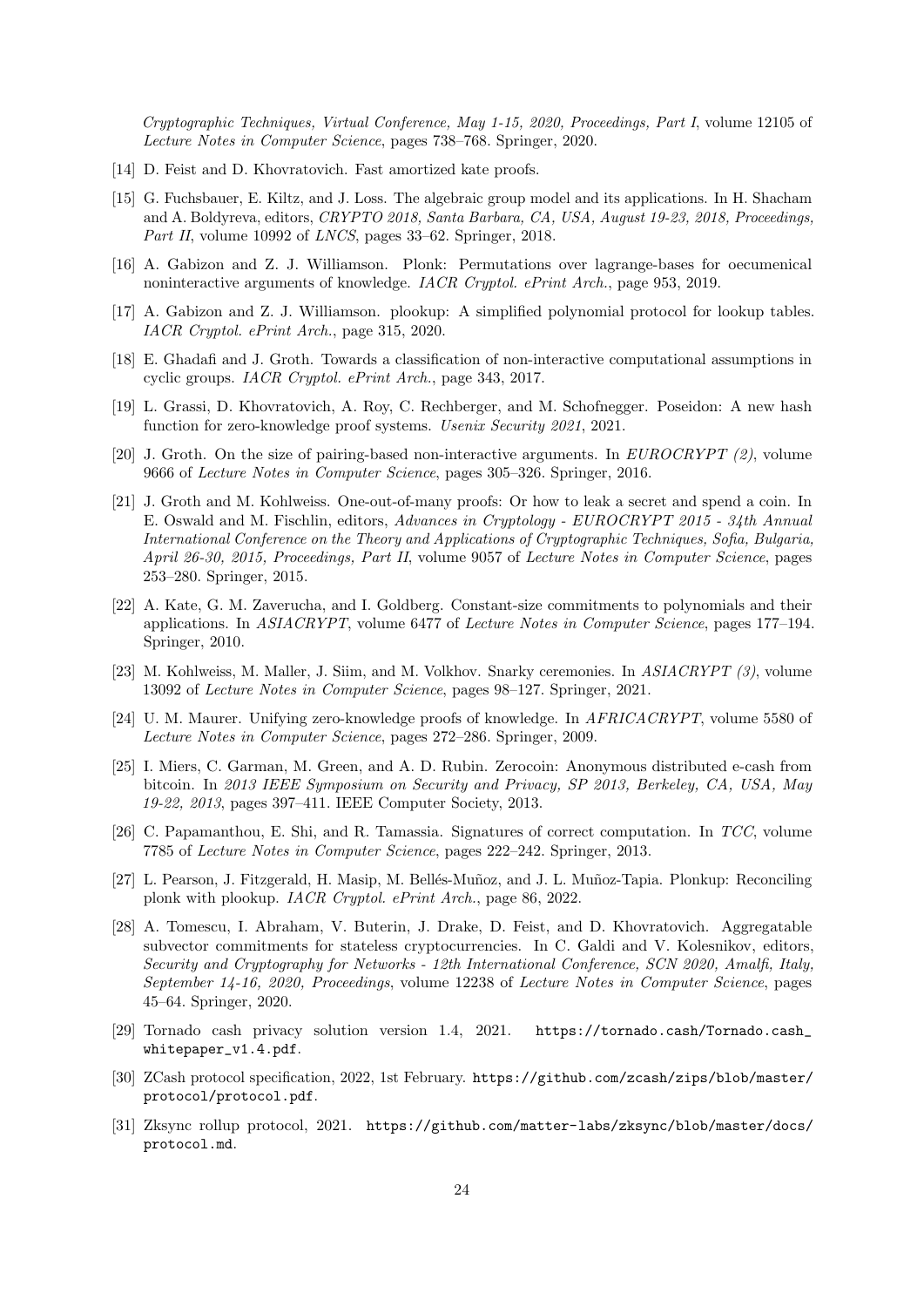# A Definitions

### A.1 Non-Interactive Zero-Knowledge Argument of Knowledge

Let R be a family of universal relations. Given a relation  $R \in \mathcal{R}$  and an instance x we call w a witness for x if  $(x, w) \in R$ ,  $\mathcal{L}(R) = \{x | \exists w : (x, w) \in R\}$  is the language of all the x that have a witness w in the relation R, while  $\mathcal{L}(R)$  is the language of all the pairs  $(x, R)$  such that  $x \in \mathcal{L}(R)$ . We will assume R it is implicit as prover and verifier input.

Definition A.1. A Non-Interactive Zero-Knowledge Argument of Knowledge is a tuple of PPT algorithms (Setup, Prove, Verify, Simulate)  $such that:$ 

- $(\textsf{ss}, x) \leftarrow \textsf{Setup}(\mathcal{R})$ : On input a family of relations R, Setup outputs a structured reference string srs and a trapdoor x;
- $\pi \leftarrow$  Prove(srs,  $(x, w)$ ): On input a pair  $(x, w) \in \mathsf{R}$ , it outputs a proof  $\pi$  of the fact that  $x \in \mathcal{L}(\mathsf{R})$ ;
- $1/0 \leftarrow$  Verify(srs, x,  $\pi$ ): On input the srs, the instance x and the proof, it produces a bit expressing  $acceptance (1), or rejection (0);$
- $\pi_{\text{sim}} \leftarrow$  Simulate(srs, x, x): The simulator has the srs, the trapdoor x and the instance x as inputs and it generates a simulated proof  $\pi_{\text{sim}}$ ,

and that satisfies completeness, knowledge soundness and zero-knowledge as defined below.

**Completeness:** holds if an honest prover will always convince an honest verifier. Formally,  $\forall$  R  $\in$  $\mathcal{R},(\mathsf{x},w) \in \mathsf{R},$ 

$$
\Pr\left[\begin{array}{c} \mathsf{Verify}(\mathsf{srs},\mathsf{x},\pi)=1\\ \pi \leftarrow \mathsf{Prove}(\mathsf{srs},(\mathsf{x},w)) \end{array}\right]=1.
$$

Knowledge-Soundness: captures the fact that a cheating prover cannot, except with negligible probability, create a proof  $\pi$  accepted by the verification algorithm unless it has a witness w such that  $(x, w) \in \mathbb{R}$ . Formally, for all PPT adversaries A, there exists a PPT extractor  $\mathcal{E}$  such that the following probability is negligible in  $\lambda$ 

$$
\Pr\left[\begin{array}{c}(\mathsf{x},w)\notin\mathsf{R} \wedge \mathsf{Verify}(\mathsf{srs},\mathsf{x},\pi)=1 \; \left| \begin{array}{c} (\mathsf{srs},x) \leftarrow \mathsf{Setup}(\mathcal{R}) \\ (\mathsf{x},\pi) \leftarrow \mathcal{A}(\mathsf{srs}) \\ w \leftarrow \mathcal{E}(\mathsf{srs},\mathsf{x},\pi)\end{array}\right. \end{array}\right\}\right]
$$

**Zero-Knowledge:** (Setup, Prove, Verify, Simulate) is zero-knowledge if for all  $R \in \mathcal{R}$ , instances x and PPT adversaries A,

$$
\Pr\left[\begin{array}{c}(\mathsf{srs},\pi)=1\\\pi\leftarrow\mathsf{Prove}(\mathsf{srs},(x,w))\end{array}\right]\approx\Pr\left[\begin{array}{c}(\mathsf{srs},x)\leftarrow\mathsf{Setup}(\mathcal{R})\\\pi\leftarrow\mathsf{Prove}(\mathsf{srs},(x,w))\end{array}\right]\approx\Pr\left[\begin{array}{c}(\mathsf{srs},\pi_{\mathsf{sim}})=1\\\pi\leftarrow\mathcal{A}(\mathsf{srs})\\\pi_{\mathsf{sim}}\leftarrow\mathsf{Simulate}(\mathsf{srs},x,x)\end{array}\right]\right.\right].
$$

Definition A.2 (Vector Commitment Scheme). A Vector Commitment Scheme is a tuple of algorithms (Setup, Commit, Open, Verify) such that:

- $(x, \text{ss}) \leftarrow$  Setup(par, d): On input the system parameters and a bound d on the size of the vectors, it outputs a structured reference string and trapdoor x.
- $C \leftarrow$  Commit (srs,  $\vec{v}, r$ ): On input the srs, a vector  $\vec{v}$ , and randomness r it outputs a commitment C.
- $(v_i, \pi) \leftarrow$  Open(srs,  $\vec{v}, r, i$ ): On input the srs, the vector, its size, the commitment randomness, and a position  $i \in [m]$  it outputs  $v_i \in \mathbb{F}$  and proof  $\pi$  that  $v_i$  is the ith element of vector  $\vec{v}$ .
- $1/0 \leftarrow$  Verify (srs, C, i,  $v_i, \pi$ ): On input the srs, the commitment, position, claimed value  $v_i$ , and the proof, it outputs a bit indicating acceptance or rejection.

A vector commitment scheme should satisfy the following properties: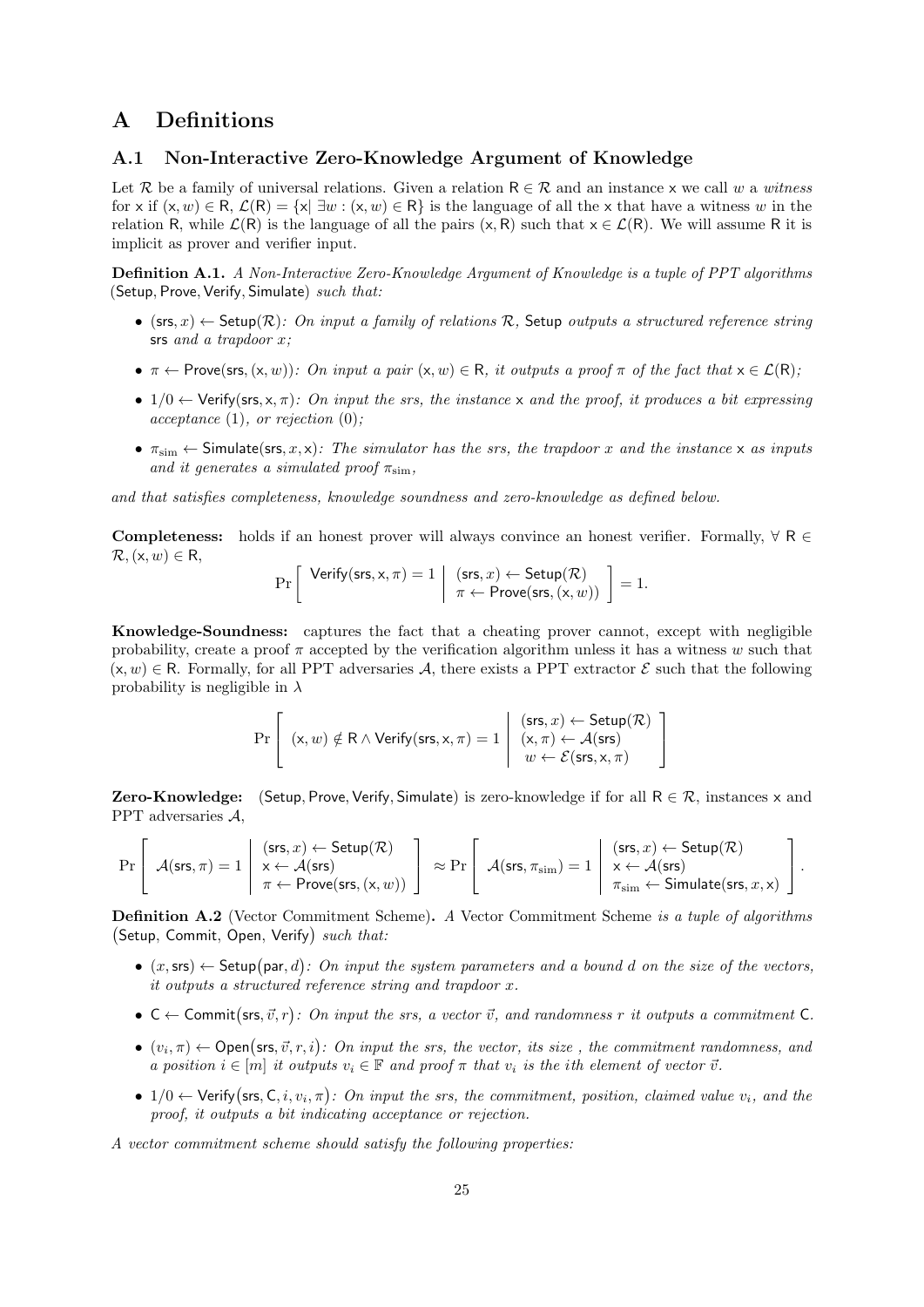Correctness: It captures the fact that an honest prover will always convince an honest verifier. Namely, for all vectors  $\vec{v} \in \mathbb{F}^{\overline{N}}$  and  $i \in [N]$ 

$$
\Pr\left[\begin{array}{c} \textsf{Verify}(\textsf{srs},\textsf{C},i,v_i,\pi)=1\\ \textsf{Verify}(\textsf{srs},\textsf{C},i,v_i,\pi)=1\\ (v_i,\pi)\leftarrow \textsf{Open}(\textsf{srs},\vec{v},r,i \end{array}\right]\right]=1
$$

(Weak) Position Binding: Captures the fact that no PPT adversary A should be able to present for one commitment two valid openings for the same position. Formally:

$$
\Pr\left[\begin{array}{c} \mathsf{Verify}\big(\mathsf{srs},\mathsf{C},i,y,\pi\big)=1,\\\mathsf{Verify}\big(\mathsf{srs},\mathsf{C},i,y',\pi'\big)=1\\\quad\text{and }y\neq y'\end{array}\middle|\begin{array}{c} \mathsf{srs} \leftarrow \mathsf{Setup}\big(\mathsf{par},N)\\ (\vec{v},r,i,y,y',\pi,\pi') \leftarrow \mathcal{A}\big(\mathsf{srs}\big)\\ \mathsf{C} \leftarrow \mathsf{Commit}\big(\mathsf{srs},\vec{v},r\big) \end{array}\right]\approx 0
$$

(Strong) Position Binding: Captures the fact that no PPT adversary A should be able to present for one commitment two valid openings for the same position. Formally:

$$
\Pr\left[\begin{array}{c}\text{Verify}(\text{srs},C,i,y,\pi)=1,\\\text{Verify}(\text{srs},C,i,y',\pi')=1\\\text{and }y\neq y'\end{array}\middle|\begin{array}{c}\text{srs}\leftarrow\text{Setup}(\text{par},N)\\\text{(C},i,y,y',\pi,\pi')\leftarrow\mathcal{A}(\text{srs})\\\leftarrow\mathcal{A}(\text{srs})\end{array}\right]\right|\approx0
$$

Knowledge Soundness: Captures the fact that whenever the prover provides a valid opening, it knows a valid pair  $(p(X), p(\alpha)) \in \mathbb{F}[X] \times \mathbb{F}$ , where  $deg(p) \leq deg$ . Formally, for all PPT adversaries A there exists an efficient extractor  $\mathcal E$  such that:

$$
\Pr\left[\begin{array}{c} \text{Verify}(\text{srs},\text{C},i,y,\pi)=1\\ \wedge v_i\neq y\\ \end{array}\middle|\begin{array}{c} \text{srs}\leftarrow \text{Setup}(\text{par},N)\\ \text{C}\leftarrow\mathcal{A}(\text{srs})\\ \vec{v}\leftarrow\mathcal{E}(\text{srs},\text{C},N)\\ (i,y,\pi)\leftarrow\mathcal{A}(\text{srs},\vec{v},N,i) \end{array}\right] \approx 0\right.\right.
$$

Definition A.3 (Polynomial Commitment Scheme). A Polynomial Commitment Scheme is a tuple of algorithms (Setup, Commit, Open, Verify) such that:

- $(x, \text{ss}) \leftarrow$  Setup(par, d): On input the system parameters and a degree bound d, it outputs a structured reference string and trapdoor x.
- $C \leftarrow$  Commit(srs,  $p(X), r$ ): On input the srs and a polynomial  $p(X)$ , and randomness r it outputs a commitment  $C$  to  $p(X)$ .
- $(s, \pi)$   $\leftarrow$  Open(srs,  $p(X), r, \alpha$ ): On input the srs, the polynomial, commitment randomness r, a query point  $\alpha \in \mathbb{F}$ , it outputs  $s \in \mathbb{F}$  and an evaluation proof  $\pi$  that  $s = p(\alpha)$ .
- $1/0$   $\leftarrow$  Verify(srs, C, deg,  $\alpha$ , s,  $\pi$ ): On input the srs, the commitment, degree bound, query and evaluation points  $\alpha$ , s, and the proof of correct evaluation, it outputs a bit indicating acceptance or rejection.

A polynomial commitment scheme should satisfy the following properties:

Completeness: It captures the fact that an honest prover will always convince an honest verifier. Formally, for any polynomial  $p(X)$  such that  $deg(p) \leq d$  and query point  $\alpha \in \mathbb{F}$  the following probability is 1:  $\mathbf{u}$  $\mathbf{r}$  $\sim$ 

$$
\Pr\left[\begin{array}{c} \textsf{Verify}(\textsf{srs},\textsf{C},\deg,\alpha,s,\pi)=1\\ \textsf{Verify}(\textsf{srs},\textsf{C},\deg,\alpha,s,\pi)=1\\ s=p(\alpha),\deg(p)=\deg\\ (s,\pi)\leftarrow\textsf{Open}(\textsf{srs},p(X),r,\alpha)\end{array}\right]
$$

Soundness: Captures the fact that a cheating prover should not be able to convince the verifier of a false opening. Formally, for all stateful PPT adversaries A:

$$
\Pr\left[\begin{array}{c} (p(\alpha) \neq s \ \lor \ deg(p) > \deg) \\ \land \\ \text{Verify(srs, C, deg, \alpha, s, \pi) = 1} \end{array} \middle| \begin{array}{c} \mathsf{ss} \leftarrow \mathsf{Setup}(\mathsf{par}, d) \\ (p(X), \mathsf{C}) \leftarrow \mathcal{A}(\mathsf{srs}) \\ \alpha \leftarrow \mathbb{F} \\ (s, \pi) \leftarrow \mathcal{A}(\alpha) \end{array} \right] \approx 0 \end{array}\right\}
$$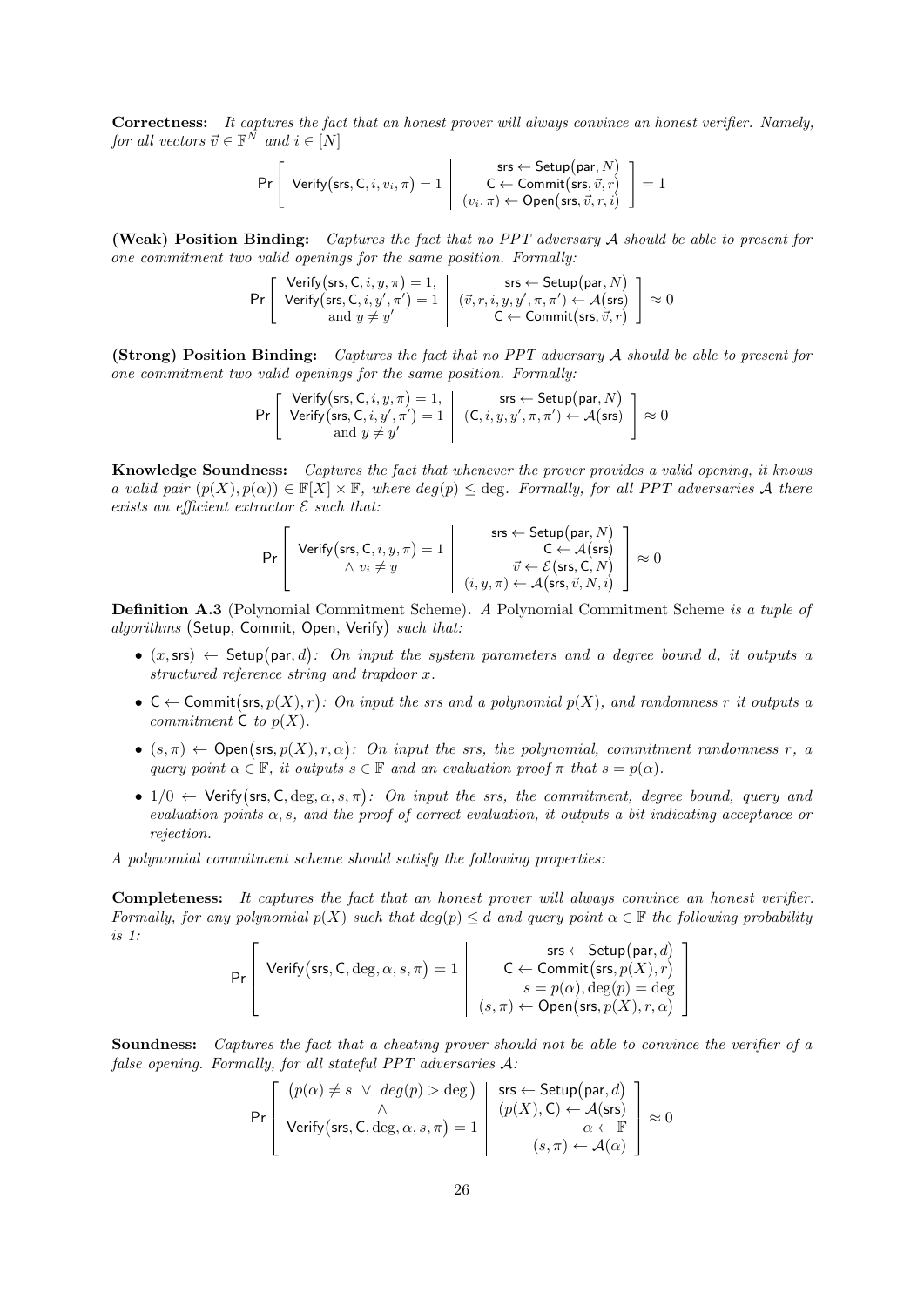Evaluation Binding: Captures the fact that no PPT adversary A should be able to present two valid openings for different values but same evaluation point. Formally:

$$
\Pr\left[\begin{array}{c}\n\text{Verify(srs, C, deg, \alpha, s, \pi) = 1,} \\
\text{Verify(srs, C, deg, \alpha, s', \pi') = 1} \\
\text{and } s \neq s'\n\end{array}\right\vert \begin{array}{c}\n\text{srs} \leftarrow \text{Setup(par, N)} \\
\text{C, \alpha, s, s', \pi, \pi'\right} \leftarrow \mathcal{A}(\text{srs}) \\
\leftarrow \mathcal{A}(\text{srs})\n\end{array}\right] \approx 0
$$

Extractability: Captures the fact that whenever the prover provides a valid opening, it knows a valid pair  $(p(X), p(\alpha)) \in \mathbb{F}[X] \times \mathbb{F}$ , where  $deg(p) \leq deg$ . Formally, for all PPT adversaries A there exists an efficient extractor  $\mathcal E$  such that:

$$
\Pr\left[\begin{array}{c} \text{Verify}(\text{srs},\text{C},\deg,\alpha,s,\pi)=1\\ \wedge \\ (p(\alpha)\neq s \;\vee \;\deg(p)>\deg) \end{array}\middle|\begin{array}{c} \text{srs} \leftarrow \text{Setup}(\text{par},\deg) \\ \text{C} \leftarrow \mathcal{A}(\text{srs}) \\ p(X) \leftarrow \mathcal{E}(\text{srs},\text{C},\deg) \\ \alpha \leftarrow \mathcal{A}(\text{srs},\text{C},\deg) \\ (s,\pi) \leftarrow \mathcal{A}(\text{srs},p(X),\deg,\alpha) \end{array}\right] \approx 0 \right.\right]
$$

### B Proof of Thm 1

Proof. We will proceed through a series of games to show that the protocol defined in Fig. 1 satisfies the linkability property. Let A be an arbitrary algebraic PPT adversary in the linkability game and let Adv<sup>linkability</sup> ( $\lambda$ ) be their advantage. Let Game<sub>0</sub> be defined as in Definition 5.1, which is where we want to bound the adversary's success probability. We define  $\mathsf{Game}_1, \mathsf{Game}_2$  and denote  $\mathsf{Adv}_{\mathcal{A}}^{G_i}$  as the advantage of the adversary A in game i. We also specify reductions  $B_{\text{unity}}, B_{\text{ped}}, B_{\text{dlog}}, B_{\text{qSDH}}$  such that

$$
\begin{aligned} \mathsf{Adv}_{\mathcal{A}}^{\mathsf{linkability}} &= \mathsf{Adv}_{\mathcal{A}}^{\mathsf{Game}_0} \leq \mathsf{Adv}_{\mathcal{A}}^{\mathsf{Game}_1}(\lambda) + \mathsf{Adv}_{\mathcal{B}_{\mathsf{unity}}}(\lambda) \\ & \leq \mathsf{Adv}_{\mathcal{A}}^{\mathsf{Game}_2}(\lambda) + \mathsf{Adv}_{\mathcal{B}_{\mathsf{ped}}}(\lambda) + \mathsf{Adv}_{\mathcal{B}_{\mathsf{unity}}}(\lambda) \\ & \leq \mathsf{Adv}_{\mathcal{B}_{\mathsf{unity}}}(\lambda) + \mathsf{Adv}_{\mathcal{B}_{\mathsf{ped}}}(\lambda) + \mathsf{Adv}_{\mathcal{B}_{\mathsf{dlog}}}(\lambda) + \mathsf{Adv}_{\mathcal{B}_{\mathsf{qSDH}}}(\lambda) \end{aligned}
$$

In Game<sub>0</sub> the adversary will return cm along with a proof  $([z]_2 = [z(x)]_2, [T]_1 = [T(x)]_1, [S]_2 =$  $[S(x)]_2$ ,  $\pi_{\text{ped}}, \pi_{\text{unity}})$ . We define Game<sub>1</sub> identically to Game<sub>0</sub>, but after the adversary returns cm along with the proof, Game<sub>1</sub> additionally checks whether there exists a, b such that  $z(X) = a(X - b)$  with  $a^N = b^N$ and abort if this is not the case. Note that Game<sub>1</sub> can extract  $z(X)$ , the algebraic representation of  $[z]_2$ , because the adversary  $A$  is algebraic.

We observe that the adversary's advantage in  $Game_0$  and  $Game_1$  is identical, unless it manages to break the knowledge soundness of  $R_{\text{unity}}$ . Given such an  $A$ , we can thus directly get a reduction  $B_{\text{unity}}$ . against the knowledge soundness of  $R_{\text{unity}}$  and let the advantage of this adversary be  $\text{Adv}_{B_{\text{unity}}}$ . The reduction  $B_{\text{unity}}$  simply runs A and returns  $\pi_{\text{unity}}$  that is returned by A. It thus holds that

$$
\mathsf{Adv}_{\mathcal{A}}^{\mathsf{linkability}}(\lambda) = \mathsf{Adv}_{\mathcal{A}}^{\mathsf{Game}_0}(\lambda) \leq \mathsf{Adv}_{\mathcal{A}}^{\mathsf{Game}_1}(\lambda) + \mathsf{Adv}_{\mathcal{B}_{\mathsf{unity}}}(\lambda).
$$

Now define Game<sub>2</sub>, which is identical to Game<sub>1</sub>, but after the (algebraic) adversary  $A$  outputs cm the game Game<sub>2</sub> extracts v and r such that  $cm = [v + hr]$ . If this extraction fails, meaning that cm is not correctly formed, then Game<sub>2</sub> aborts. We note that the  $A$ 's advantage in Game<sub>1</sub> is identical to its advantage in Game<sub>2</sub>, unless it manages to break the knowledge soundness of  $R_{\text{ped}}$ . Given  $A$ , we can construct a reduction  $\mathcal{B}_{\text{ped}}$  against the knowledge soundness of  $R_{\text{ped}}$  analogously to the reduction above and let the advantage of this adversary be  $\mathsf{Adv}_{\mathcal{B}_{\text{ped}}}$ . We observe that

$$
\mathsf{Adv}_{\mathcal{A}}^{\mathsf{Game}_1}(\lambda) \leq \mathsf{Adv}_{\mathcal{A}}^{\mathsf{Game}_2}(\lambda) + \mathsf{Adv}_{\mathcal{B}_\mathsf{ped}}(\lambda).
$$

Recall that any adversary who successful wins  $Game_2$  must output a proof that satisfies the following equation from the verification procedure

$$
C(x) - v - hr = T(x)z(x) + hS(x) \Leftrightarrow
$$
  

$$
C(x) - v = T(x)a(x - \omega^{i}) + h(r + S(x)),
$$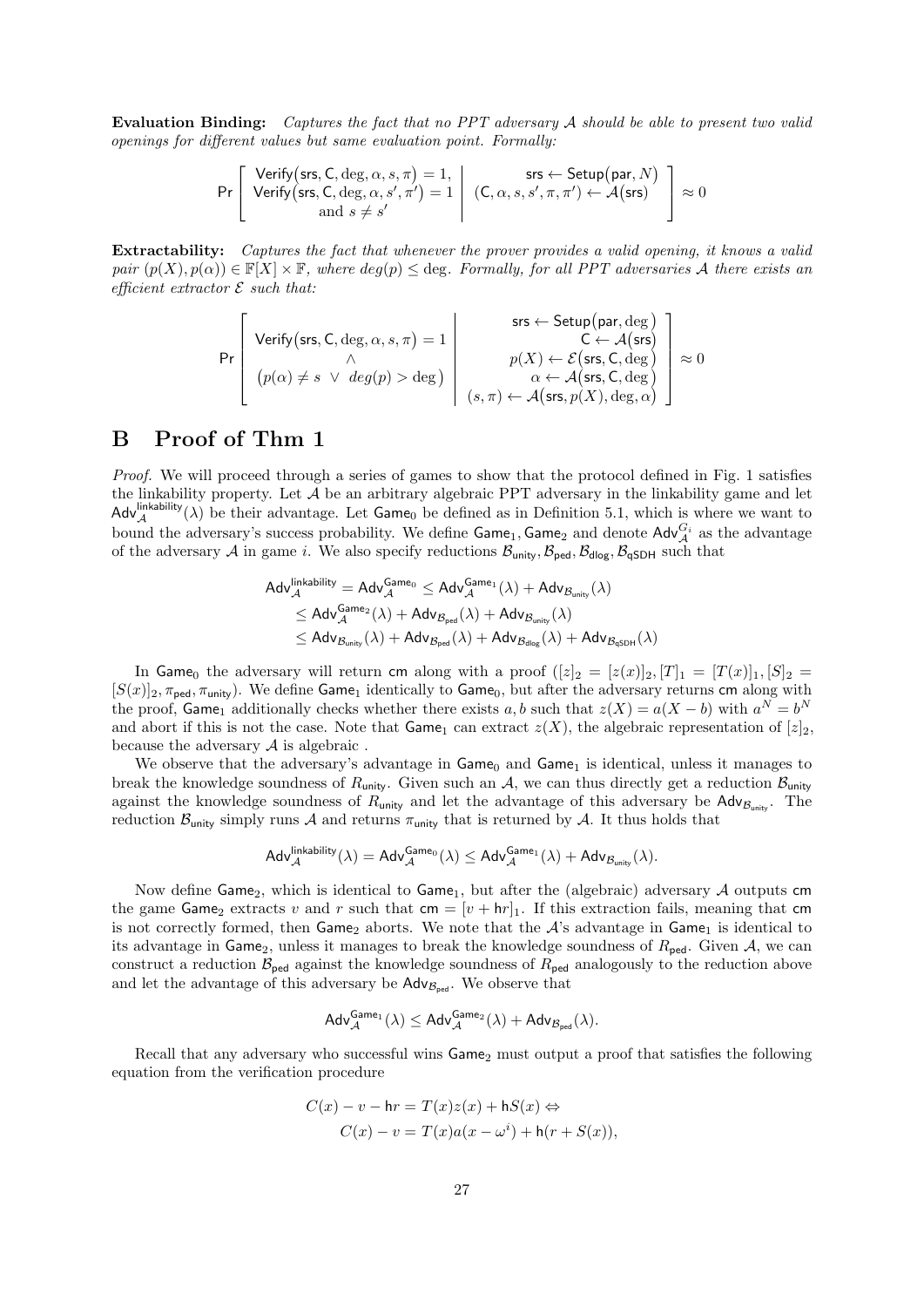while at the same time it must hold that

$$
C(X) - v \neq (X - \omega^i)aT(X)
$$

for any polynomial  $aT(X)$ , since v is not in the committed vector  $\vec{c}$ . Intuitively, the adversary cannot satisfy this equation, since h is unknown to the prover and thus  $(r + S(X))$  is chosen independently of h. More formally, we consider two cases here. If

$$
C(x) - v \neq T(x)a(x - \omega^i)
$$

then we can construct a reduction  $\mathcal{B}_{\text{dlog}}$  breaking the discrete logarithm problem. Else if

$$
C(x) - v = T(x)a(x - \omega^{i})
$$

then we can construct a reduction  $\mathcal{B}_{\mathsf{qSDH}}$  breaking the  $q{\rm SDH}$  problem.

The reduction  $\mathcal{B}_{\text{dlog}}$  takes as input a challenge  $[y]_1$ . It runs the adversary A against Game<sub>2</sub> over an srs in which  $[h]_1 = [y]_1$  and  $\mathcal{B}_{\text{dlog}}$ 's choice of x (where x is the trapdoor information of the KZG commitment). Whenever the adversary returns an output  $([z]_2 = [z(x)]_2, [T]_1 = [T(x)]_1, [S]_2 = [S(x)]_2, \pi_{\text{ped}}, \pi_{\text{unity}})$  which wins the Game<sub>2</sub> game, then  $\mathcal{B}_{\text{dlog}}$  returns

$$
h = \frac{C(x) - v - T(x)z(x)}{r + S(x)},
$$

where  $T(X)$ , r and  $S(X)$  are extracted from the outputs of A. The reduction's success probability is exactly the success probability of the adversary conditioned on  $(r + S(x)) \neq 0$ .

The reduction  $\mathcal{B}_{\mathsf{qSDH}}$  takes as input the challenge  $[y_1]_1, \ldots, [y_q]_1$ . It runs the following reduction  $\mathcal{B}_{\mathsf{KZG}}$ as a subroutine. The  $\mathcal{B}_{\text{KZG}}$  runs the adversary A against Game<sub>2</sub> over an srs in which  $[x]_1 = [y_1]_1$  and  $\mathcal{B}_{\mathsf{KZG}}$  's choice of h. Whenever the adversary returns an output  $([z]_2 = [z(x)]_2, [T]_1 = [T(x)]_1, [S]_2 =$  $[S(x)]_2$ ,  $\pi_{\text{ped}}$ ,  $\pi_{\text{unity}}$ ) which wins the Game<sub>2</sub> game, then  $\mathcal{B}_{\text{KZG}}$  returns the KZG openings

$$
(v, [a^{-1}T]_1)
$$
 and  $(C(\omega^i), \left[\frac{C(x) - C(\omega^i)}{x - \omega^i}\right]_1)$ 

for  $v \neq C(x)$ . Then  $\mathcal{B}_{\mathsf{qSDH}}$  can extract a qSDH solution from these openings following the proof in Theorem 1 of [22].

We can thus conclude that

$$
\mathsf{Adv}_{\mathcal{A}}^{\mathsf{linkability}}(\lambda) \leq \mathsf{Adv}_{\mathcal{B}_{\mathsf{unity}}}(\lambda) + \mathsf{Adv}_{\mathcal{B}_{\mathsf{ped}}}(\lambda) + \mathsf{Adv}_{\mathcal{B}_{\mathsf{dlog}}}(\lambda) + \mathsf{Adv}_{\mathcal{B}_{\mathsf{qSDH}}}(\lambda).
$$

Lastly, we prove the position hiding property of our construction. We define a simulator Simulate that has access to the trapdoor  $x$  of srs that is indistinguishable from an honest prover. First, Simulate calls the simulators of  $R_{\text{ped}}$  and  $R_{\text{unity}}$  on input the trapdoor x, and gets simulated proofs  $\pi'_{\text{ped}}$  and  $\pi'_{\text{unity}}$ . Then, it samples  $a, r, s \leftarrow \mathbb{F}$  and sets  $[z']_2 = [a]_2$ ,  $[S']_2 = [s]_2$ ,  $[T']_1 = (\mathsf{C} \cdot \mathsf{cm}^{-1} - [\mathsf{h} s]_1)/a$ , and outputs  $([z']_2, [T']_1, [S']_2, \pi'_{\text{ped}}, \pi'_{\text{unity}})$ . Note that honestly generated  $[z]_2, [S]_2$  are randomized by a and s, respectively, and thus indistinguishable from  $[z']_2$ ,  $[S']_2$ . Finally,  $[T']_1$  is the only element satisfying the verifying equation for given  $[z']_2$ ,  $[S']_2$  and thus indistinguishable from honest  $[T]_1$  as well, which concludes the proof.  $\Box$ 

### C Proof of Lemma1

*Proof.* Because  $z(X)$  has degree 1, there exist  $a, b \in \mathbb{F}$  such that  $z(X) = aX - b$ .

From the first condition, we have  $f(1) = a(1) = a - b$ , and  $f(\sigma) = a(\sigma) = a\sigma - b$ . From items 2 and 3,

$$
f(\sigma^2) = \frac{f(1) - f(\sigma)}{1 - \sigma} = \frac{a - a\sigma}{1 - \sigma} = a,
$$
  

$$
f(\sigma^3) = \sigma f(\sigma^2) - f(\sigma) = \sigma a - a\sigma + b = b
$$

By substituting  $f(\sigma^2) = a$  and  $f(\sigma^3) = b$  into condition 4 we see that  $f(\sigma^4) = \frac{a}{b}$ . Therefore, from item 5 we have that for every  $i = 0, \ldots, \log(N) - 1$ ,  $f(\sigma^{4+i+1}) = f(\sigma^{4+i})^2 = \left(\frac{a}{b}\right)^{2^{i+1}}$ . In particular,  $f(\sigma^{4+(\log(N)-1)+1}) = \left(\frac{a}{b}\right)^{2^{\log(N)}} = \left(\frac{a}{b}\right)^N$ , that equals 1 by the 5th condition, proves that  $\frac{a}{b}$  is a Nth root of unity as required.

 $\Box$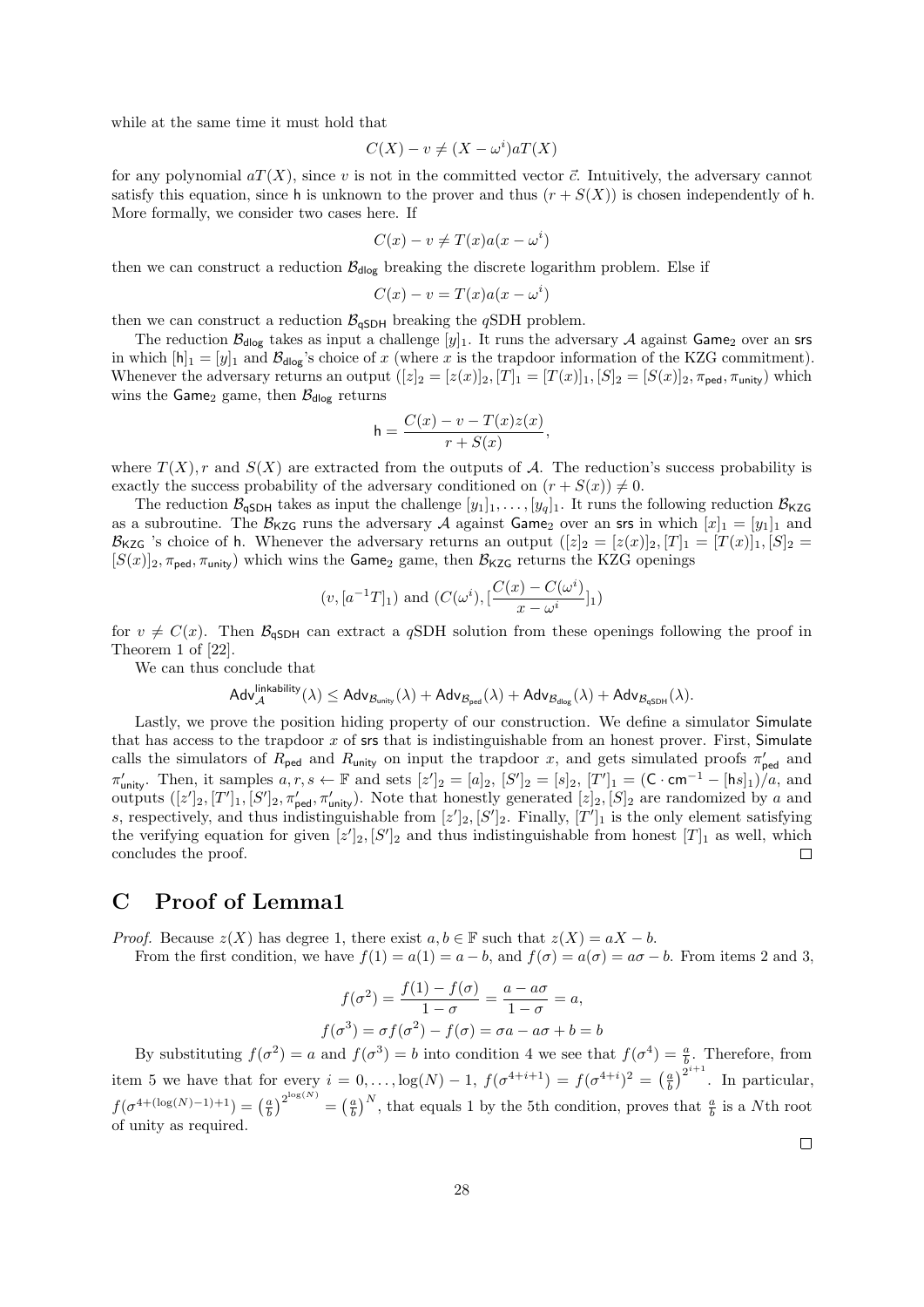# D Proof of Thm. 2

Proof. We proceed through a series of games to show that the protocol defined in Fig. 2 satisfies knowledge soundness. We set  $Game_0$  to be the soundness game as in Def. A.1 and consider an algebraic adversary  $A$ against it which has advantage  $\text{Adv}_{\mathcal{A}}^{\mathsf{k}\text{-sound}}$ . We define Game<sub>1</sub>, Game<sub>2</sub> and specify reductions  $\mathcal{B}_{\text{qSDH}}$  and  $B_{\alpha DHE}$  such that

$$
\begin{aligned}\text{Adv}_{\mathcal{A}}^{\text{k-sound}}(\lambda) &= \text{Adv}_{\mathcal{A}}^{\text{Game}_0}(\lambda) \leq \text{Adv}_{\mathcal{A}}^{\text{Game}_1}(\lambda) + \text{Adv}_{\mathcal{B}_{\text{qSDH}}}(\lambda) \\ & \leq \text{Adv}_{\mathcal{A}}^{\text{Game}_2}(\lambda) + \text{Adv}_{\mathcal{B}_{\text{qDHE}}}(\lambda) + \text{Adv}_{\mathcal{B}_{\text{qSDH}}}(\lambda) \\ & \leq \text{Adv}_{\mathcal{B}_{\text{qSDH}}}(\lambda) + \text{Adv}_{\mathcal{B}_{\text{qDHE}}}(\lambda) + \text{negl}(\lambda).\end{aligned}
$$

In Game<sub>0</sub> the adversary will return  $[z]_2$  along with a proof  $([F]_1 = [f(x)]_1, [H]_2 = [h(x)]$ ,  $v_1, v_2, \pi_1, \pi_2$ ). We also consider  $\hat{p}(X)$ , the algebraic representation of  $[P]_1$  as constructed by the verifier. Note that  $\pi_2$  is KZG opening proof for  $p(X) = \hat{p}(X) - z(X)(\rho_1(\alpha) + \rho_2(\alpha) - z_{V_n}(\alpha)X^{d-1})$  opening to 0 at  $\alpha$ . We define Game<sub>1</sub> identically to knowledge soundness, but after the adversary returns  $[z]_2$  along with the proof, Game<sub>2</sub> additionally checks whether  $f(\alpha_1) = v_1$ ,  $f(\alpha_2) = v_2$ ,  $p(\alpha) = 0$  and aborts otherwise. Note that Game<sub>1</sub> can extract  $f(X)$ ,  $h(x)$  because the adversary A is algebraic, and  $p(X)$  is constructed from them.

We show the probability that  $f(\alpha_1) = v_1$ ,  $f(\alpha_2) = v_2$ ,  $p(\alpha) = 0$  is bounded by qSDH. We construct a reduction  $\mathcal{B}_{\mathsf{qSDH}}$  that takes as input a challenge  $[y]_1, \ldots, [y_q]_1$ . It runs the following reduction  $\mathcal{B}_{\mathsf{KZG}}$  as a subroutine. The  $\mathcal{B}_{KZG}$  runs the adversary A against Game<sub>0</sub> over an srs in which  $[x]_1 = [y]_1$ . Whever the adversary returns an output  $([F]_1 = [f(x)]_1, [H]_2 = [h(x)], v_1, v_2, \pi_1, \pi_2, \pi_3)$  that wins the Game<sub>0</sub> but not the Game<sub>1</sub> game, then  $\mathcal{B}_{\text{KZG}}$  returns the KZG openings

$$
\left((v_1,[F]_1) \text{ and } (f(\alpha_1),[\frac{f(x)-f(\alpha_1)}{x-\alpha_1}])\right), \left((v_2,[F]_1) \text{ and } (f(\alpha_2),[\frac{f(x)-f(\alpha_2)}{x-\alpha_2}])\right) \text{ or}
$$

$$
\left((0,[P]_1) \text{ and } (p(\alpha),[\frac{p(x)-p(\alpha)}{x-\alpha}])\right)
$$

for either  $v_1 \neq f(\alpha_1), v_2 \neq f(\alpha_2)$  or  $p(\alpha) \neq 0$ . Then  $\mathcal{B}_{\mathsf{qSDH}}$  can extract a q-SDH solution from these openings following the proof of Theorem 3 in [22]. Thus

$$
\mathsf{Adv}_{\mathcal{A}}^{\mathsf{k\text{-}sound}}(\lambda) = \mathsf{Adv}_{\mathcal{A}}^{\mathsf{Game}_0}(\lambda) \leq \mathsf{Adv}_{\mathcal{A}}^{\mathsf{Game}_1}(\lambda) + \mathsf{Adv}_{\mathcal{B}_\mathsf{qSDH}}(\lambda).
$$

We define Game<sub>2</sub> as Game<sub>1</sub> except that Game<sub>2</sub> additionally checks whether deg(z)  $\leq$  1 for  $z(X)$ being the algebraic representation of  $[z]_2$ , and aborts otherwise. We show that A's advantage in both games is the same unless it breaks qDHE. Indeed, assume deg( $z$ ) = 2, we construct an adversary  $B_{qDHE}$ against qDHE. The  $\mathcal{B}_{qDHE}$  takes as input the challenge  $[y_1]_1, \ldots, [y_q]_1$  and runs A against Game<sub>1</sub> over an srs in which  $[x]_1 = [y]_1$ . When A returns an output  $([F]_1 = [f(x)]_1, [H]_2 = [h(x)], v_1, v_2, \pi_1, \pi_2)$  that wins the Game<sub>1</sub> but not the Game<sub>2</sub> game, then  $\mathcal{B}_{\text{qDHE}}$  extracts  $\hat{p}(X) = \sum_{s=0}^{d+1} \hat{p}_s X^s$  as the algebraic representation of  $[P]_1$  computed by the verifier. Note that, since  $(-\rho_1(\alpha) - \rho_2(\alpha) - z_{V_n}(\alpha)X^{d-1})z(X)$ does not vanish at  $X = \alpha$ , we have that  $\hat{p}_{d+1} \neq 0$ . Then,  $\mathcal{B}_2$  sets  $\hat{P}(X) = P(X) - \hat{p}_{d+1}X^{d+1}$  and outputs  $([P]_1 - [\hat{P}(x)]_1) \frac{1}{\hat{p}_{d+1}} = [x^{d+1}]_1$ , wining d-DHE. Thus

$$
\mathsf{Adv}_{\mathcal{A}}^{\mathsf{Game}_1}(\lambda) = \mathsf{Adv}_{\mathcal{A}}^{\mathsf{Game}_2}(\lambda) + \mathsf{Adv}_{\mathcal{B}_{{\mathsf{qDHE}}}(\lambda).
$$

Finally, let us show that

$$
\mathsf{Adv}_{\mathcal{A}}^{\mathsf{Game}_2}(\lambda) \leq \mathsf{negl}(\lambda).
$$

Consider  $f(X)$ ,  $h(X)$  the algebraic representations of  $[F]_1$ ,  $[H]_1$ . The algebraic representation of the element  $[P]_1$  that the verifier constructs is

$$
p(X) = -z_{V_n}(\alpha)h(X) + (\rho_1(\alpha) + \rho_2(\alpha))f(X) + \rho_3(\alpha)((1 - \sigma)f(X) + v_1 - v_2) + \rho_4(\alpha)(f(X) + v_2 - \sigma v_1) + \rho_5(\alpha)(v_1f(X) - v_2) + \rho_n(\alpha)(v_1 - 1) + \prod_{i \notin [5,...,4+\log(N)]} (\alpha - \sigma^i)(f(X) - v_1^2)
$$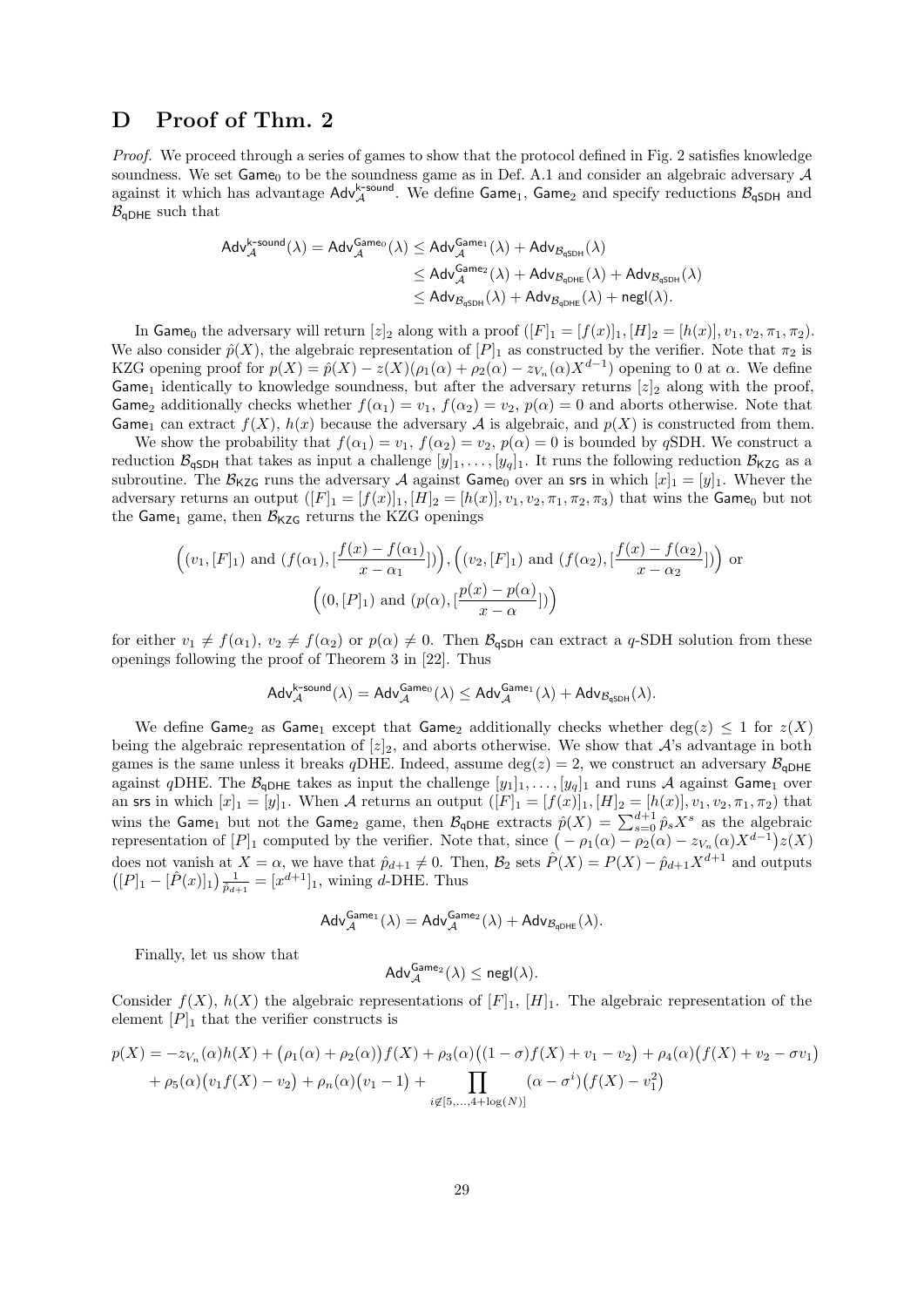Since Game<sub>2</sub> checks that  $v_1 = f(\sigma^{-1}\alpha)$ ,  $v_2 = f(\sigma^{-2}\alpha)$ , we can replace these values and see that

$$
p(X) = -z_{V_n}(\alpha)h(X) + (\rho_1(\alpha) + \rho_2(\alpha))f(X) + \rho_3(\alpha)((1 - \sigma)f(X) + f(\sigma^{-1}\alpha) - f(\sigma^{-2}\alpha))
$$
  
+  $\rho_4(\alpha)(f(X) + f(\sigma^{-2}\alpha) - \sigma f(\sigma^{-1}\alpha)) + \rho_5(\alpha)(f(\sigma^{-1}\alpha)f(X) - f(\sigma^{-2}\alpha))$   
+  $\rho_n(\alpha)(f(\sigma^{-1}\alpha) - 1) + \prod_{i \notin [5,...,4+\log(N)]} (\alpha - \sigma^i)(f(X) - f(\sigma^{-1}\alpha)^2)$ 

Now, because  $p(\alpha) = 0$  and  $\alpha$  has been chosen by the verifier after the prover has sent  $[H]_1, [F]_1$ , except in the negligible case that  $\alpha$  is a root of  $p(X)$ , we have that  $p(X) \equiv 0$ , i.e,

$$
z_{V_n}(X)h(X) = -(\rho_1(X) + \rho_2(X))f(X) + \rho_3(X)((1 - \sigma)f(X) + f(\sigma^{-1}X) - f(\sigma^{-2}X))
$$
  
+  $\rho_4(X)(f(X) + f(\sigma^{-2}X) - \sigma f(\sigma^{-1}X)) + \rho_5(X)(f(\sigma^{-1}X)f(X) - f(\sigma^{-2}X))$   
+  $\rho_n(X)(f(\sigma^{-1}X) - 1) + \prod_{i \notin [5,...,4 + \log(N)]} (X - \sigma^i)(f(X) - f(\sigma^{-1}X)^2)$ 

 $z_{V_n}(X)$  divides the right side of the equation and thus, the latter vanishes for all the powers  $\{\sigma^i\}_{i=0}^{n-1}$ . This implies that

•  $f(1) = a(1), f(\sigma) = a(\sigma)$ •  $f(\sigma^2) = \frac{v_2 - v_1}{1 - \sigma} = \frac{f(\sigma^2 \sigma^{-2}) - f(\sigma^2 \sigma^{-1})}{1 - \sigma} = \frac{f(1) - f(\sigma)}{1 - \sigma}$  $1-\sigma$ •  $f(\sigma^3) = rf(\sigma^3 \sigma^{-1}) - f(\sigma^3 \sigma^{-2}) = rf(\sigma^2) - f(\sigma)$ •  $f(\sigma^4) f(\sigma^4 \sigma^{-1}) = f(\sigma^4 \sigma^{-2}),$  i.e,  $f(\sigma^4) f(\sigma^3) = f(\sigma^2)$ •  $1 = f(\sigma^{5 + \log(N)}\sigma^{-1}) = f(\sigma^{4 + \log(N)})$ •  $(f(\sigma^{4+i+1}) - f(\sigma^{4+i+1}\sigma^{-1})f(\sigma^{4+i+1}\sigma^{-1})$  $\Pi$  $(\sigma^i - \sigma^j) = 0$  for all  $i = 0, \ldots, \log(N) - 1$ .

Note that 
$$
\prod_{\substack{j \notin [5,\ldots,4+\log(N)] \\ j \notin [5,\ldots,4+\log(N)]}} (\sigma^i - \sigma^j) \neq 0 \text{ implies that } 0 = f(\sigma^{4+i+1}) - f(\sigma^{4+i+1}\sigma^{-1})f(\sigma^{4+i+1}\sigma^{-1}) = f(\sigma^{4+i+1}) - f(\sigma^{4+i+1})^2.
$$

By Lemma 1 we have that  $z(X) = aX - b$  where  $\frac{a}{b}$  is an N-th root of unity.

For zero-knowledge, we define a simulator Simulate that has access to the trapdoor of srs and is indistinguishable from an honest prover. The simulator first chooses  $s_1, s_2, v_1, v_2$  uniformly at random and sets  $[F]_1 = [s_1]_1$  and  $[H]_1 = [s_2]_1$ . It computes  $\alpha_1 = \sigma^{-1}\alpha$ ,  $\alpha_2 = \sigma^{-2}\alpha$ . It then computes  $[w_1]_1 = ([F]_1 - v_1 \tau_1(x) - v_2 \tau_2(x)) \frac{1}{(x-\alpha_1)(x-\alpha_2)}$ , for  $\tau_1(x) = \frac{x-\alpha_2}{\alpha_1-\alpha_2}$ ,  $\tau_2(x) = \frac{x-\alpha_1}{\alpha_2-\alpha_1}$ .

It sets  $[P]_1$  the same as the verifier i.e.

$$
[P]_1 = -[H]_1 z_{V_n}(\alpha) + [F]_1 (\rho_1(\alpha) + \rho_2(\alpha)) + ([F]_1 (1 - \sigma) - v_2 + v_1) \rho_3(\alpha) + ([F]_1 + v_2 - \sigma v_1) \rho_4(\alpha)
$$
  
+ 
$$
([F]_1 v_1 - v_2) \rho_5(\alpha) + (v_1 - 1) \rho_n(\alpha) + ([F]_1 - v_1^2) \prod_{i \notin [5,...,4+\log(N)]} (\alpha - \sigma^i)
$$

and then computes  $[w_2]_1 = [P]_1 \frac{1}{x-\alpha}$ . It returns  $([F]_1, [H]_1, v_1, v_2, \pi_1 = [w_1]_1, \pi_2 = [w_2]_2$ .

We must argue that the simulators output is distributed identically to the honest provers. Then the provers components are randomised by

$$
F: r_0 \rho_{5+\log(N)}(x)
$$
  
\n
$$
v_1: r(\sigma^{-1}\alpha)z_{V_n}(\alpha)
$$
  
\n
$$
H: r(x)
$$
  
\n
$$
v_2: r(\sigma^{-2}\alpha)z_{V_n}(\alpha)
$$

and the elements  $[w]_1$ ,  $[w]_2$ ,  $[w]_3$  are the unique elements satisfying the verifies equations given  $[F]_1$ ,  $[H]_1$ ,  $v_1$ ,  $v_2$ . The probability that  $r_1 \rho_{6+\log(N)}(x)$ ,  $r(x)$ ,  $r(\sigma^{-1}\alpha)z_{V_n}(\alpha)$ ,  $r(\sigma^{-2}\alpha)z_{V_n}(\alpha)$  are dependent at random  $\alpha$  is negligible because  $r(X)$  is a random degree 2 polynomial and the probability that  $\sigma^{-1}\alpha = x$  or  $\sigma^{-2}\alpha = x$ is  $\frac{2}{|\mathbb{F}|}$ . Where the simulators terms  $[F]_1, [H]_1, v_1, v_2$  are chosen uniformly at random and  $[w_1]_1, [w_2]_1$  are the unique terms that satisfy the verifies equations, we have that these distributions are identical except with negligible probability.  $\Box$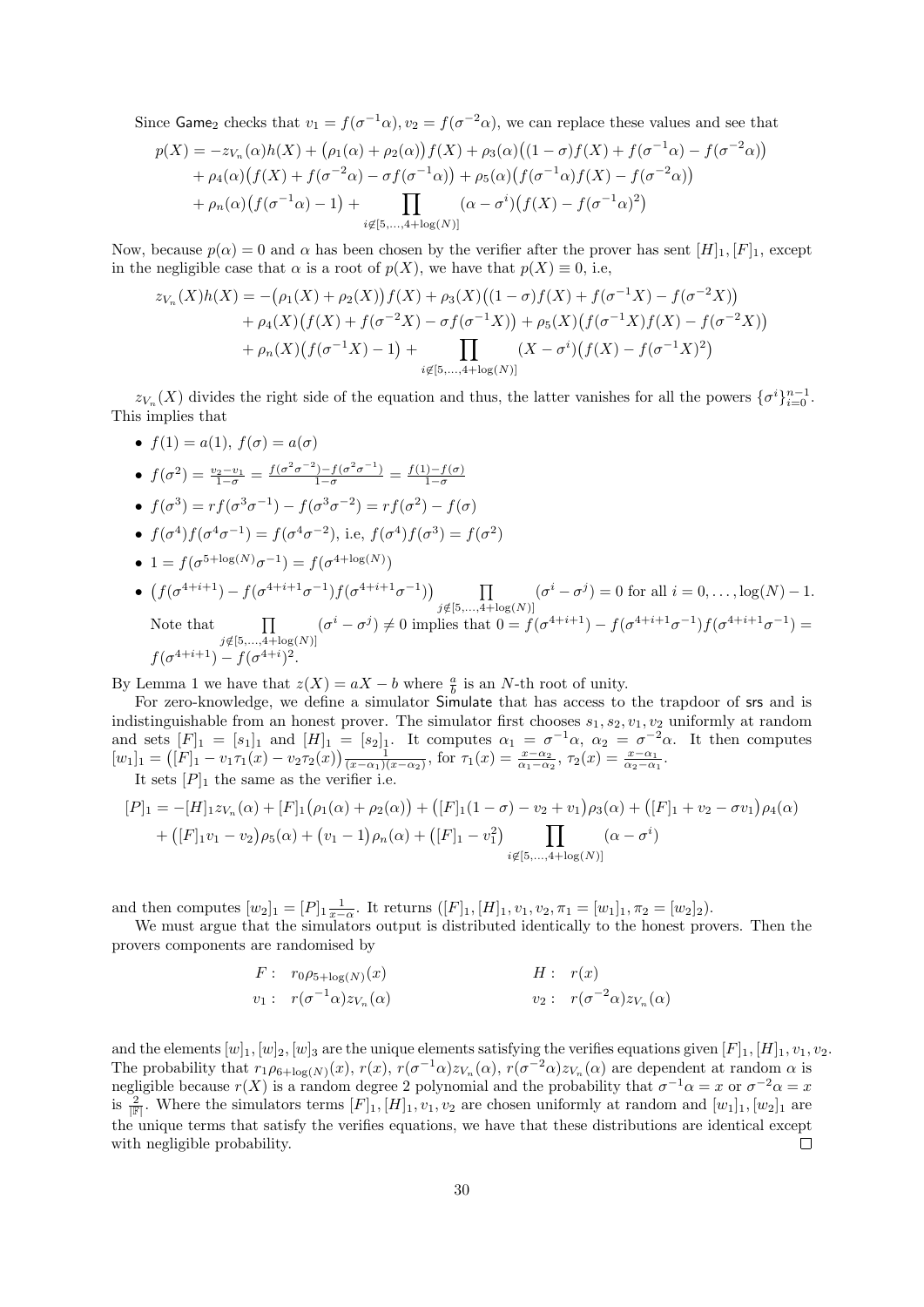# E Proof of Thm. 3

Proof. We will proceed through a series of games to show that the protocol defined in Fig. 3 satisfies linkability as defined in Def. 5.1. Let  $A$  be an arbitrary PPT adversary in the linkability game with advantage  $\text{Adv}_{\mathcal{A}}^{\text{linkability}}(\lambda)$ . We define Game<sub>1</sub>, Game<sub>2</sub> and specify reductions  $\mathcal{B}_1$  and  $\mathcal{B}_2$  such that

$$
\mathsf{Adv}_{\mathcal{A}}^{\mathsf{linkability}}(\lambda) \leq \mathsf{Adv}_{\mathcal{B}_1}^{\mathsf{qSDH}}(\lambda) + \mathsf{Adv}_{\mathcal{B}_2}^{\mathsf{k\text{-}sound}}(\lambda) + \mathsf{negl}(\lambda)
$$

Let us transition from the linkability game for the protocol of Fig. 3 to a game Game<sub>1</sub>. Game<sub>1</sub> behaves as linkability except that when A returns  $v_1, v_2$ , Game<sub>1</sub> checks whether  $u(\alpha) = v_1$ ,  $p_1(v_1) = v_2$ , and  $p_2(\alpha) = 0$ , for  $u(X), p_1(X), p_2(X)$ , the algebraic representations of  $[u]_1, [P_1]_1 = [z_I]_1 + \chi[C_I]_1$ , and  $[P_2]_1 = v_2 - \chi$ cm  $-v_{V_m}(\alpha)[H_2]_1$ . If not then Game<sub>1</sub> aborts. We design  $\mathcal{B}_1$  such that

$$
\mathsf{Adv}_{\mathcal{A}}^{\mathsf{linkability}}(\lambda) \leq \mathsf{Adv}_{\mathcal{A}}^{\mathsf{Game}_1}(\lambda) + \mathsf{Adv}_{\mathcal{B}_1}^{\mathsf{qSDH}}(\lambda)
$$

Indeed, assume that  $A$  succeeds against linkability but not  $Game_1$ . Then this corresponds to the case where A returns verifying  $v_1, v_2, \pi_1, \pi_2, \pi_3$  but the equality does not hold for some  $p(X) \in$  $\{u(X), p_1(X), p_2(X)\}\.$  Thus  $\mathcal{B}_1$  takes as input a challenge  $[y_1]_1, \ldots, [y_q]_1$  and runs the following reduction  $\mathcal{B}_{KZG}$  as a subroutine. The  $\mathcal{B}_{KZG}$  runs the adversary A against Game<sub>0</sub> over an srs in which  $[x]_1 = [y_1]_1$ . Whenever the adversary wins the Game<sub>0</sub> but not the Game<sub>1</sub> game, then  $\mathcal{B}_{KZG}$  returns the KZG opening

$$
(v, \pi)
$$
 and  $(f(\alpha), [(f(x) - f(\alpha))/(x - \alpha)]_1)$ 

for  $(v, f(X))$  corresponding to either  $(v_1, u(X))$ ,  $(v_2, p_1(X))$ ,  $(v_3, p_2(X))$  and  $\pi$  the corresponding proof. Then  $B_{\text{qSDH}}$  can extract a solution from these openings following the proof in Theorem 1 in [22].

Now let us transition to a new game. Game<sub>2</sub> behaves identically except that when  $\mathcal A$  returns  $[u]_1$ , then Game<sub>2</sub> checks whether its algebraic representation  $u(X)$  is such that  $u(\nu^j)^N = 1$  for all j. If not then Game<sub>2</sub> aborts. We design  $\mathcal{B}_2$  such that

$$
\mathsf{Adv}_{\mathcal{A}}^{\mathsf{Game}_1}(\lambda) \leq \mathsf{Adv}_{\mathcal{A}}^{\mathsf{Game}_2}(\lambda) + \mathsf{Adv}_{\mathcal{B}_2}^{\mathsf{k\text{-}sound}}(\lambda)
$$

Assume that A succeeds against Game<sub>1</sub> but not Game<sub>2</sub>. Then  $\mathcal{B}_2$  chooses  $[u]_1 = [u(x)]_1$  in its own game and uses it as input to run A. When A returns  $\pi_{\text{unity}}$ ,  $\mathcal{B}_2$  forwards it and wins knowledge-soundness of  $\Pi_{\mathsf{unity}}$  whenever  $\mathcal A$  succeeds.

Next we transition to a game  $\mathsf{Game}_3$  that behaves as  $\mathsf{Game}_2$  except that when A returns its proof, Game<sub>3</sub> checks whether  $C(X) - C_I(X) = z_I(X)H_1(X)$ , for  $C(X), C_I(X), z_I(X), H_1(X)$  the algebraic representations of  $[C]_1$ ,  $[C]_1$ ,  $[H_1]_2$ ,  $[z_I]_1$ . If not then Game<sub>3</sub> aborts. We design  $\mathcal{B}_3$  such that

$$
\mathsf{Adv}_{\mathcal{A}}^{\mathsf{Game}_2}(\lambda) \leq \mathsf{Adv}_{\mathcal{A}}^{\mathsf{Game}_3}(\lambda) + \mathsf{Adv}_{\mathcal{B}_3}^{\mathsf{qSDH}}(\lambda)
$$

The  $\mathcal{B}_3$  takes as input a challenge  $[y_1]_1, \ldots, [y_q]_1$  and runs the adversary A against Game<sub>2</sub> over an srs in which  $[x]_1 = [y_1]_1$ . Whenever the adversary wins the Game<sub>2</sub> but not the Game<sub>3</sub> game, then  $\mathcal{B}_3$  learns

$$
d(X) = C(X) - C_I(X) - z_I(X)H_1(X)
$$

such that  $d(x) = 0$  and  $d(X) \neq 0$ . Thus  $\mathcal{B}_3$  returns  $(1, (1/(x-1))_1)$  as a valid q-SDH solution.

Finally we show that the probability that  $\mathsf{Game}_3$  returns 1 but that for some  $j \in [m]$ , and for  $\vec{c}$  such that  $C(X) = \sum_{i=1}^{N} c_i \lambda_i(X)$ ,

$$
\phi(\nu^j) \notin \bar{c}
$$

is negligible.

Recall that  $p_2(\alpha) = v_2 - \chi$ cm  $-z_{V_m}(\alpha)H_2(\alpha) = z_I(v_1) + \chi C_I(v_1) - \chi$ cm  $-z_{V_m}(\alpha)H_2(\alpha) = z_I(u(\alpha)) +$  $\chi C_I(u(\alpha)) - \chi$ cm –  $z_{V_m}(\alpha)H_2(\alpha) = 0$ . First, because  $\alpha$  has been sent by the verifier after the prover commits to  $\phi(X), z_I(X), u(X), H_2(X)$  and  $C_I(X)$ , we have that

$$
z_I(u(X)) + \chi C_I(u(X)) - \chi \phi(X) - z_{V_m}(X)H_2(X) = 0
$$

for all X except with negligible probability. Further, because  $\chi$  has been sent by the verifier after the prover commits, we have that there exists  $H_{2,1}(X)$  and  $H_{2,2}(X)$  such that

$$
0 = z_I(u(X)) - z_{V_m}(X)H_{2,1}(X)
$$
  
0 =  $C_I(u(X)) - \phi(X) - z_{V_m}(X)H_{2,2}(X)$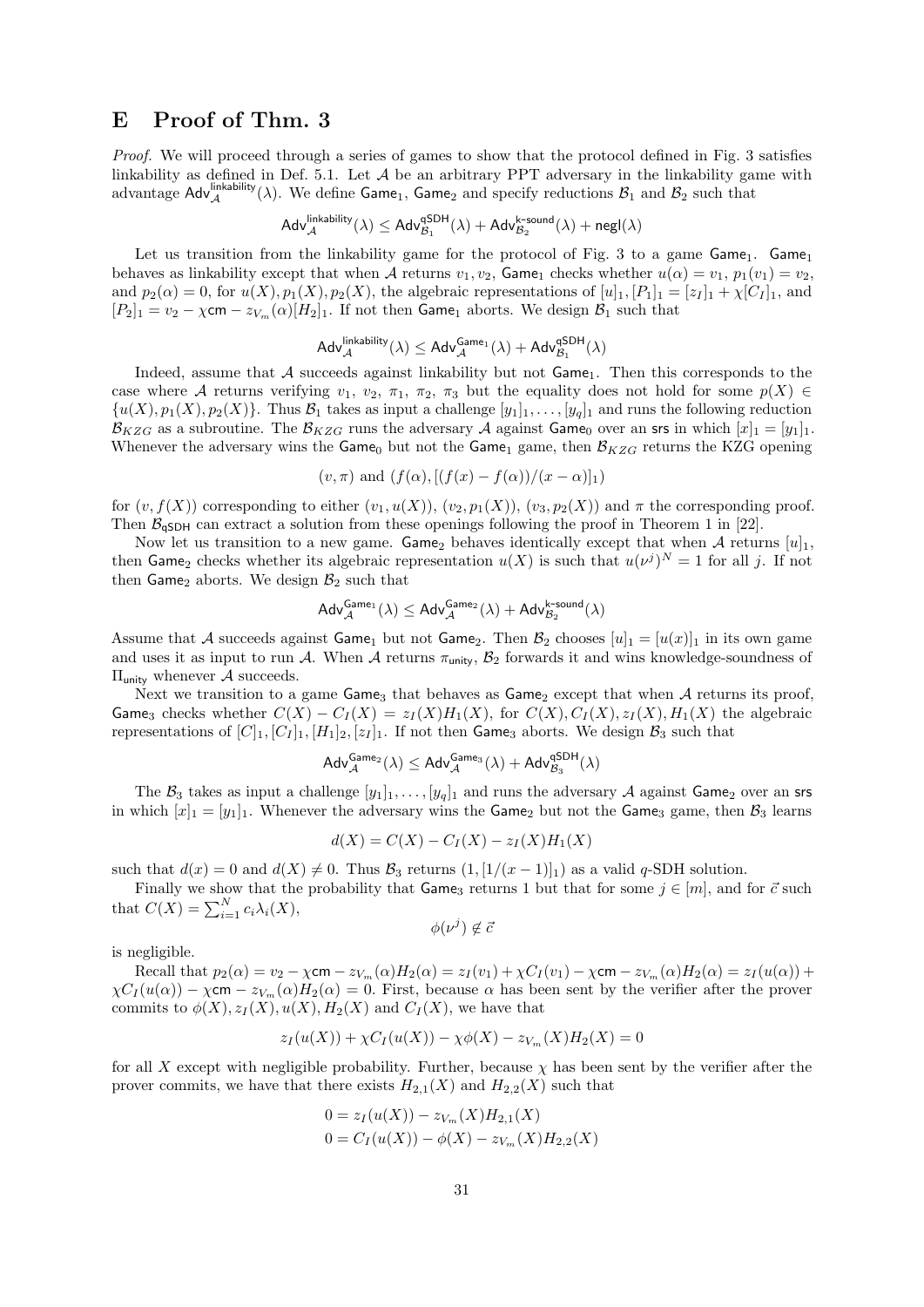except with negligible probability.

Thus,

$$
z_I(u(\nu^{j})) = z_I(\omega^{i_j}) = 0
$$
 for all  $j = 1, ..., m$ .

and  $z_I(X) = \prod_{j=1}^m (X - \omega^{i_j}) \hat{z}(X) = \prod_{i \in I} (X - \omega^{i_i}) \hat{z}(X)$ , for some polynomial  $\hat{z}(X)$ . From the second equation we also we have that

$$
C_I(u(\nu^j)) = \phi(\nu^j) \ \forall \ j \in [m], \text{i.e., } C_I(\omega^{i_j}) = \phi(\nu^j).
$$

Using

$$
C(u(X)) - C_I(u(X)) = z_I(u(X))H_1(u(X))
$$

we hence gets that

$$
0 = C(u(\nu^{j})) - C_{I}(u(\nu^{j})) = C(\omega^{k}) - \phi(\nu^{j})
$$

which concludes the proof.

### F Proof of Thm. 5

Proof. We first define a simulator Simulate and then argue that their transcript is indistinguishable from an honest provers transcript. The Simulate subverts the setup algorithm such that it knows the secret  $x$ contained in  $[x]_1, [x^2]_1, [x^3]_1, \ldots$  It takes as input some instance  $(C, \text{cm})$  and aims to generate a verifying transcript.

It samples  $s_1$ ,  $s_2$ ,  $s_3$ ,  $s_4$ ,  $s_5$ ,  $s_6$ ,  $s_7$ ,  $s_8 \leftarrow \mathbb{F}$  at random and outputs  $[C_I]_1 = [s_1]_1, [z_I]_1 = [s_2]_1$ ,  $[u]_1 = [s_3]_1$ ,  $[H_1]_2 = [(C - s_1)/s_2]_2$  and a simulated proof  $\pi_{\text{unity}}$  that we describe in the next paragraph. After receiving  $\chi$  it outputs  $[H_2]_1 = [s_4]_1$ . After receiving  $\alpha$  it outputs  $v_1 = s_5$ ,  $v_2 = s_6$ . and

$$
\pi_1 = [(u - v_1)/(x - \alpha)]_1
$$
  
\n
$$
\pi_2 = [(z_I + \chi C_I)/(x - v_1)]_1
$$
  
\n
$$
\pi_3 = [(v_2 - \chi \text{cm} - z_{V_m}(\alpha)H_2)/(x - \alpha)]
$$

To simulate  $\pi_{\text{unity}}$  the simulate Simulate outputs  $[\bar{U}]_1 = [s_7]_1$ ,  $[h_2]_1 = [s_8]_1$ . After receiving  $\alpha$  it outputs  $[h_1]_1 = [s_9]_1$ . After receiving  $\beta$  it outputs  $[\bar{U}_{\alpha}]_1 = [s_{10}]_1$ ,  $[h_{2,\alpha}] = [s_{11}]_1$  and  $v_1 = s_{12}, v_2 = s_{13}, v_3 = s_{14}$ and

$$
\pi_1 = [(u - v_1)/(x - \alpha)]_1
$$
  
\n
$$
\pi_2 = [(\bar{U} + \bar{U}_{\alpha})/(x - \alpha)]_1
$$
  
\n
$$
\pi_3 = [(h_2 - h_{2,\alpha})/(x - \alpha)]_1
$$
  
\n
$$
\pi_4 = [x^{\max \deg - n}(\bar{U}_{\alpha} + \ell(x))/(x - 1)(x - \beta)(x - \beta \sigma)]_1
$$
  
\n
$$
\pi_5 = [x^{\max \deg - n}((v_1\rho_1(\beta) + v_2)^2 - h_1z_{V_n}(\beta) - (v_3 + id(\alpha)\rho_n(\beta)) - z_{V_m}(\alpha)h_{2,\alpha})/(x - \beta)]_1
$$

where  $\ell(x)$  is the polynomial that interpolates to  $(0, v_2, v_3)$  at  $(1, \beta\beta\sigma)$ .

We now argue Simulate's output is indistinguishable from an honest prover's output.

We consider each of the elements in Fig. 3 separately and argue they are identically distributed with overwhelming probability.

- $[C_I]_1$  is blinded by  $r_2$  for the prover and  $s_1$  for the simulator.
- $[z_I]_1$  is blinded by  $r_1$  for the prover and  $s_2$  for the simulator.
- $[u]_1$  is blinded by  $r_5$  for the prover and  $s_3$  for the simulator.
- $[H_1]_2$  is the unique element satisfied by the pairing check for both the prover and simulator given  $[C_I]_1$  and  $[z_I]_1$ .
- $[H_2]_1$  is blinded by  $r_3$  for the prover and  $s_4$  for the simulator. Note that  $r_3 \frac{\chi u(x) z_I(u(x))}{z_V}$  $\frac{x}{z_{V_m(x)}}$  is non-zero with overwhelming probability.

 $\Box$